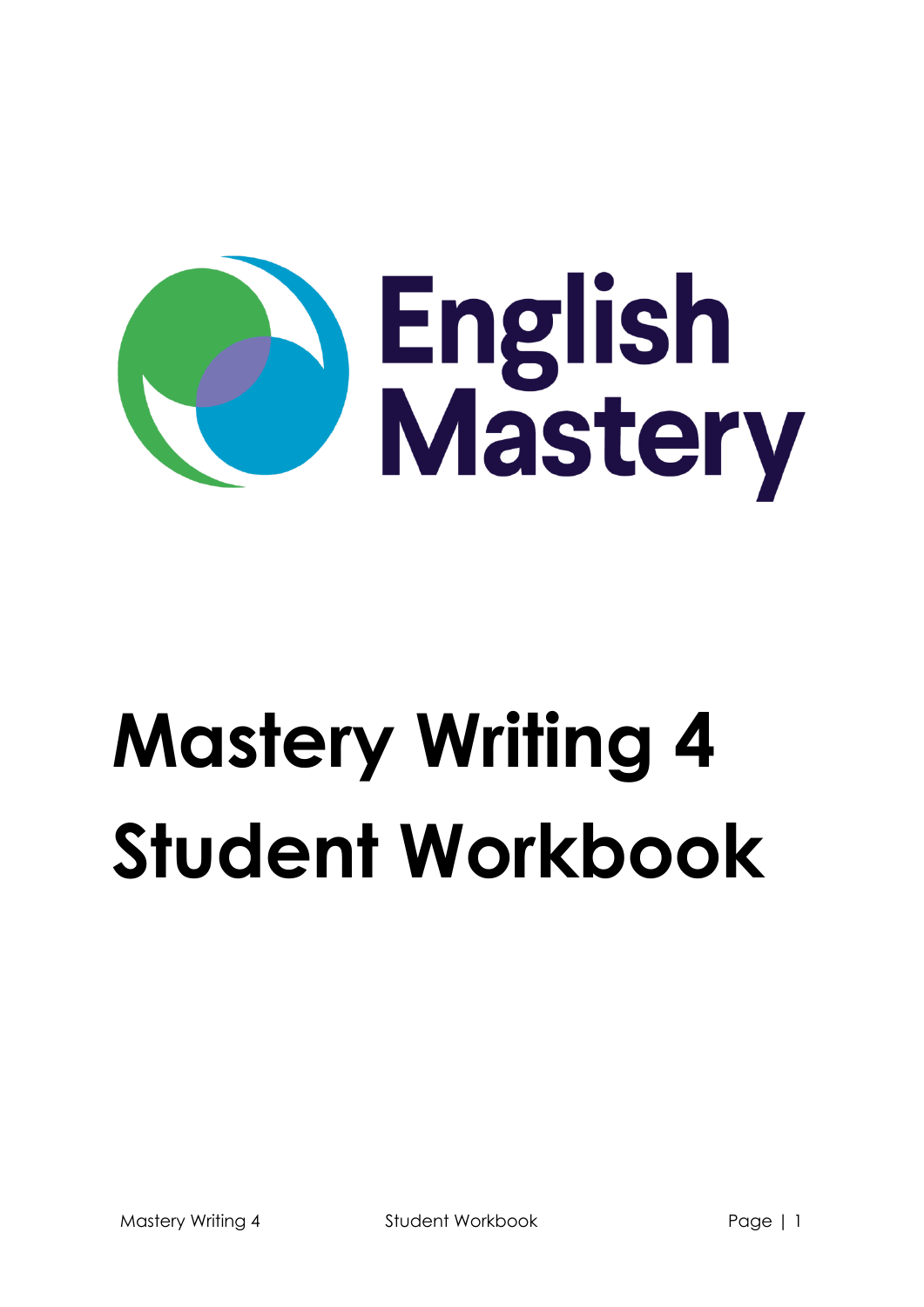#### **Do Now: Circle the subject in these sentences. Underline the independent clauses.**

- 1. At the back of the classroom, James finished off his homework.
- 2. Philippa went to the toilet before walking her dog.
- 3. In the countryside, the air is much cleaner and fresher.
- 4. There is a baby changing room next to the toilets.
- 5. After doing some work experience, I went to university
- 6. There is a great nursery at the end of my street.

#### **Exercise 1**

**RULE***: Use "although" and "even though" in subordinate clauses to present alternative points of view.*

- 1. Although it is fun to drive everywhere it is much more environmentally friendly to take public transport.
- 2. I don't think we should completely ban smoking, even though it is bad for people's health.
- 3. I think more people should be trained to work in prisons, although it is a very tough job.
- 4. Even though people think they can control themselves, I think we should restrict the amount of alcohol they can drink.
- 5. People should be encouraged to do exercise, even though it is hard.

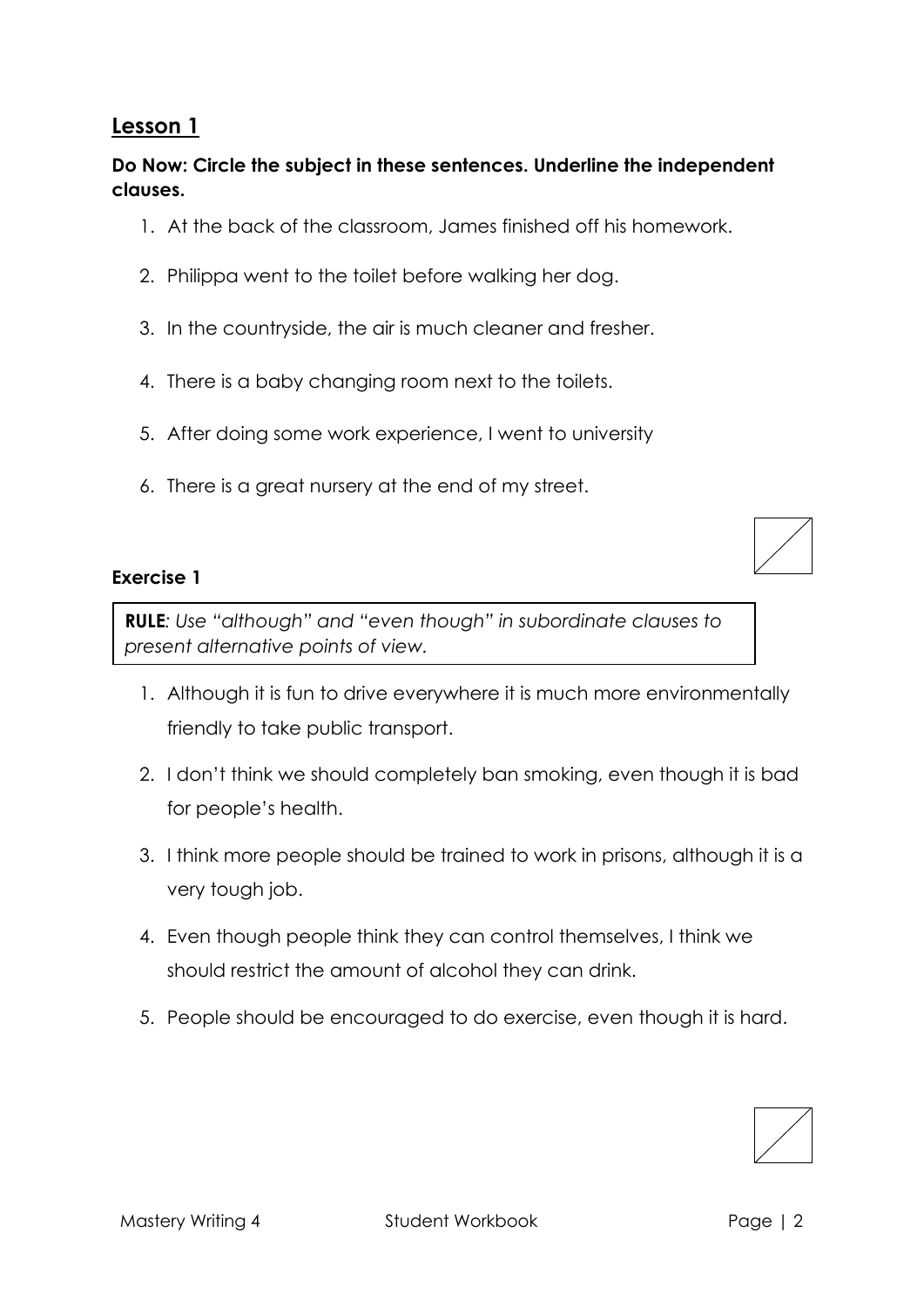**RULE***: The correct term for "when it happened" is a temporal clause.* 

1. After I had eaten my sandwich, I went to watch a film. ………………………………………………………………………………………….. 2. I thought for a long time before I bought the jacket. ………………………………………………………………………………………….. 3. I went to visit my grandmother in the morning. ………………………………………………………………………………………….. 4. I am going to the park at the weekend. ………………………………………………………………………………………….. 5. I try to go to the gym every Monday and Tuesday. ………………………………………………………………………………………….. 6. On Monday, Tuesday and Wednesday my daughter goes to nursery.

…………………………………………………………………………………………..

#### **Exercise 3**

**RULE***: The correct term for "where it happened" is a prepositional phrase.*

- 1. In the back of the car, there was a wheelchair and a bicycle.
- 2. On the wall, there were photos and paintings of the whole family.
- 3. There were old pennies and toys behind the sofa.
- 4. There is small attic and office at the top of the house.
- 5. In that room, there isn't much space for dancing.
- 6. There is a lovely field behind my house.
- 7. There is a fantastic basketball court towards the back of the playground.

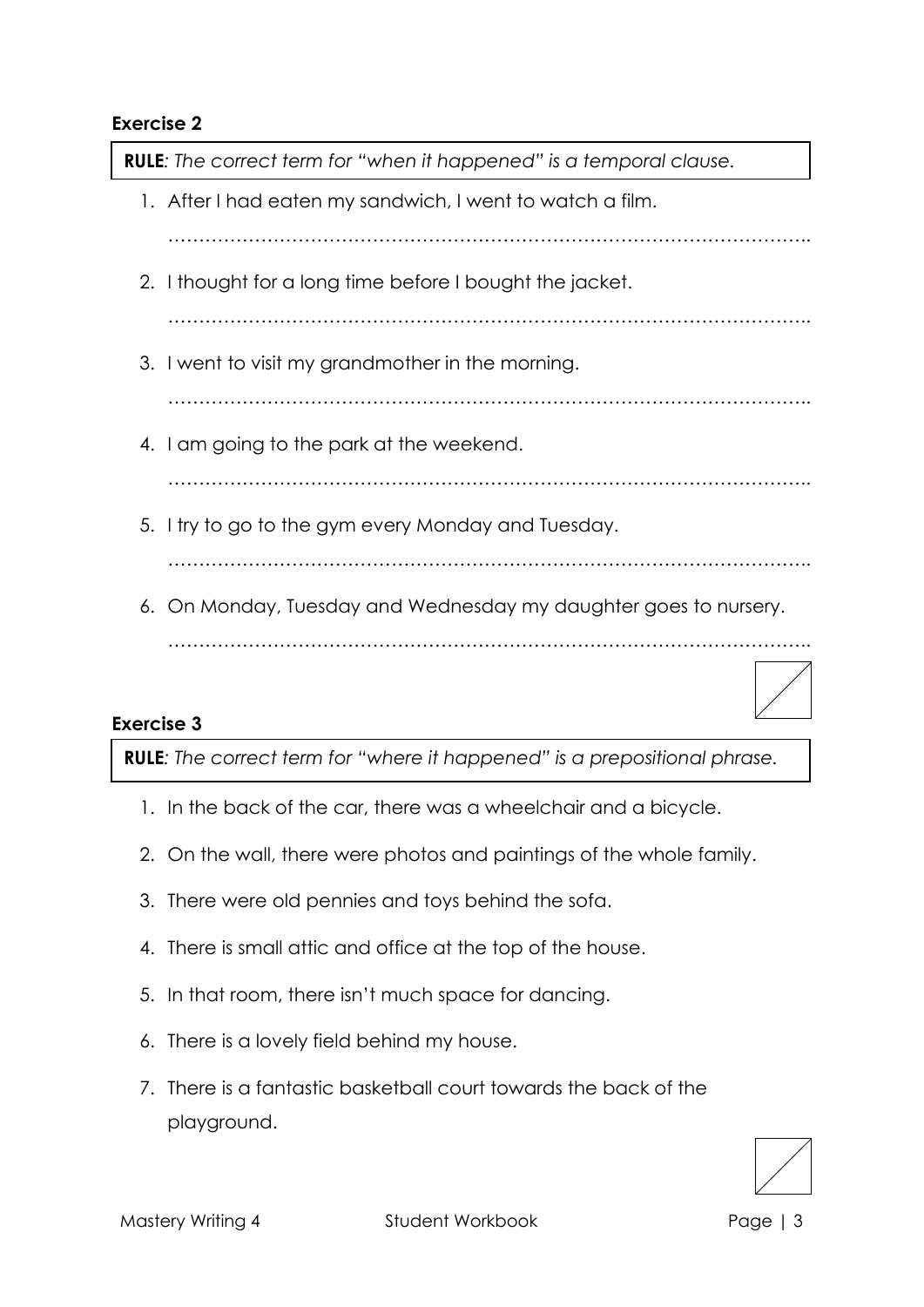## **Lesson 1 Writing**

*Imagine you win £5 million on the National Lottery. Should you:*

- *keep all of the money for yourself, or*
- *keep 50% for yourself and split the other 50% amongst your friends and family?*

*Write your opinion in answer to this statement.* 

| <b>Mastery Check 1</b>                                   |  | <b>Mastery Check 2</b>                                            |  | <b>Mastery Check 3</b>               |  |  |
|----------------------------------------------------------|--|-------------------------------------------------------------------|--|--------------------------------------|--|--|
| I have used a<br>subordinate clause.                     |  | I have started a sentence<br>with "although" or "even<br>though". |  | I have not written<br>any fragments. |  |  |
| <b>Crafting Check</b>                                    |  |                                                                   |  |                                      |  |  |
| I have introduced my opinion using one of these options: |  |                                                                   |  |                                      |  |  |
| In my view, $\ldots$<br>$\bullet$                        |  |                                                                   |  |                                      |  |  |
| In my opinion, $\ldots$<br>$\bullet$                     |  |                                                                   |  |                                      |  |  |
| From my perspective,<br>$\bullet$                        |  |                                                                   |  |                                      |  |  |
| As far as I am concerned,                                |  |                                                                   |  |                                      |  |  |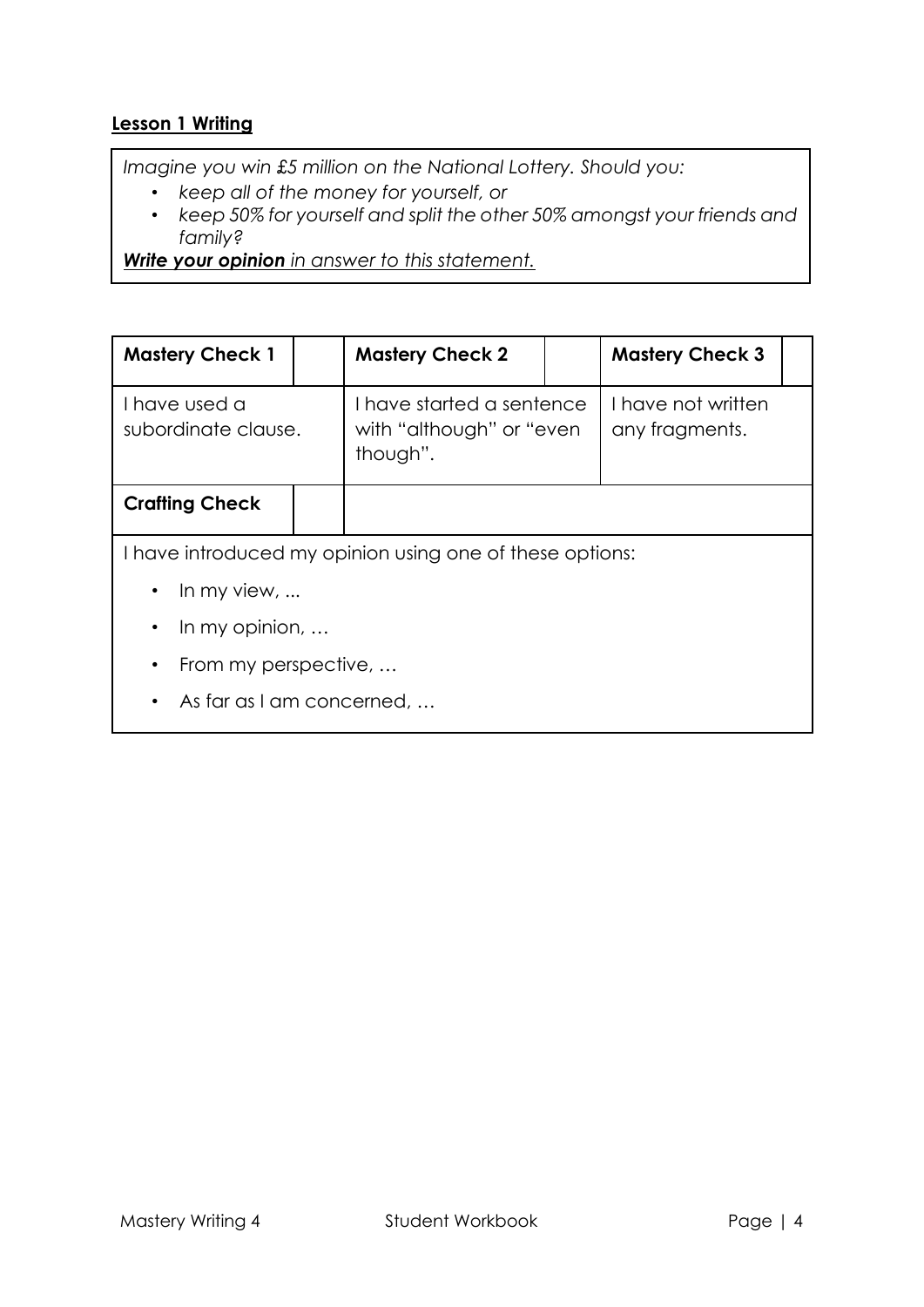**Do Now: Rewrite these sentences so the temporal clause or propositional phrase is in a different place.**



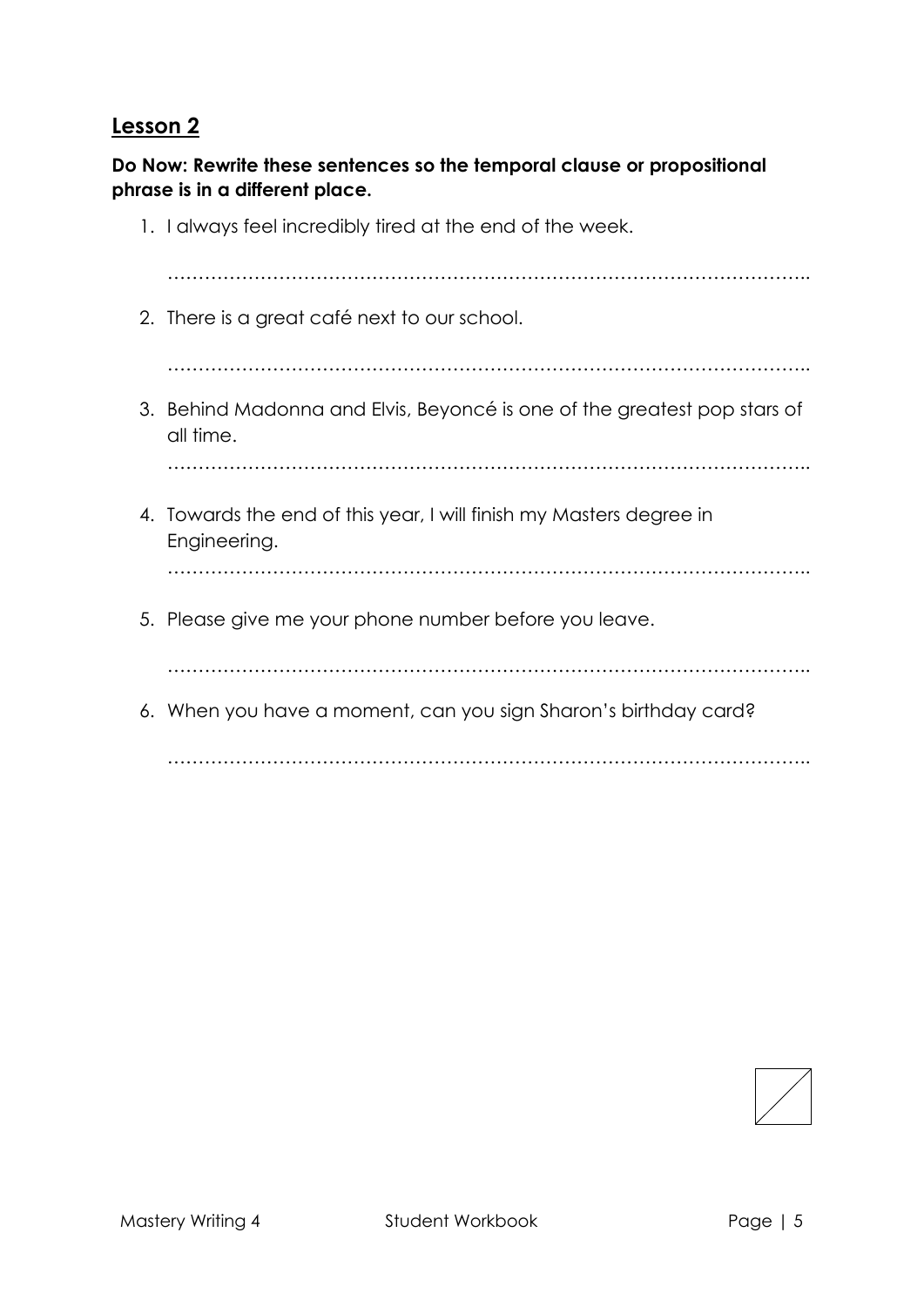**RULE***: Countable nouns are nouns that you can count from 1 onwards. When something is an uncountable noun, it is normally because it is impossible to count that object, e.g. milk.* 

milk, apple, rice, bread, coffee, tea, tea bag, carrot, butter, orange, banana, ice cream, ice lolly, butter, water, orange juice, cup of orange juice, salt, pepper, peanut butter, sugar, grape, blueberry.

*Countable nouns Uncountable nouns* 

#### **Exercise 2**

London was \_\_\_\_\_\_(grip) by lots of climate change protests during the

summer of 2019. The protests, which were \_\_\_\_\_\_\_\_\_\_ (organise) by Extinction

Rebellion, created chaos on the city's streets. Drivers, who \_\_\_\_\_\_(be) unable

to get through the blocked streets, \_\_\_\_\_\_\_(abandon) their cars and

\_\_\_\_\_\_\_\_(walk) to their next destination. The protestors \_\_\_\_\_\_\_(stage) over 50

protests at major transport hotspots in London. They even \_\_\_\_\_\_\_(start) a

protest in one of the country's busiest train stations, Waterloo. The protest at

Waterloo (be) (attend) by over 2,000 people, many of whom

\_\_\_\_\_\_\_(let) off smoke bombs and flares. The police \_\_\_\_\_\_\_(say) that it

\_\_\_\_\_\_\_(will) cost over £350,000 to repair the damage.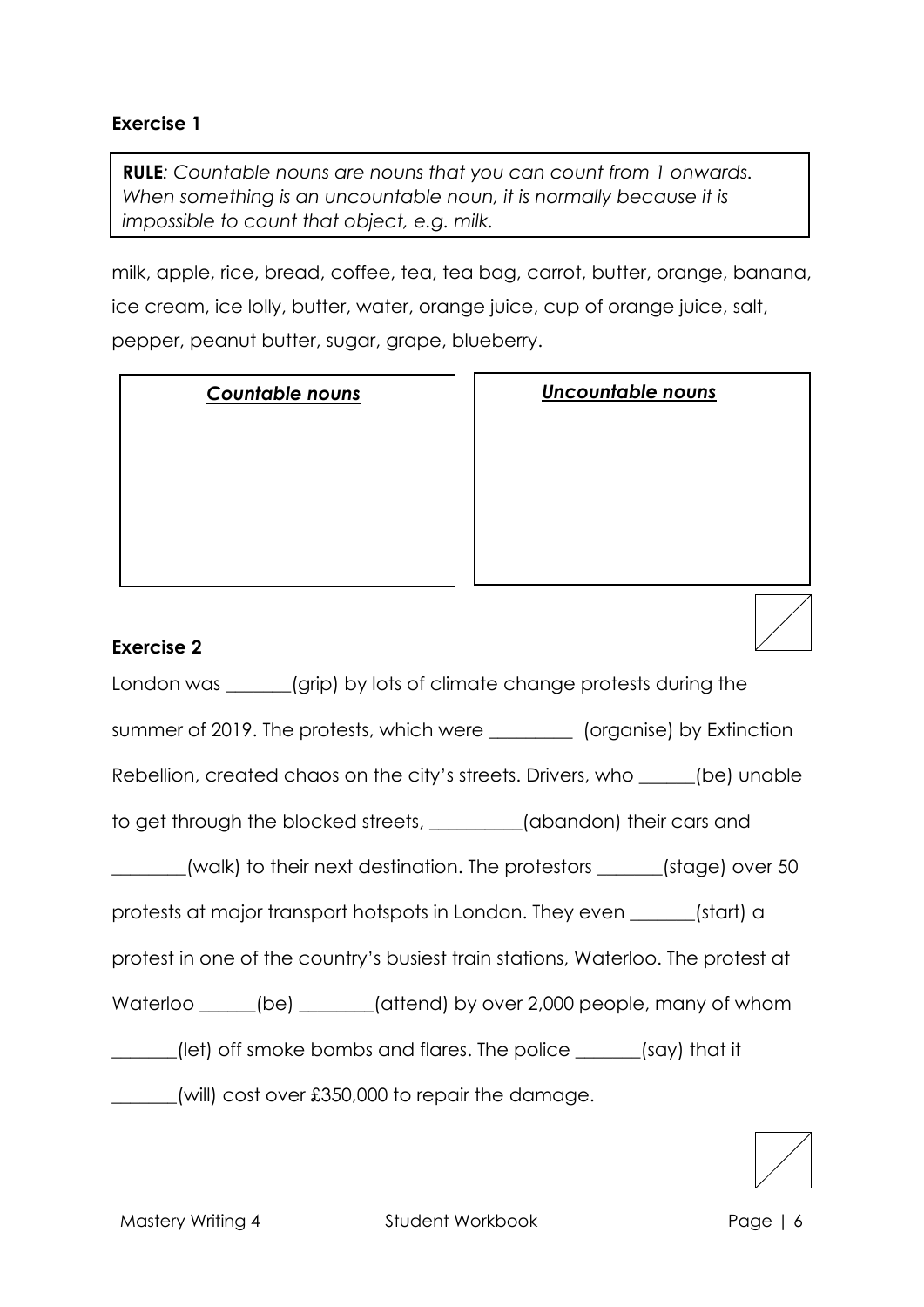**RULE***: Use "although" and "even though" in subordinate clauses to present alternative points of view.*

1. Although it is bad for the environment, I like to fly to Australia every year to visit my parents.

…………………………………………………………………………………………..

2. I watch football every evening even though I have more important things to do with my time.

…………………………………………………………………………………………..

3. Even though there is one at the end of the road, I like to go to the park on the other side of the city.

…………………………………………………………………………………………..

4. Homework is incredibly important even though it takes up lots of my time.

…………………………………………………………………………………………..

5. Even though it can be good for the environment, not many people recycle regularly.

…………………………………………………………………………………………..

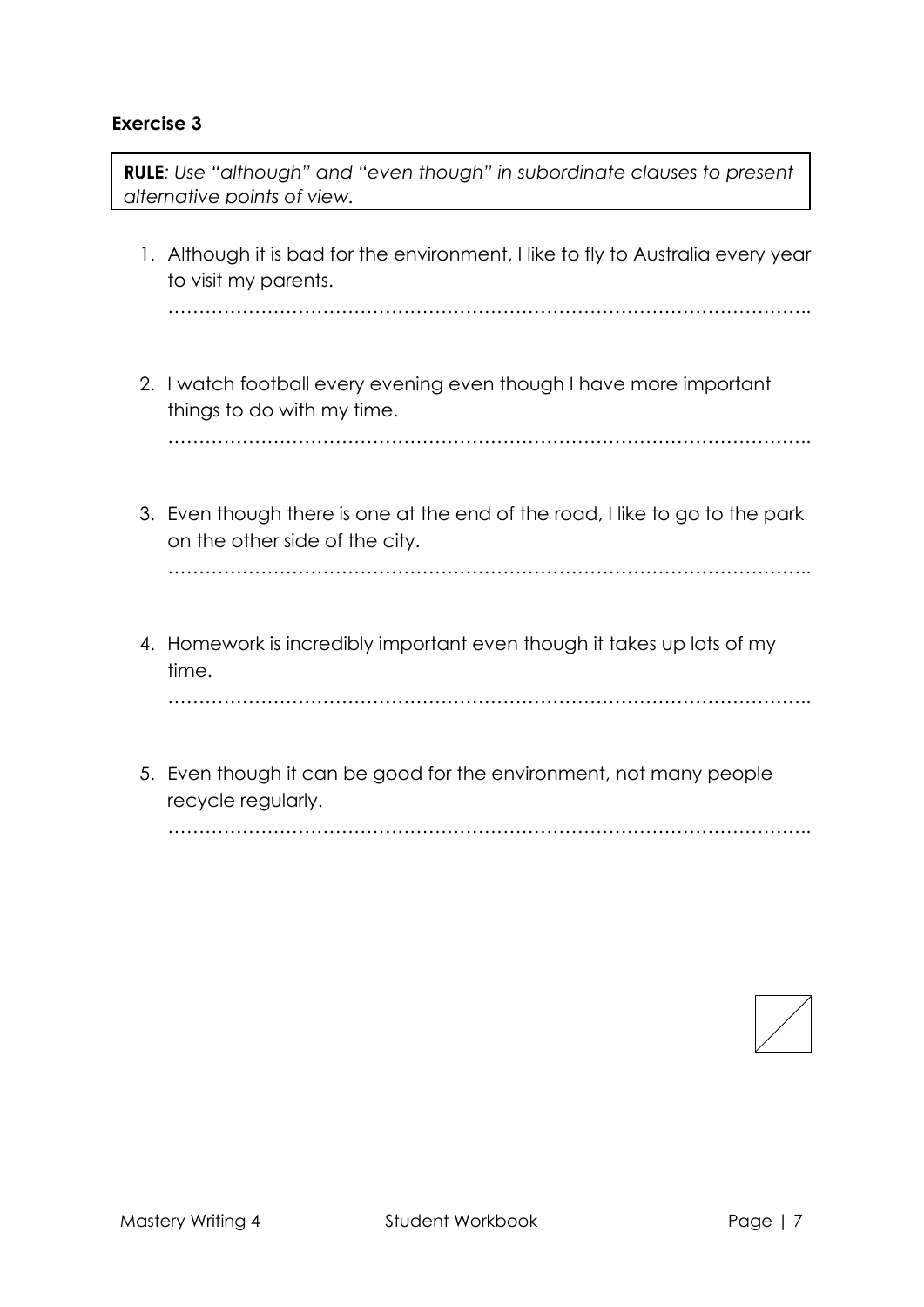## **Lesson 2 Writing**

*Imagine you win £5 million on the National Lottery. Should you:*

- *keep all of the money for yourself, or*
- *keep 50% for yourself and split the other 50% amongst your friends and family?*

*Write in favour of keeping the lottery winnings to yourself.*

| <b>Mastery Check 1</b>                                    |  | <b>Mastery Check 2</b>                              |  | <b>Mastery Check 3</b>                                      |  |
|-----------------------------------------------------------|--|-----------------------------------------------------|--|-------------------------------------------------------------|--|
| I have used a<br>subordinate clause.                      |  | I have started a<br>sentence with "rather<br>than". |  | I have written all of my<br>verbs in a consistent<br>tense. |  |
| <b>Crafting Check</b>                                     |  |                                                     |  |                                                             |  |
| I have introduced an example using one of these examples: |  |                                                     |  |                                                             |  |
| $\cdot$ For example,                                      |  |                                                     |  |                                                             |  |
| For instance,                                             |  |                                                     |  |                                                             |  |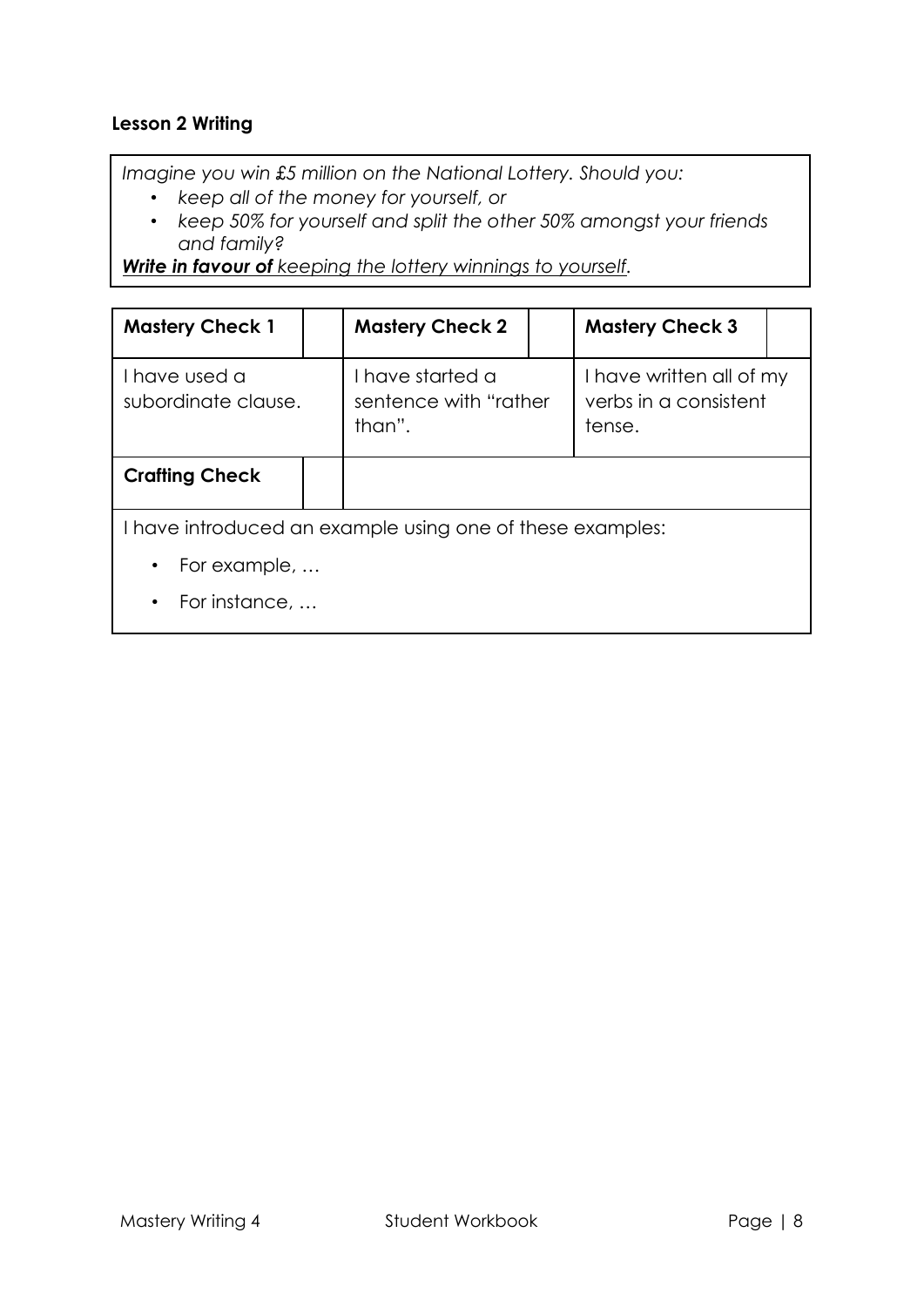## **Do Now: Use these questions to help you check your sentence stem answers.**

1. Although driving cars causes lots of air pollution,



………………………………………………………………………………………….

#### **Exercise 1**

**RULE***: Use "the place where" to expand your subject or object and give more specific information about a place.* 

- 1. I am going to a restaurant where you can get zebra burgers.
- 2. I went to a cinema where you can see old films.
- 3. That is the church where I got married.
- 4. That is the hospital where you were born.
- 5. Have you seen the shop where you can buy a special edition Mars bar?
- 6. Have you been to the gym where you don't have to pay every month?

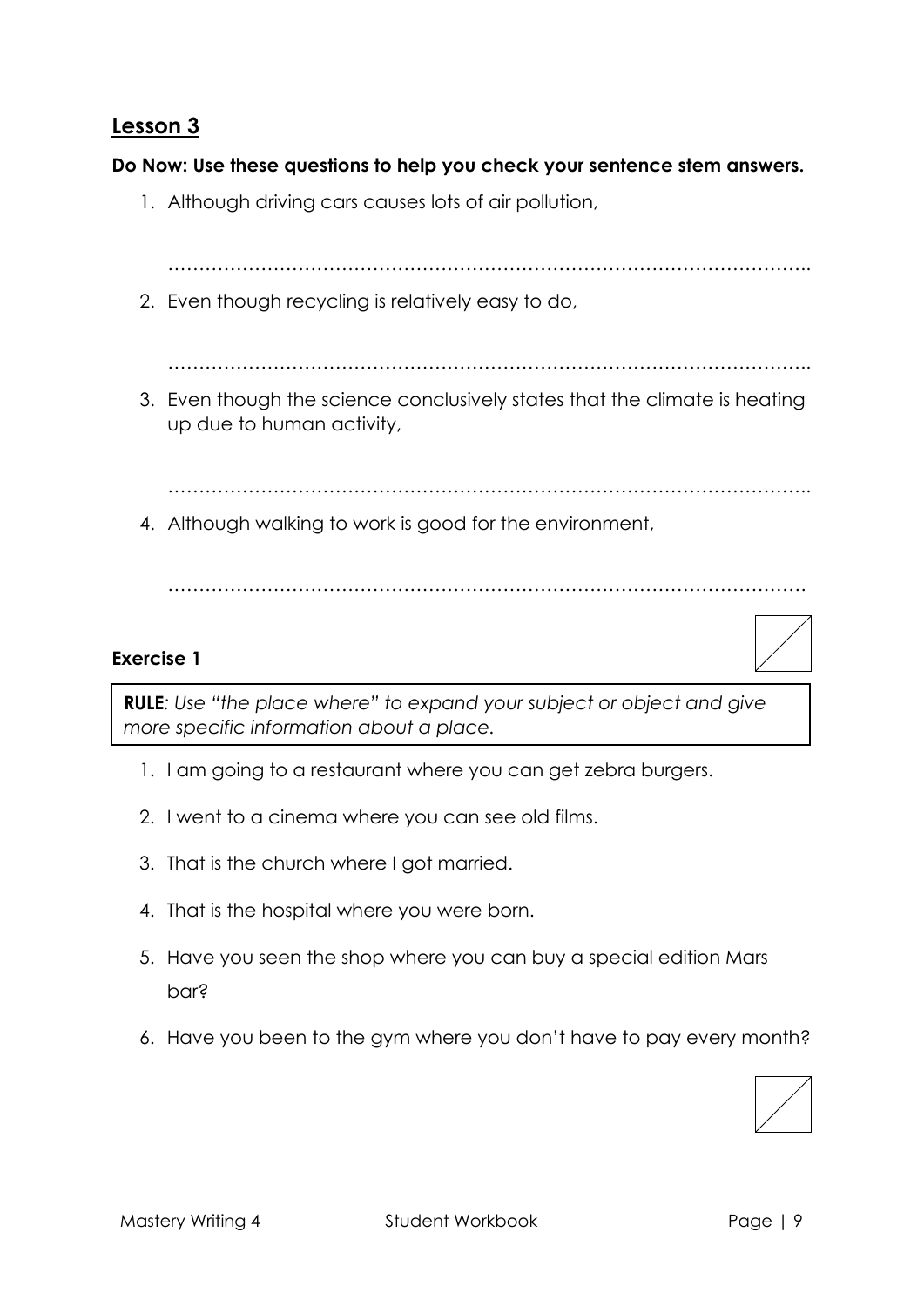| A man who _____(win) the National Lottery _______(distribute) the majority          |  |
|-------------------------------------------------------------------------------------|--|
| of the money he ______(win) amongst his friends and family, and only                |  |
| [keep] about 10% of the money for himself. Considering his total                    |  |
| winnings $\_\_\_\_$ (be) over £50,000,000, he still $\_\_\_\_\_$ (get) to keep over |  |
| £5,000,000. That is still a pretty nice amount of money. The man _____(tell)        |  |
| reporters that the pleasure he _______(receive) from making his friends'            |  |
| and families' lives better far outweighed the pleasure he would have got            |  |
| from spending it himself. In the end, he hardly _______(spend) any of the           |  |
| money anyway because he _______(invest) most of it in shares and housing.           |  |
| I think he actually ______(buy) about five different houses in the                  |  |
| end.                                                                                |  |

#### **Exercise 3**

**RULE***: Countable nouns are nouns that you can count from 1 onwards. When something is an uncountable noun, it is normally because it is impossible to count that object, e.g. milk.* 

| <b>Countable nouns</b>                           |         |               | Uncountable nouns |      |
|--------------------------------------------------|---------|---------------|-------------------|------|
| carrot<br>apple<br>cup of orange juice<br>walnut | tea bag | milk<br>water | tea               | salt |

| <b>Uncountable nouns</b> |     |      |        |  |  |  |
|--------------------------|-----|------|--------|--|--|--|
| milk<br>water            | tea | salt | pepper |  |  |  |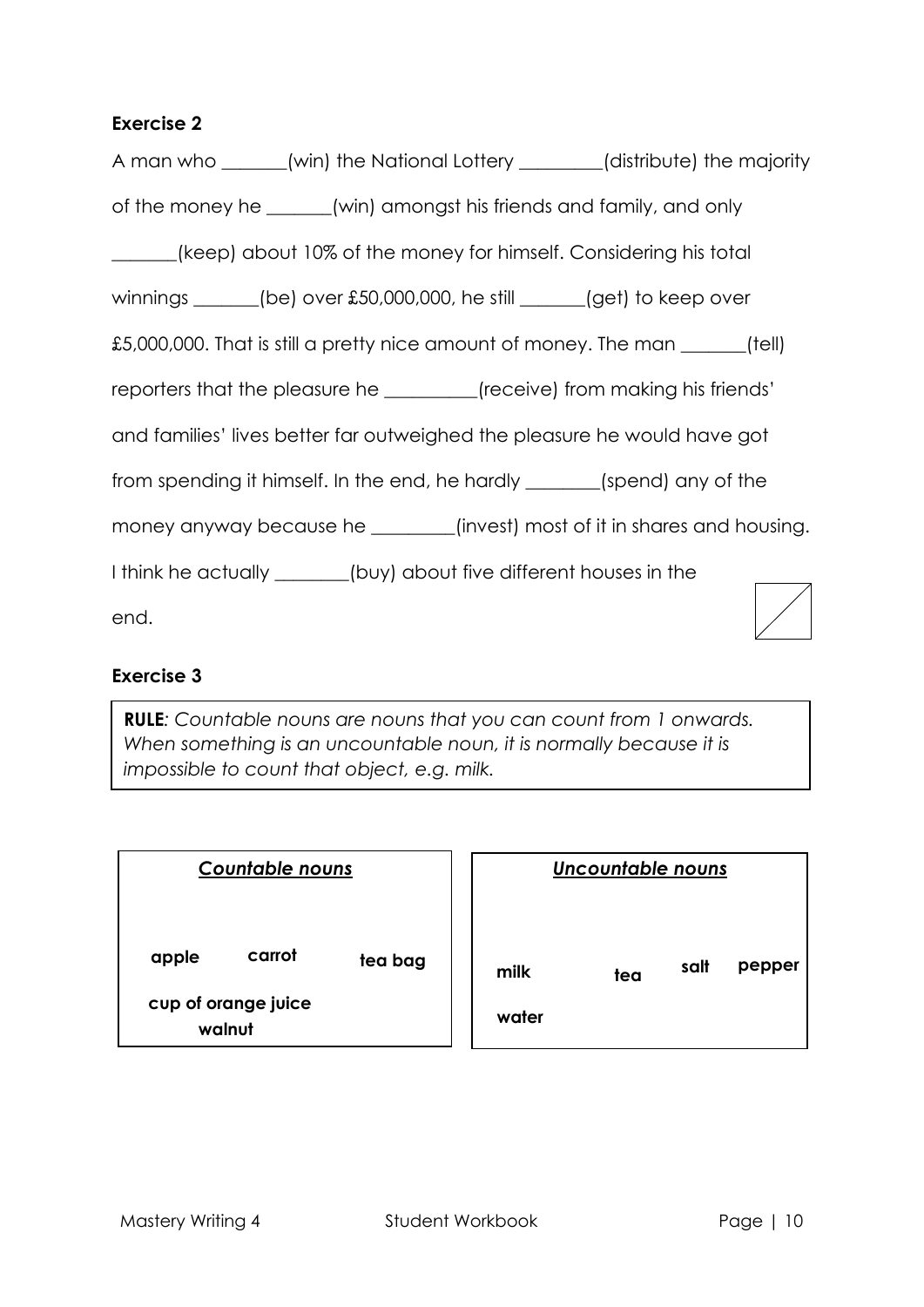#### **Lesson 3 Writing**

*Imagine you win £5 million on the National Lottery. Should you:*

- *keep all of the money for yourself, or*
- *keep 50% for yourself and split the other 50% amongst your friends and family?*

*Write against keeping the lottery winnings for yourself.*

| <b>Mastery Check 1</b>                                    |  | <b>Mastery Check 2</b>                                   |  | <b>Mastery Check 3</b>                                                       |  |
|-----------------------------------------------------------|--|----------------------------------------------------------|--|------------------------------------------------------------------------------|--|
| I have used "the place"<br>where" to expand a<br>subject. |  | I have started a<br>sentence with "rather<br>than".      |  | I used "although"<br>and/or "even though"<br>in the middle of a<br>sentence. |  |
| <b>Crafting Check</b>                                     |  |                                                          |  |                                                                              |  |
|                                                           |  | I have introduced an example using one of these options: |  |                                                                              |  |
| For example,<br>$\bullet$                                 |  |                                                          |  |                                                                              |  |
| For instance<br>$\bullet$                                 |  |                                                          |  |                                                                              |  |
|                                                           |  |                                                          |  |                                                                              |  |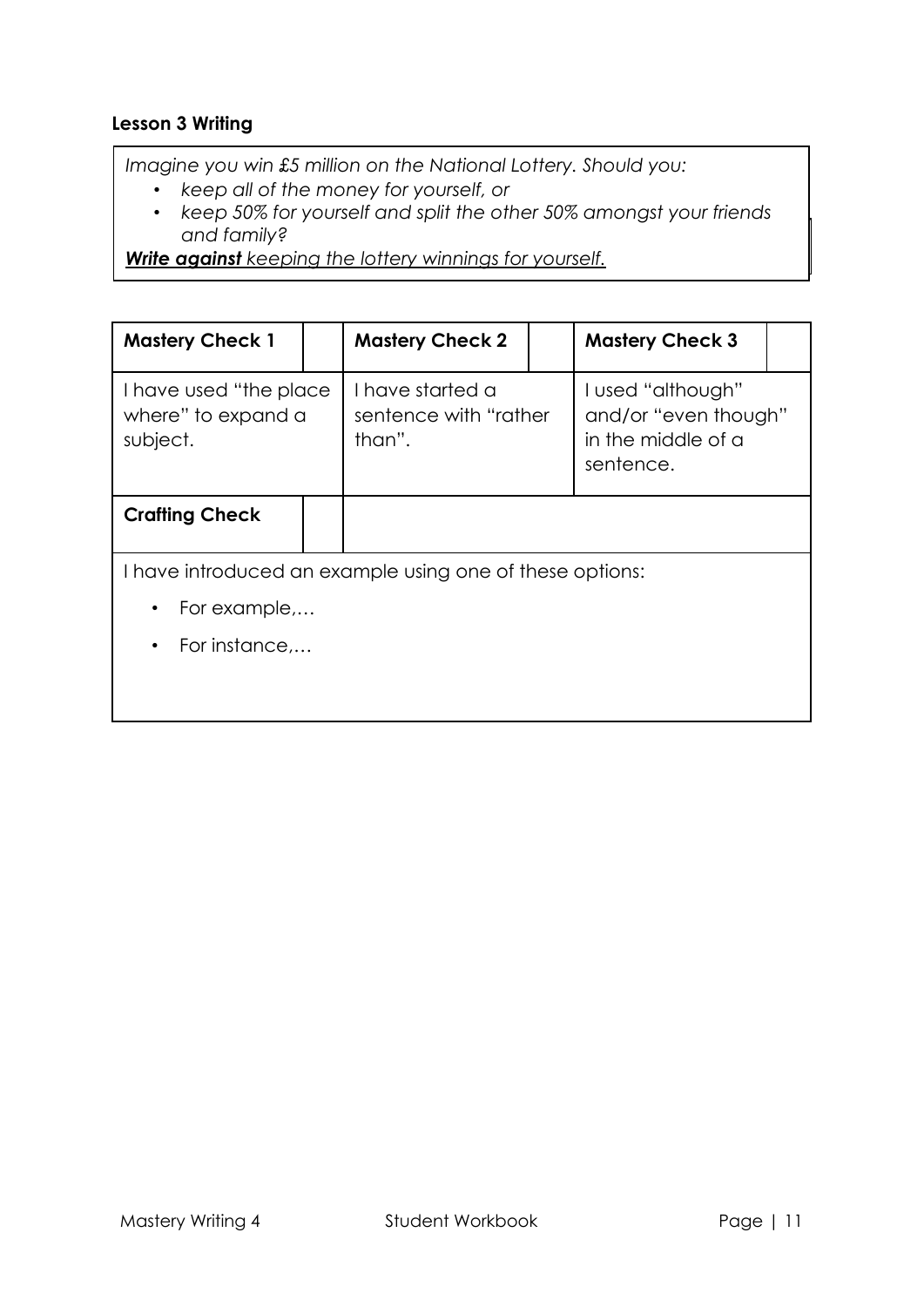#### **Do Now: Underline the part that describes "the place where".**

- 1. I once visited a school where the students didn't have to wear uniform.
- 2. I like restaurants where you don't have to queue.
- 3. There are a few shops where you can spend a lot of money.
- 4. I hate shops where you can't pay by card.
- 5. Places where you can fill up your water bottles are really hard to find here.
- 6. Shops where you don't get charged for plastic bags are incredibly rare these days.
- 7. Cinemas where you can bring your own sweets and drinks are amazing.
- 8. The restaurant where you can get free soft drinks refills is great value for money.

#### **Exercise 1**

**RULE***: Verbs have 4 different forms: 0, 1, 2, 3. Verb 1 is the present. Verb 2 is the past.* 

- 1. She goes to the park with her friends.
- 2. He talks with his colleagues all of the time.
- 3. Carol makes a cake with her mum.
- 4. Harry paints a picture in her back garden.
- 5. Barry walks across the downs to play football.
- 6. You eat a beautiful meal.
- 7. You drink a nice cold glass of water.

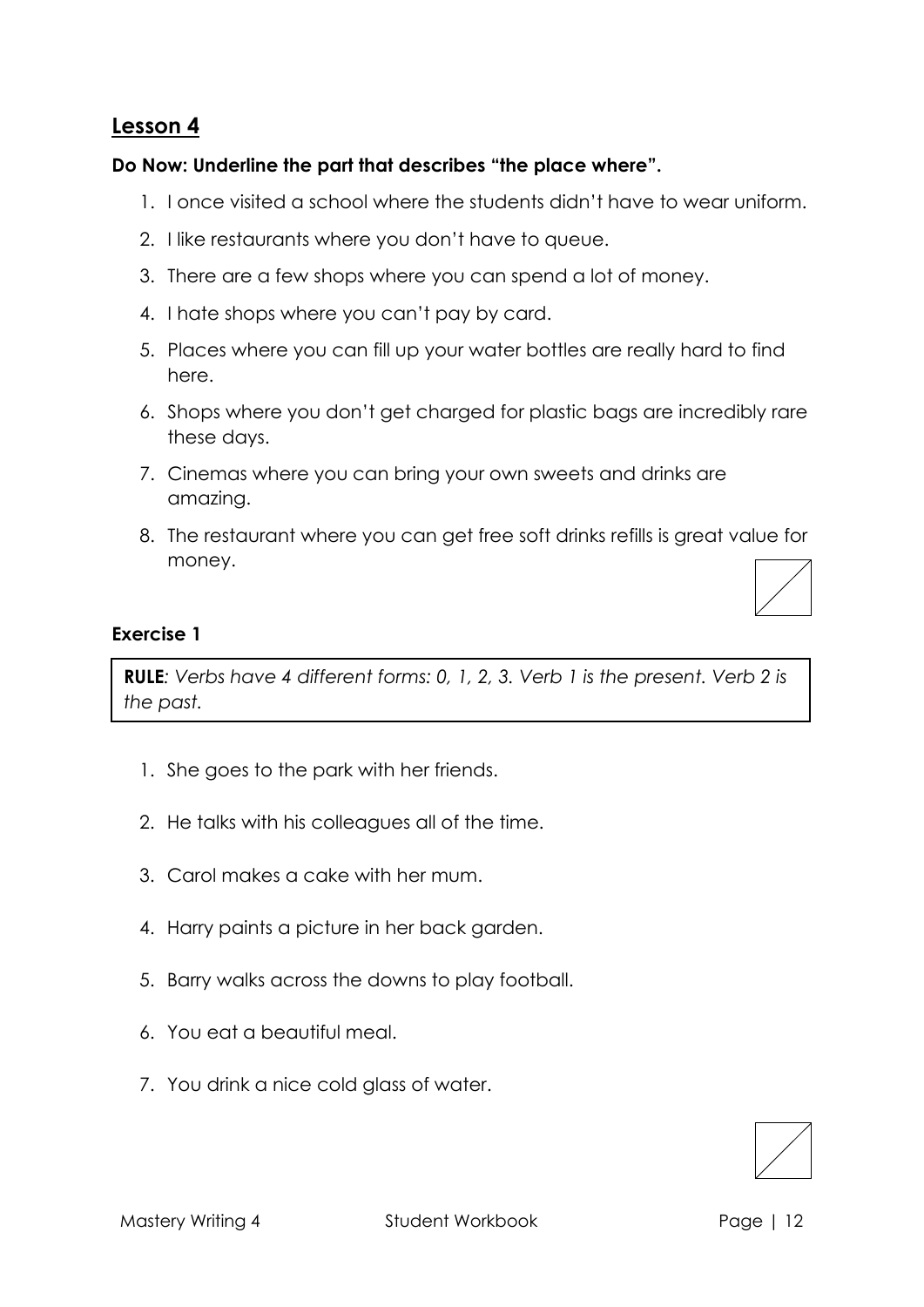**RULE***: Countable nouns are nouns that you can count from 1 onwards. When something is an uncountable noun, it is because it is impossible to count that object, e.g.. knowledge.* 

car, house, computer, sibling, music, information, book, space, time, mirror, peace, knowledge, rubbish, flat, door, desk, laptop, river, sea, word, advice, chaos, motivation, hair, haircut, snow, rain, stress, sleep, sand.

*Countable nouns Uncountable nouns* 

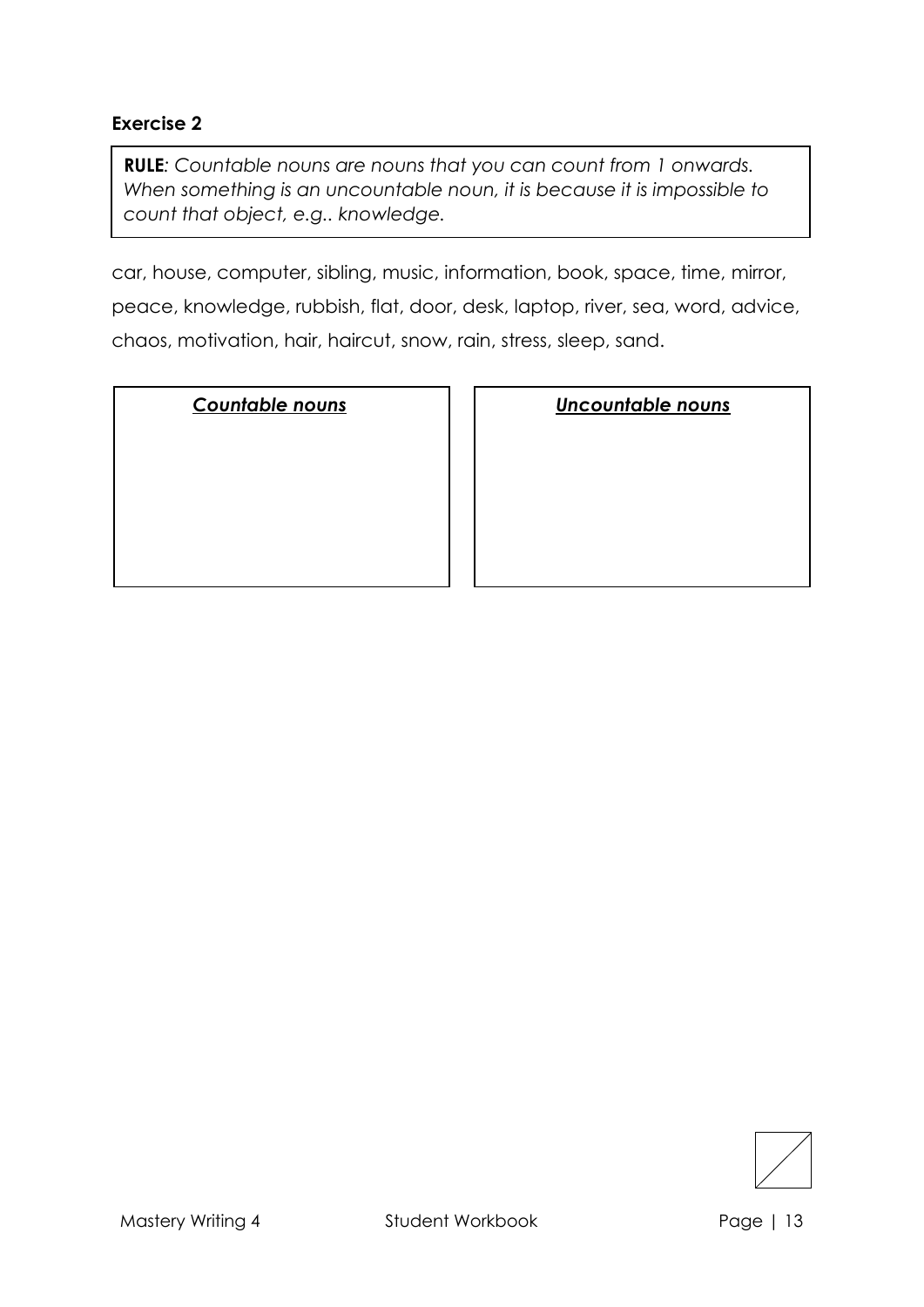1. Although giving away the majority of the money would be very kind, ………………………………………………………………………………………….. 2. Even though there are lots of things I want to buy, ...............................….. ……………………………………………………………………………………………… 3. I want to give the majority of my lottery winnings away, even though ………………………………………………………………………………………….. 4. Although……………………………………………………………………………… ……………………………………………………………………………………………… 5. Even though………………………………...……………………………………….. ……………………………………………………………………………………………… **RULE***: Use "although" and "even though" in dependent clauses to help present alternative points of view.*

Checking sentence stems

- 1. Is the answer a **complete** and **grammatically correct** sentence?
- 2. Is the answer **relevant** to the topic, prompt or stem?

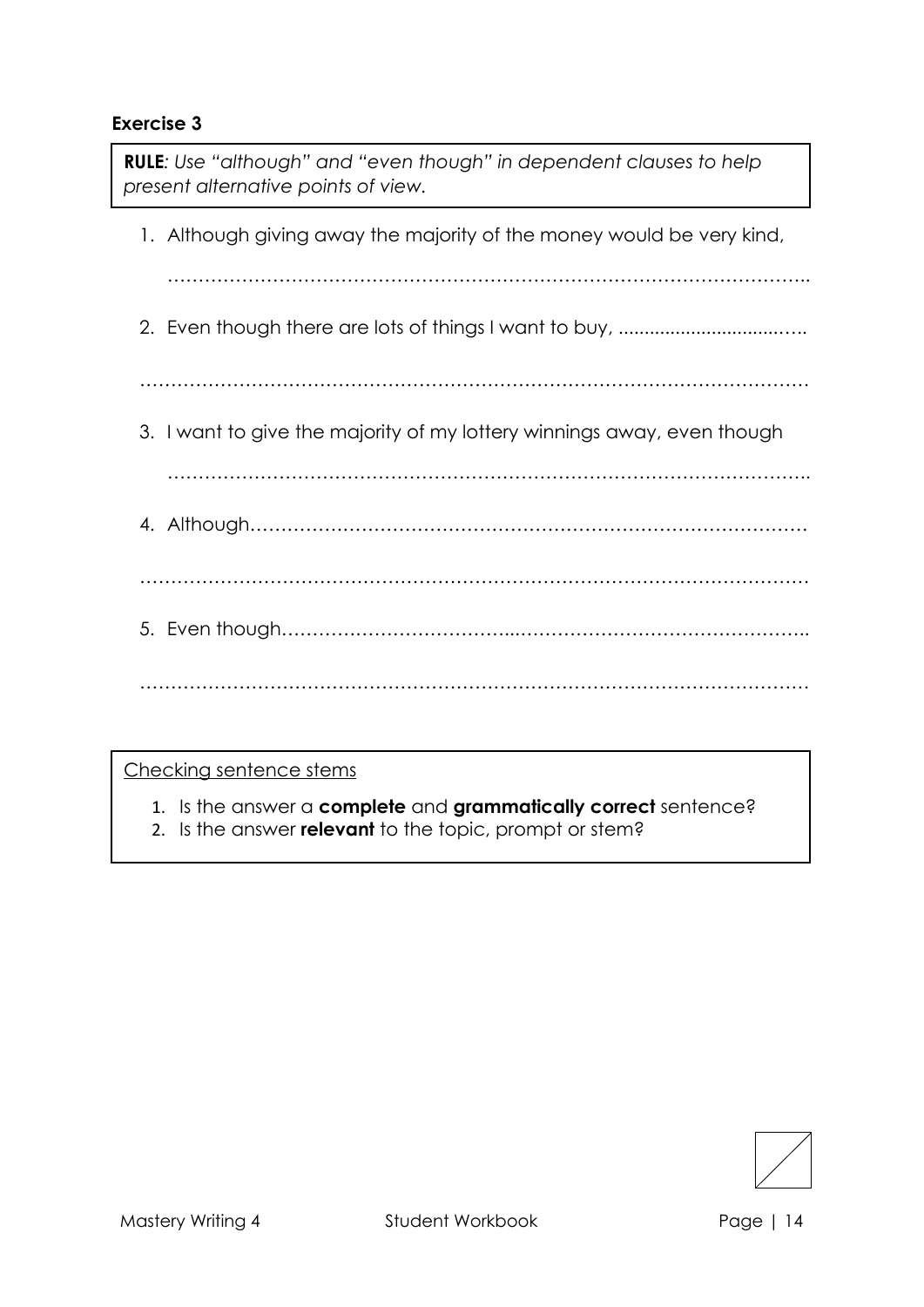## **Lesson 4 Writing**

*Imagine you win £1 million on the National Lottery. Should you:*

- *keep all of the money for yourself, or*
- *keep 50% for yourself and give the other 50% to charity?*

*Write a balanced pro-con answer by writing one paragraph in favour of each side.* 

| <b>Mastery Check 1</b>                                                                                                                                                                    |  | <b>Mastery Check 2</b>                              |  | <b>Mastery Check 3</b>                                                       |  |
|-------------------------------------------------------------------------------------------------------------------------------------------------------------------------------------------|--|-----------------------------------------------------|--|------------------------------------------------------------------------------|--|
| I have used "the place"<br>where" to expand a<br>subject.                                                                                                                                 |  | I have started a<br>sentence with "rather<br>than". |  | I used "although"<br>and/or "even though"<br>in the middle of a<br>sentence. |  |
| <b>Crafting Check</b>                                                                                                                                                                     |  |                                                     |  |                                                                              |  |
| I have written a balanced pro-con answer by writing one paragraph in<br>favour of each side, as well as a final paragraph giving my opinion. In<br>total I have written three paragraphs. |  |                                                     |  |                                                                              |  |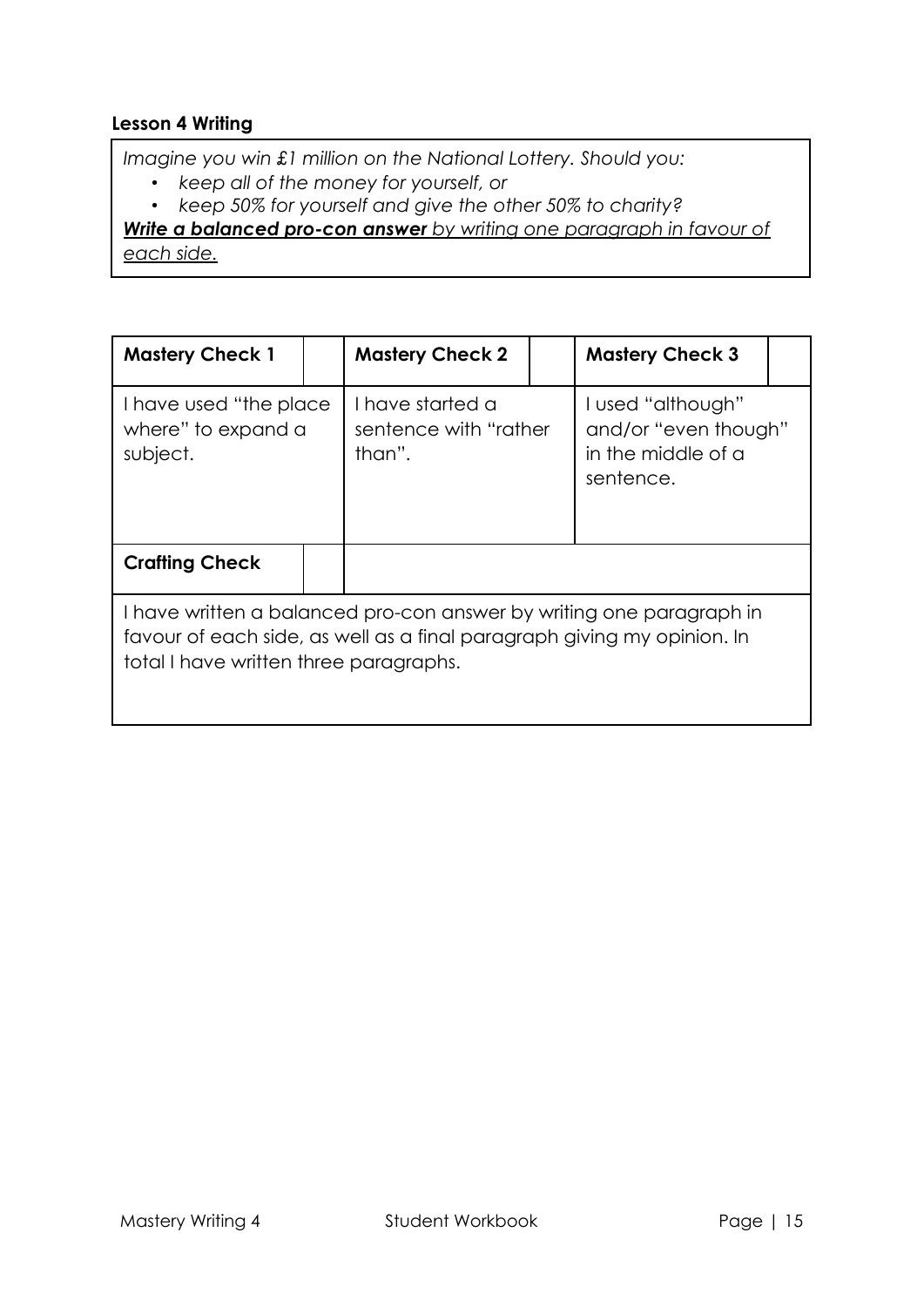## **Do Now: Change the present tense verb (verb 1) to its past tense form (verb 2).**

- 1. He walks to the cinema.
- 2. She drinks five glasses of water.
- 3. He runs to the park to meet his friends.
- 4. Everyone drinks quickly.
- 5. Billy plays the guitar incredibly well.
- 6. Damian goes to bed early every night.
- 7. Georgia makes a beautiful birthday cake.
- 8. Hari steals my computer.
- 9. Gemma eats fish and chips.

#### **Exercise 1**

**RULE***: Use "rather than" in subordinate clauses to present an alternative point of view, action or solution.* 

- 1. Rather than buy lots of expensive cars and houses, ………………………
- ………………………………………………………………………………………………
- 2. Rather than giving any of the money to local community charities, …….

………………………………………………………………………………………………

3. Rather than spending all of the lottery winnings on myself, ……………….

………………………………………………………………………………………………

Checking sentence stems

- 1. Is the answer a **complete** and **grammatically correct** sentence?
- 2. Is the answer **relevant** to the topic, prompt or stem?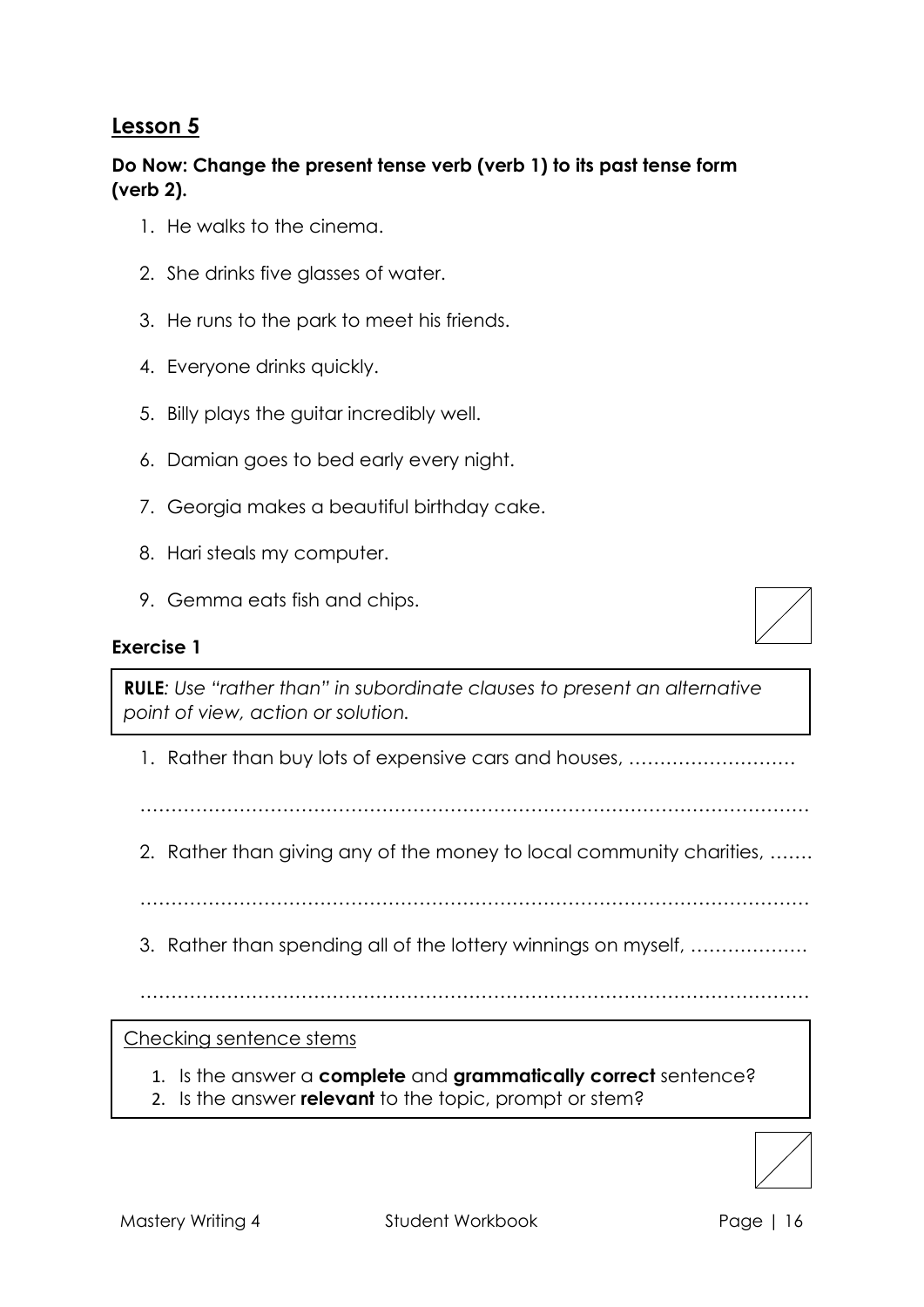**RULE***: Use "the person who" to expand your subject and give more specific information about a person.* 

- 1. I know a person who lives on a boat.
- 2. I met someone who speaks Finnish.
- 3. I love people who don't watch TV.
- 4. I can't stand people who talk loudly.
- 5. That guy who works in Tesco is coming over later.
- 6. My friend who used to live in New York can give you some tips.
- 7. The teacher who worked in banking for a few years is a good person to speak to.

#### **Exercise 3**

**RULE***: Countable nouns are nouns that you can count from 1 onwards. When something is an uncountable noun, it is normally because it is impossible to count that object, e.g. milk.* 

#### **Countable nouns**

love

- friendship
- jelly
- bottle of milk resentment
- companion pinch of salt

second

loaf of bread

communication

| Uncountable nouns        |                     |  |  |  |  |  |
|--------------------------|---------------------|--|--|--|--|--|
| time                     | coffee              |  |  |  |  |  |
| minute                   |                     |  |  |  |  |  |
| feeling                  | tablespoon of sugar |  |  |  |  |  |
| knob of butter           |                     |  |  |  |  |  |
| companionship<br>sadness |                     |  |  |  |  |  |
| friend<br>disappointment |                     |  |  |  |  |  |

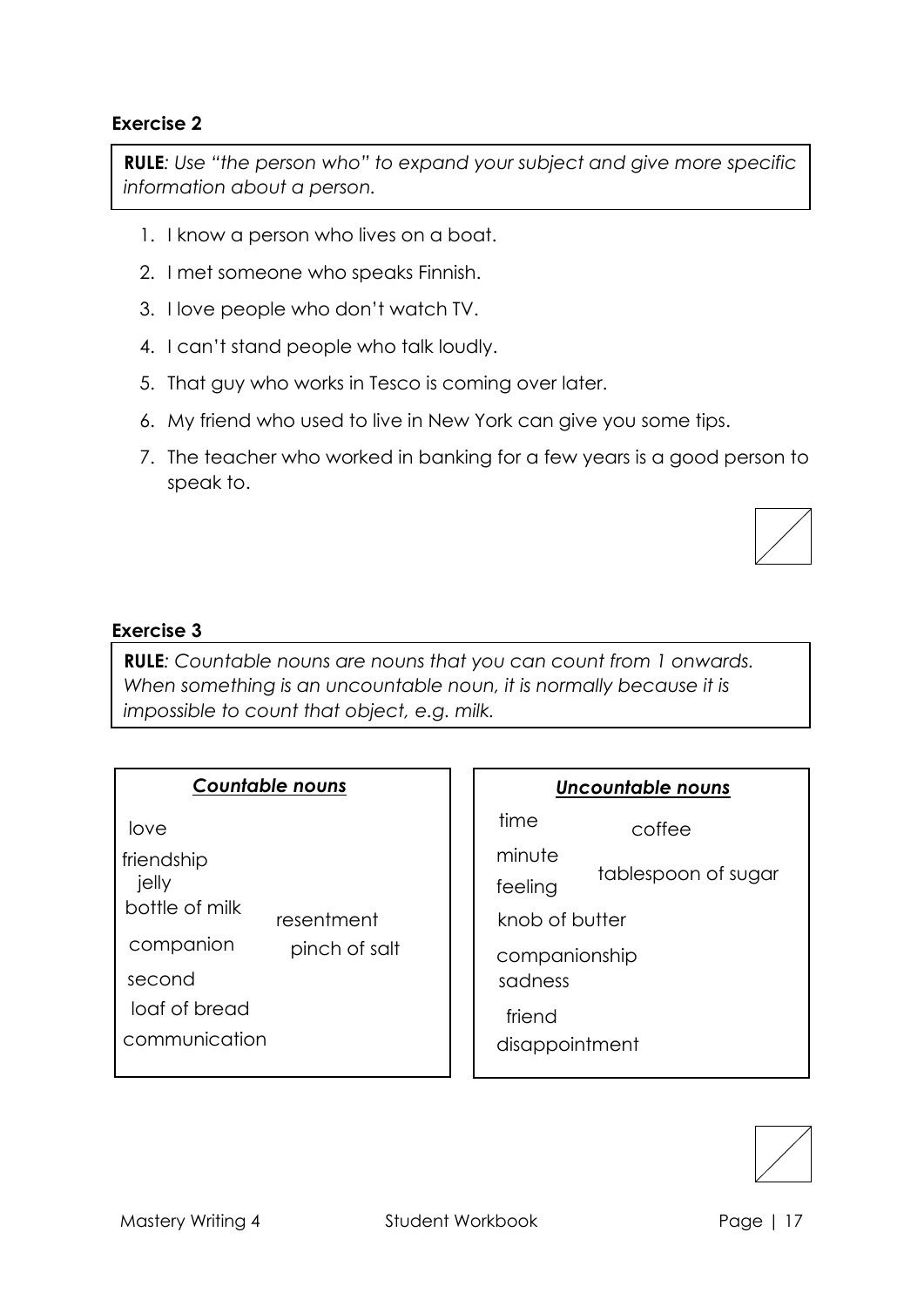## **Lesson 5 Writing**

*Imagine you find an envelope containing £250 on the street. Should you:*

- *keep it for yourself, or*
- *hand it in to the police?*

*Write your opinion in response to this statement.* 

| <b>Mastery Check 1</b>                                    |  | <b>Mastery Check 2</b>                                   |                                                                                                 | <b>Mastery Check 3</b> |  |
|-----------------------------------------------------------|--|----------------------------------------------------------|-------------------------------------------------------------------------------------------------|------------------------|--|
| I have used a<br>sentence starting with<br>"rather than". |  | I have used "the<br>person who" to<br>expand a subject.  | I have included<br>"although/even<br>though" at the start or<br>in the middle of a<br>sentence. |                        |  |
| <b>Crafting Check</b>                                     |  |                                                          |                                                                                                 |                        |  |
|                                                           |  | I have introduced my opinion using one of these options: |                                                                                                 |                        |  |
| In my view,                                               |  |                                                          |                                                                                                 |                        |  |
| In my opinion, $\ldots$                                   |  |                                                          |                                                                                                 |                        |  |
| From my perspective,                                      |  |                                                          |                                                                                                 |                        |  |

• As far as I am concerned, …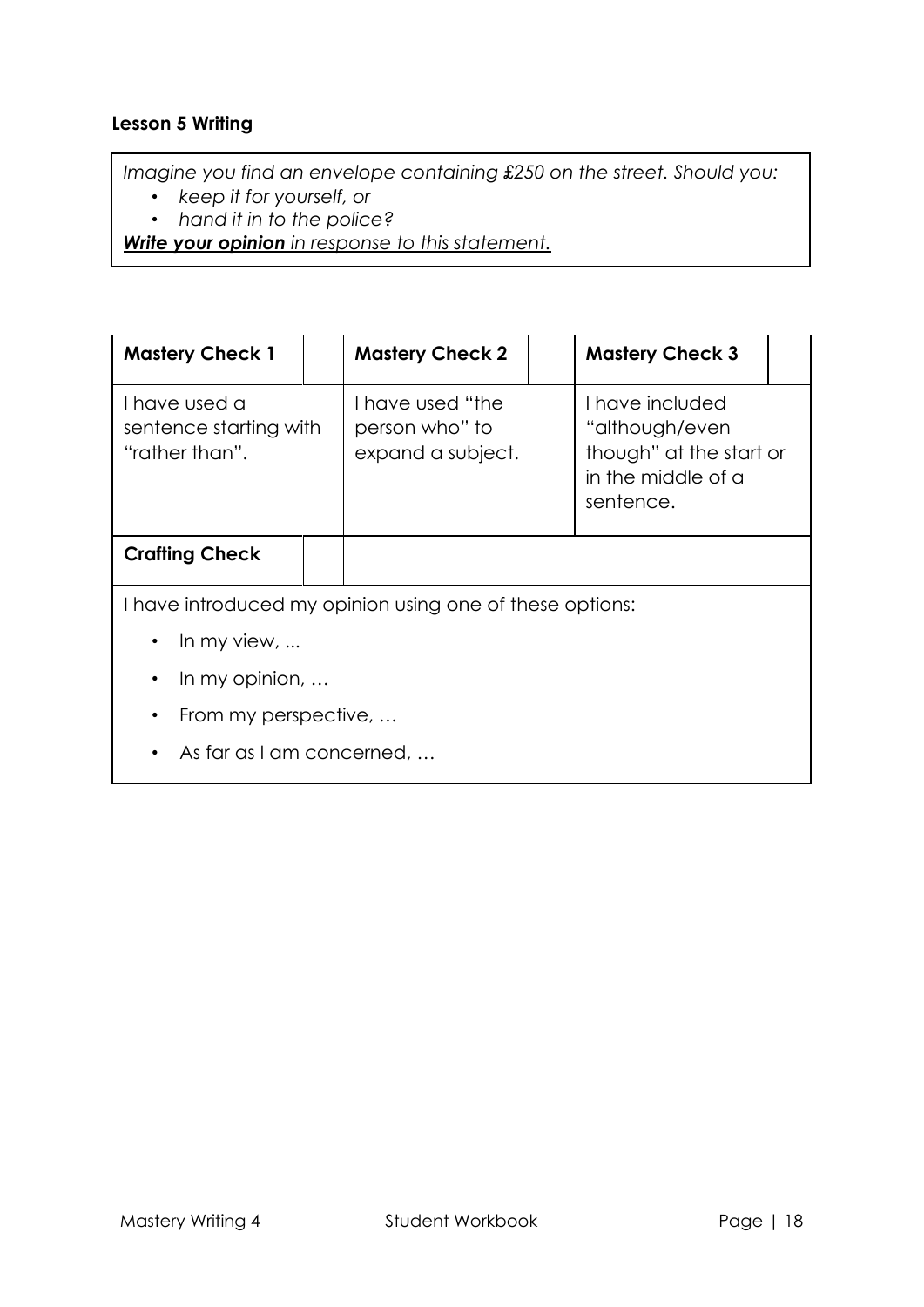#### **Do Now: Underline the part that describes the person who.**

- 1. I know someone who can play the cello.
- 2. I met someone who went to Harvard University.
- 3. I want to meet someone who enjoys playing video games as much as me.
- 4. I have a friend who works in Sri Lanka.
- 5. I met someone who used to live with Boris Johnson.
- 6. People who run every day are more likely to live long and healthy lives.
- 7. Babies who breastfeed are less likely to get common colds and diseases.
- 8. People who love music are fun to hang out with.
- 9. The person who stole my phone ran really fast.

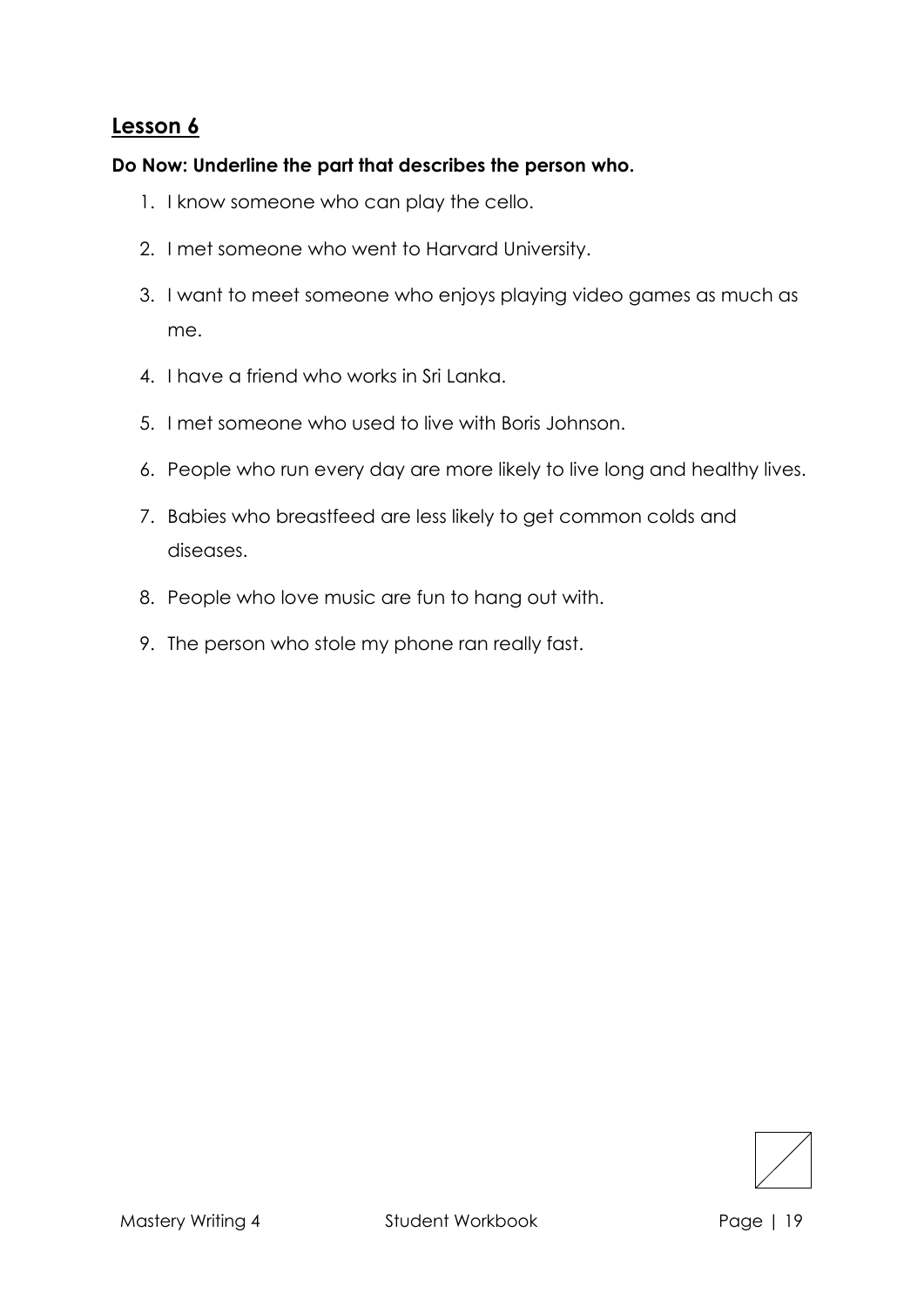**RULE***: Use "rather than" in subordinate clauses to present an alternative point of view, action or solution.* 

1. Everyone should try and shop local rather than relying on the major supermarkets.

………………………………………………………………………………………………

2. Rather than eat meat every day, be a vegetarian Monday to Friday.

………………………………………………………………………………………………

3. Try and use long-distance train companies rather than relying on air travel.

………………………………………………………………………………………………

4. Invest in some really good trainers rather than spend your money on petrol.

………………………………………………………………………………………………

5. Try and walk to work rather than driving in your car.

………………………………………………………………………………………………

6. Rather than buying single-use plastic bottles, buy a reusable water bottle that you can fill up.

………………………………………………………………………………………………

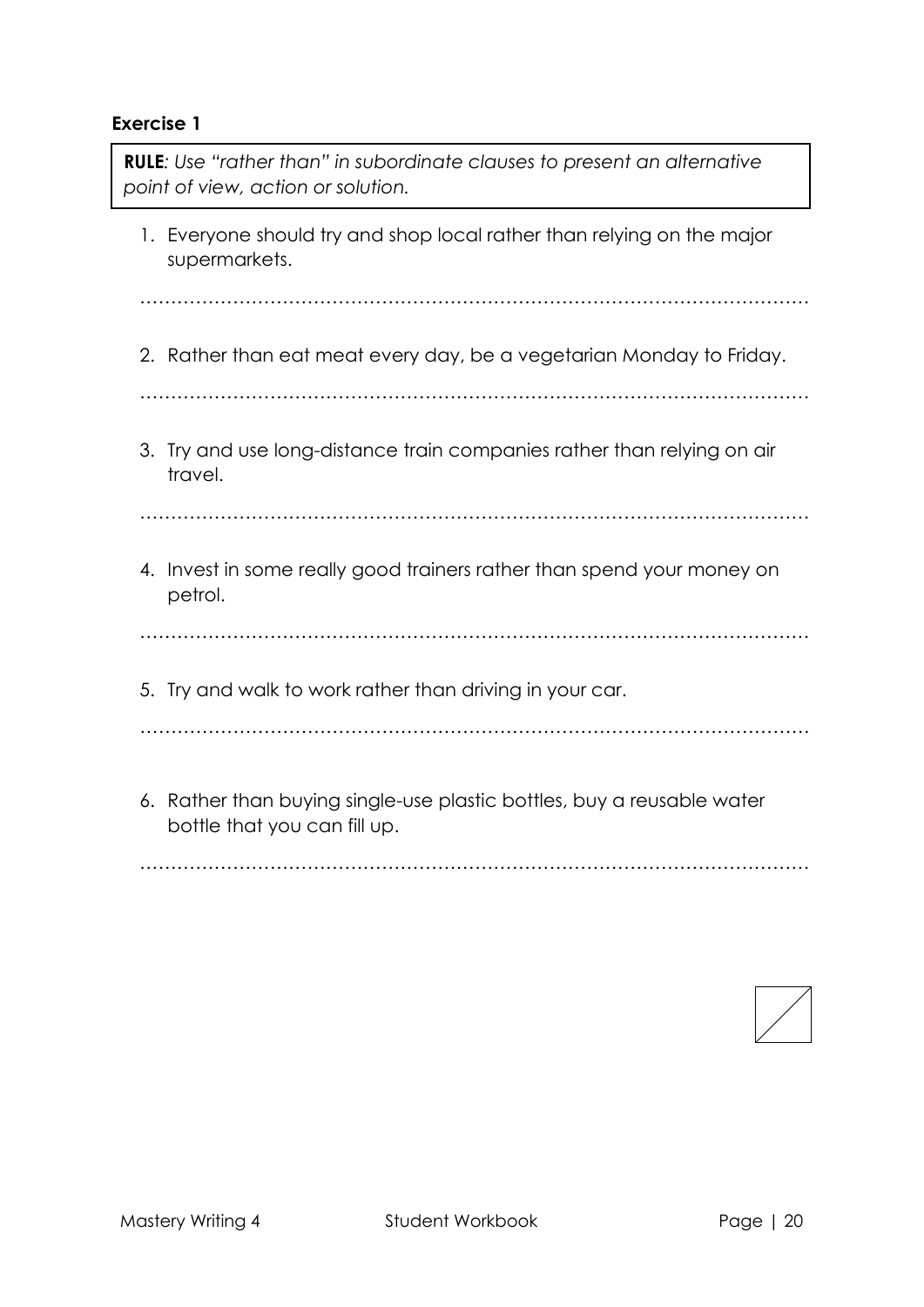**RULE***: Countable nouns are nouns that you can count from 1 onwards. When something is an uncountable noun, it is normally because it is impossible to count that object, e.g. milk.* 

| <b>Noun</b> | Countable or uncountable |
|-------------|--------------------------|
| Nitrogen    |                          |
| Frustration |                          |
| Photocopier |                          |
| Meeting     |                          |
| Hail        |                          |
| Diary       |                          |
| Dairy       |                          |
| Wisdom      |                          |

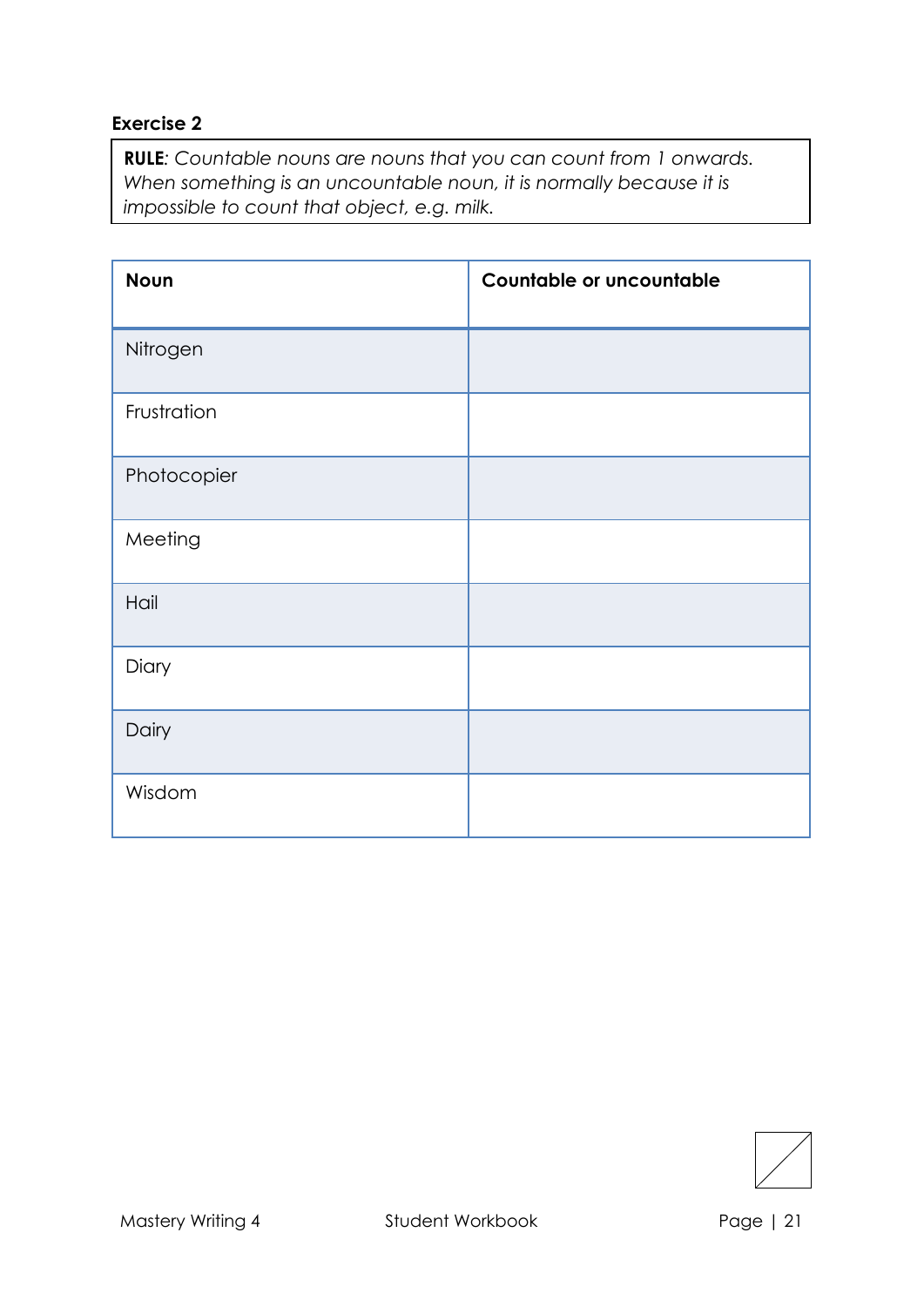**RULE***: Verbs have 4 different forms: 0, 1, 2, 3. Verb 1 is the present. Verb 2 is the past.* 

James' alarm clock breaks and he wakes up late. This makes him stressed

and annoyed. He is so stressed and annoyed that he screams at the top of

his lungs. His scream is so loud that his neighbours and flatmates hear. They

are not very happy with him. He gets ready as quickly as he can, but he still

misses his bus to work. It isn't a good start.

#### **Lesson 6 Writing**

*Imagine you find an envelope containing £250 on the street. Should you:*

- *keep it for yourself, or*
- *hand it in to the police.*

*Write in favour of keeping the money for yourself.* 

| <b>Mastery Check 1</b>                                    |  | <b>Mastery Check 2</b>                                    |  | <b>Mastery Check 3</b>                                      |  |
|-----------------------------------------------------------|--|-----------------------------------------------------------|--|-------------------------------------------------------------|--|
| I have used a<br>sentence starting with<br>"rather than". |  | I have used "the place"<br>where" to expand a<br>subject. |  | I have written all of my<br>verbs in a consistent<br>tense. |  |
| <b>Crafting Check</b>                                     |  |                                                           |  |                                                             |  |
|                                                           |  |                                                           |  |                                                             |  |

I have introduced an example using one of these options:

- For example, …
- For instance, …
- By way of illustration, …
- As a case in point, …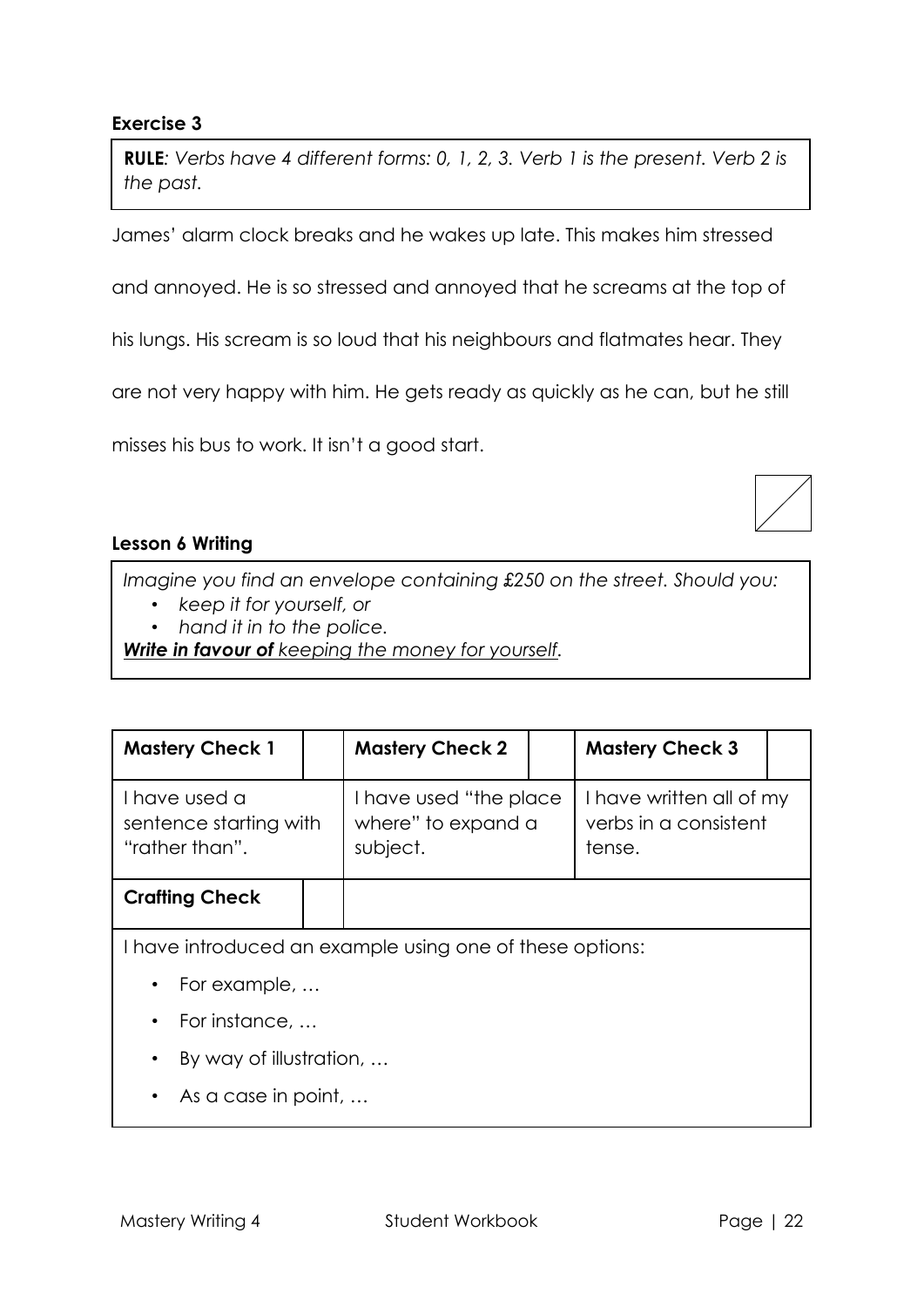**Do Now: Complete the table by writing "countable noun" or "uncountable noun" in the correct place.**

| <b>Noun</b>    | Countable or uncountable |
|----------------|--------------------------|
| Carbon dioxide | Uncountable noun         |
| Pain           |                          |
| X-ray          |                          |
| Appointment    |                          |
| <b>Drizzle</b> |                          |
| Clock          |                          |
| Meat           |                          |
| Spirituality   |                          |



#### **Exercise 1**

**RULE***: Use "the thing that" to expand your subject or object to give more specific information about a thing.* 

- 1. I want headphones that don't need to be connected to my phone.
- 2. Have you heard the song that was number 1 last week?
- 3. The song that was number 1 on the day I was born is incredible.
- 4. The jumper that I bought last week has completely fallen apart.
- 5. The letter that I wrote yesterday has gone missing.
- 6. The radio that I found at my Dad's house still works.
- 7. The book that I left on a train still hasn't turned up.

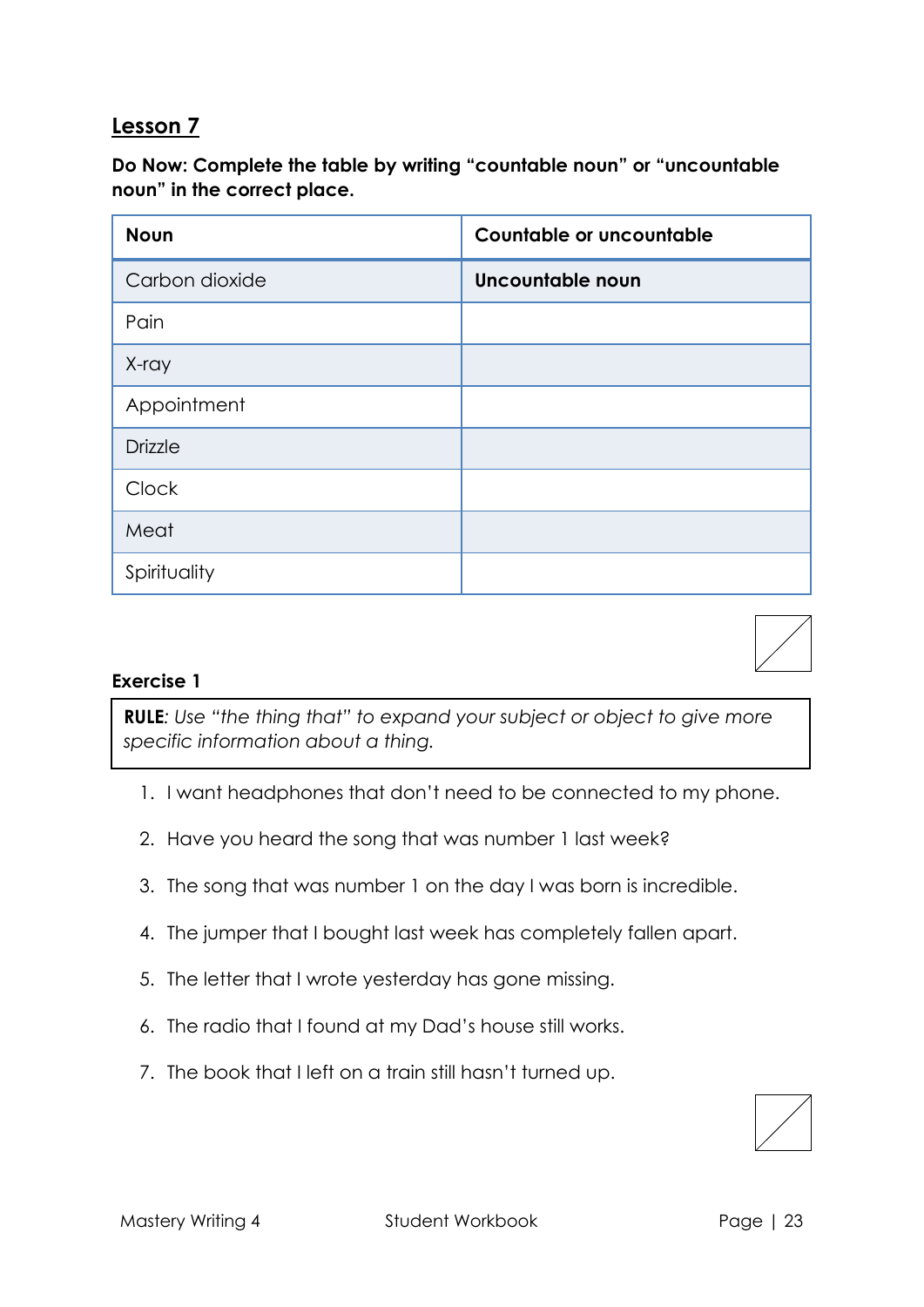**RULE***: Verbs have 4 different forms: 0, 1, 2, 3. Verb 0 is the base. Verb 1 is the present. Verb 2 is the past. Verb 3 is the super past form.*

- 1. I have run two half-marathons. I ran a half-marathon last week.
- 2. I have given loads of money to charity. I gave £50 to Great Ormond Street Hospital last week.
- 3. I have already done that piece of homework. I did it in the library last week.
- 4. I drank some water earlier. I hadn't drunk anything for ages.
- 5. I have taken three different planes to be here. I only took one plane last time.
- 6. I drove here this time. I haven't driven for ages.

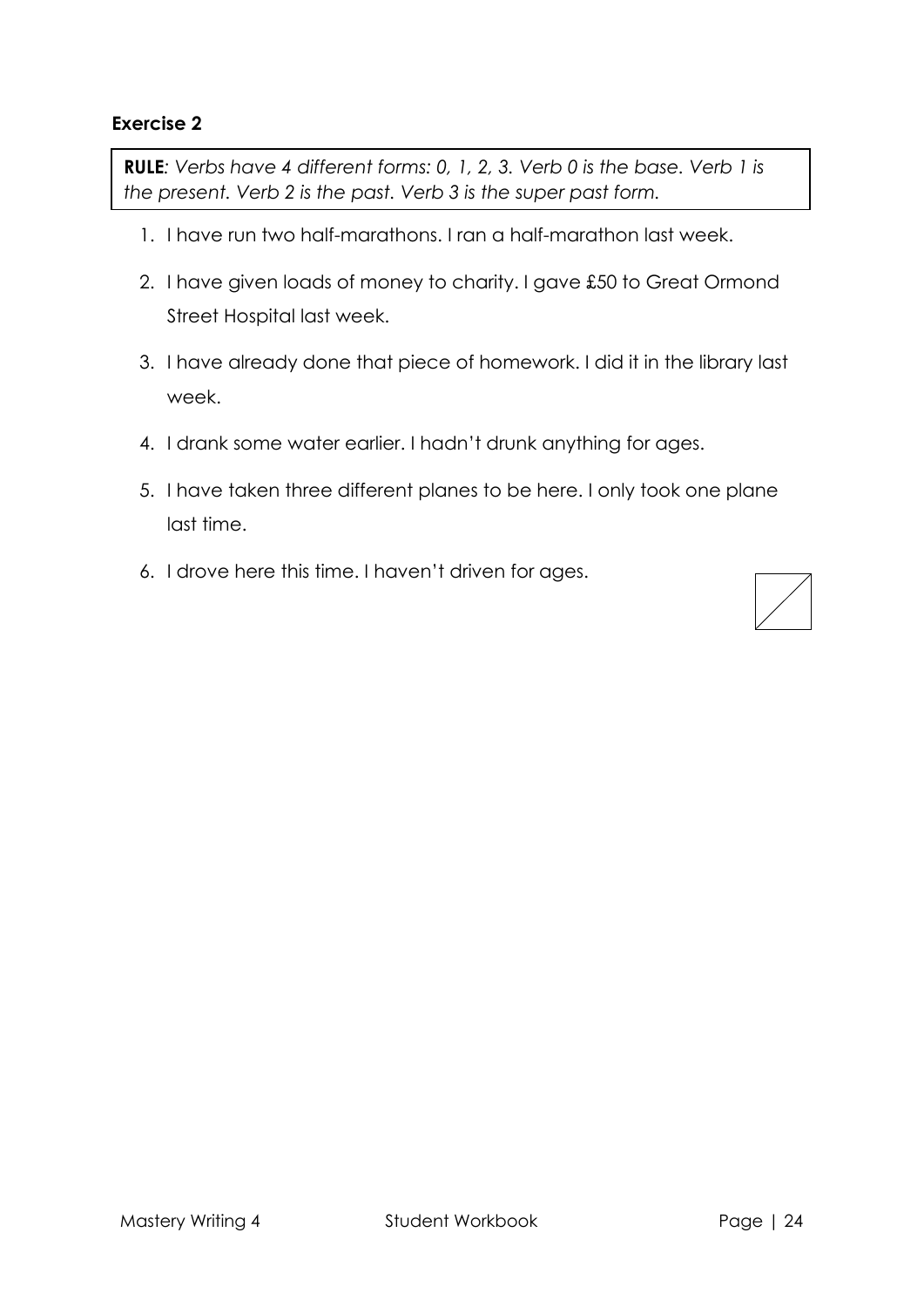**RULE***: Use "rather than" in subordinate clauses to present an alternative point of view, action or solution.* 

1. Rather than simply giving the money to the Police……….……………….… ……………………...………………………………………………………………………. 2. Rather than be selfish and keep the money for myself.......................... ……………………………………………………………………………………………… 3. I would think about the situation from the perspective of the person who lost the money rather than…………………………………………………. ……………………………………………………………………………………………… 4. I would donate the money to charity rather than…………………………… ………………………………………………………………………………………………

Checking sentence stems

1. Is the answer a **complete** and **grammatically correct** sentence?

2. Is the answer **relevant** to the topic, prompt or stem?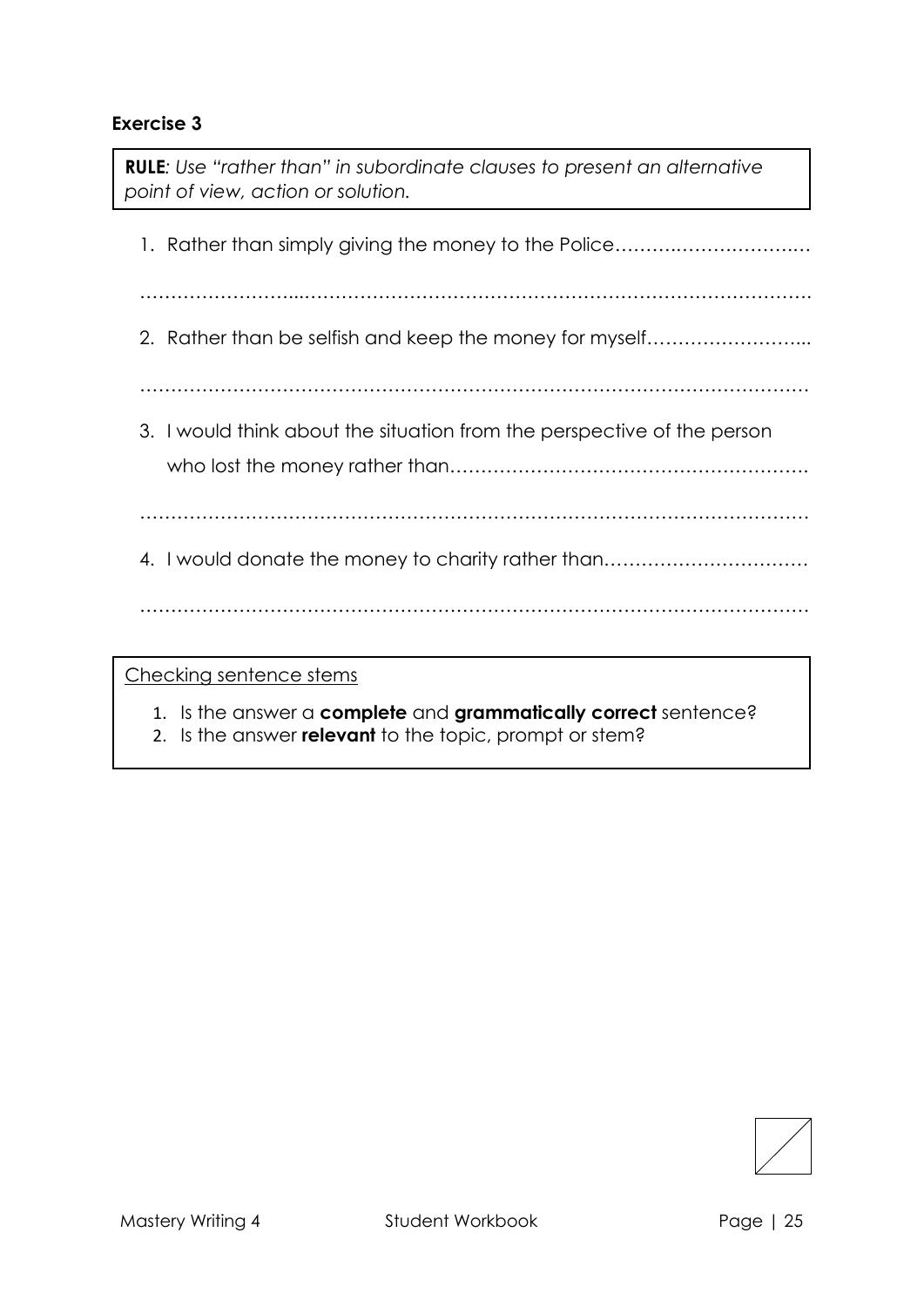## **Lesson 7 Writing**

*Imagine you find an envelope containing £250 on the street. Should you:*

- *keep it for yourself, or*
- *hand it in to the police.*

*Write against keeping the money for yourself.* 

| <b>Mastery Check 1</b>                                                              |  | <b>Mastery Check 2</b>                              |  | <b>Mastery Check 3</b>                                                       |  |
|-------------------------------------------------------------------------------------|--|-----------------------------------------------------|--|------------------------------------------------------------------------------|--|
| I have used "the<br>person who" and/or<br>"the thing which" to<br>expand a subject. |  | I have started a<br>sentence with "rather<br>than". |  | I used "although"<br>and/or "even though"<br>in the middle of a<br>sentence. |  |
| <b>Crafting Check</b>                                                               |  |                                                     |  |                                                                              |  |
| I have introduced an example using one of these options:                            |  |                                                     |  |                                                                              |  |
| $\cdot$ For example,                                                                |  |                                                     |  |                                                                              |  |
| For instance,                                                                       |  |                                                     |  |                                                                              |  |

- By way of illustration,…
- To illustrate this further,…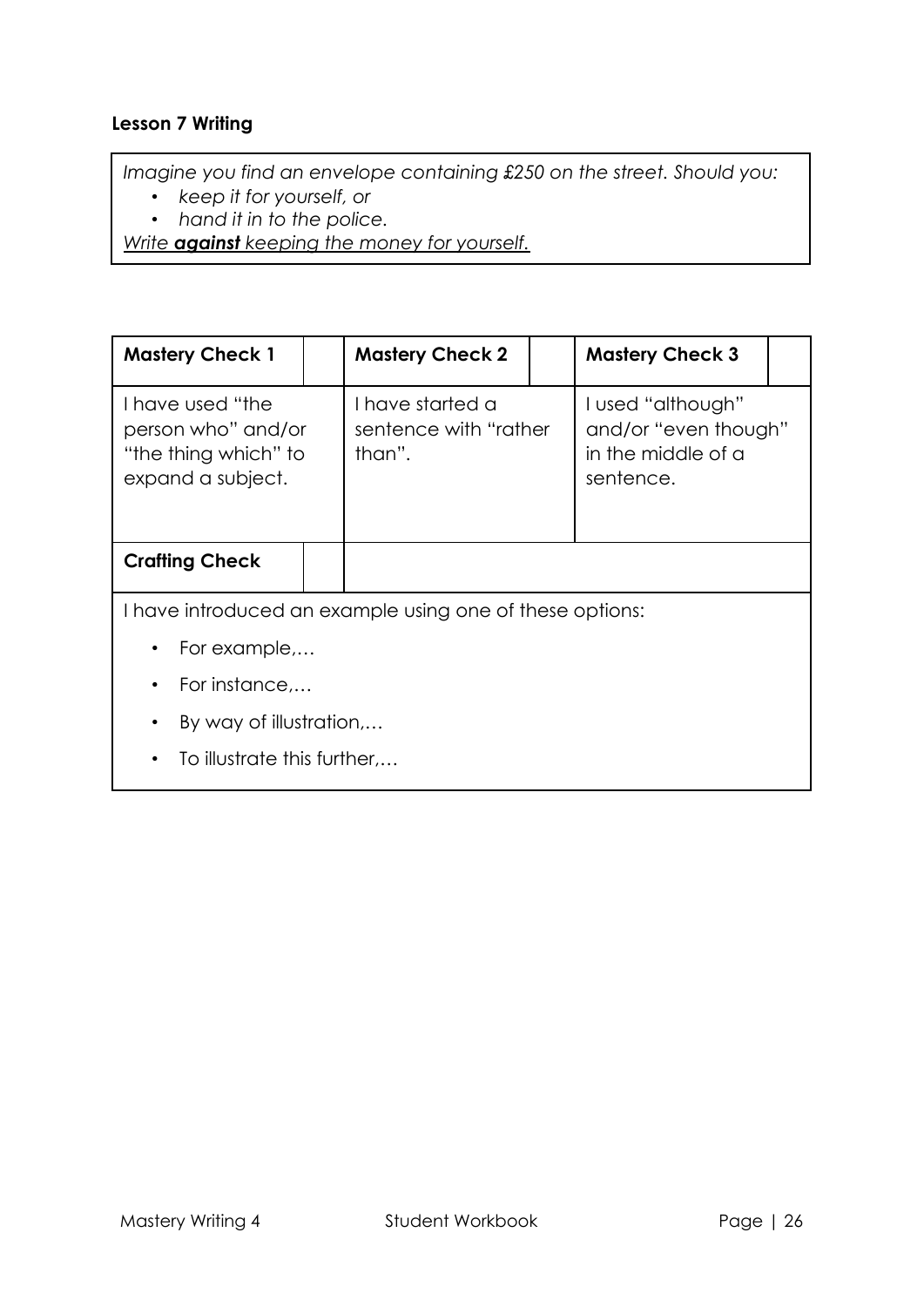#### **Do Now: Underline the part that describes "the thing that".**

- 1. The book that I read on holiday last year is absolutely fantastic.
- 2. The film that I saw last week wasn't as good as I thought it would be.
- 3. I have a mobile phone that doesn't need to be charged every day.
- 4. I have a water bottle that keeps the water cool for up to 12 hours.
- 5. Books that don't have happy endings are so much more enjoyable.
- 6. Flats that have windows on both sides are absolutely beautiful to live in.
- 7. Clothes that don't cost a fortune are much better value than most people think.

#### **Exercise 1**

**RULE***: Use "after what had happened" to clearly show the order of events in the past.* 

- 1. I arrived at the station two minutes late. The train had left.
- 2. I went outside for a picnic. It had stopped raining.
- 3. I went to the theatre. The play had already started.
- 4. I took him to see *Toy Story 4*. He had seen it.
- 5. I got back from my lunch break. Someone had left a note on my desk.
- 6. They weren't particularly excited. They had been there before.
- 7. My neighbour brought my ball around. They had found it in their garden.

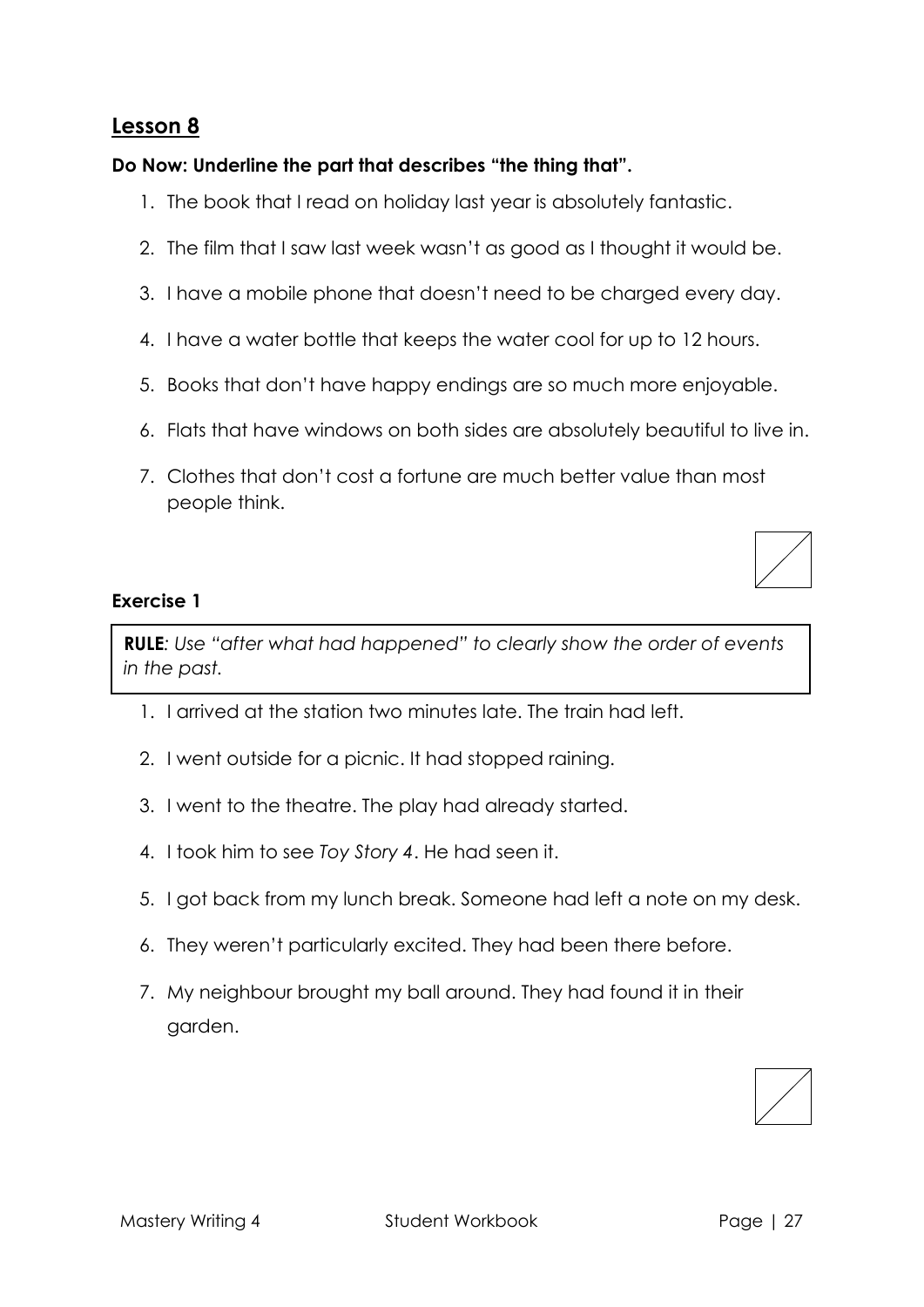**RULE***: Verbs have 4 different forms: 0, 1, 2, 3. Verb 0 is the base. Verb 1 is the present. Verb 2 is the past. Verb 3 is the super past form.*

- 1. I arrived at the station two minutes late. The train had left.
- 2. I went outside for a picnic. It had stopped raining.
- 3. I went to the theatre. The play had already started.
- 4. I took him to see *Toy Story 4*. He had seen it.
- 5. I got back from my lunch break. Someone had left a note on my desk.
- 6. They weren't particularly excited. They had been there before.
- 7. My neighbour brought my ball around. They had found it in their garden.

#### **Exercise 3**

**RULE***: Use "rather than" in subordinate clauses to present an alternative point of view, action or solution.* 

- 1. Rather than spending any of the money…
- 2. Rather than…
- 3. …………………………………………. rather than……………………………….

#### Checking sentence stems

- 1. Is the answer a **complete** and **grammatically correct** sentence?
- 2. Is the answer **relevant** to the topic, prompt or stem?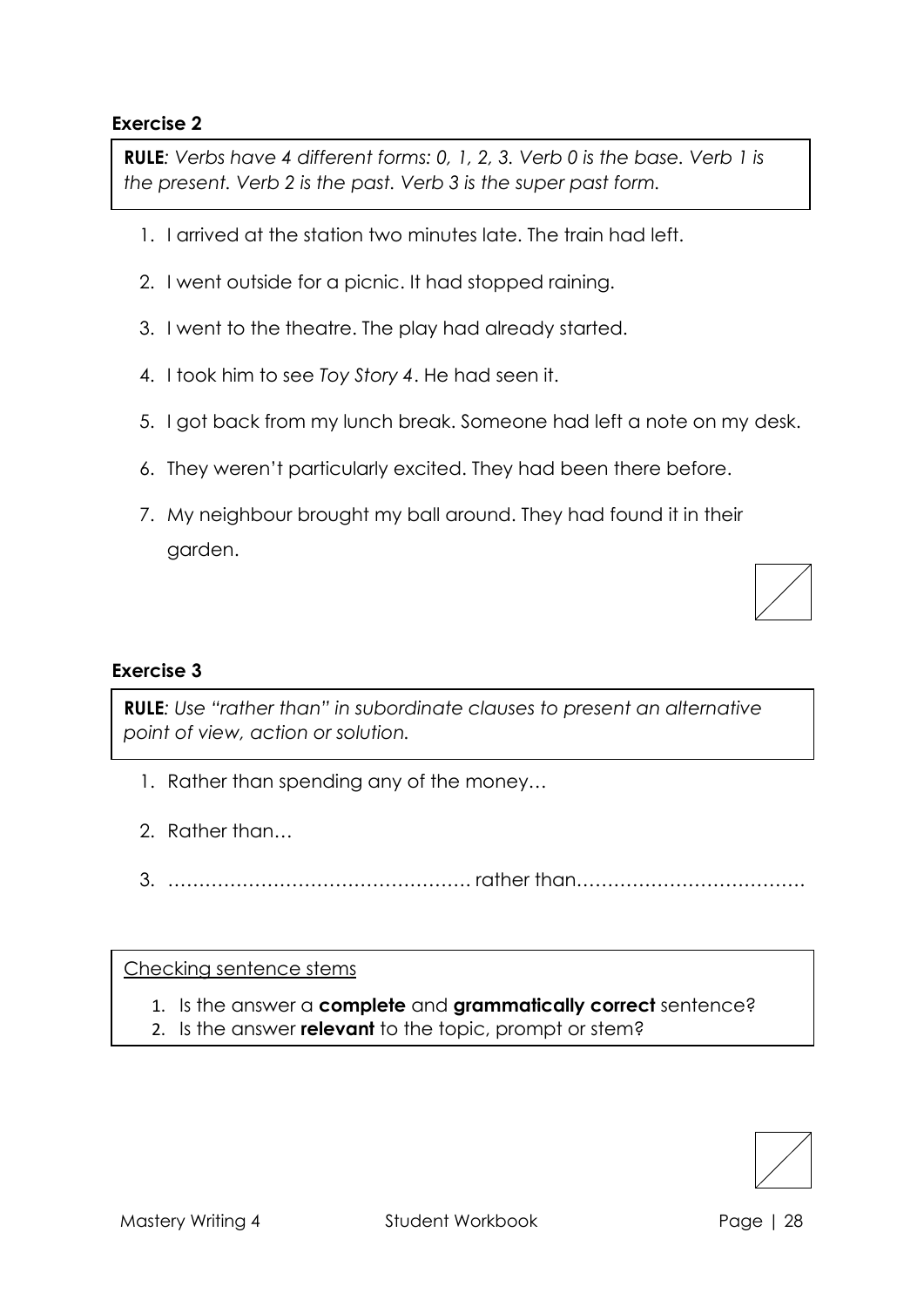#### **Lesson 8 Writing**

*Imagine that on the street you find a birthday card addressed to your friend with a £50 note inside. Should you:*

- *keep it for yourself, or*
- *hand it to your friend?*

*Write a balanced pro-con piece in answer to this question.* 

| <b>Mastery Check 1</b>                                                                                                                                                                    |  | <b>Mastery Check 2</b>                              |  | <b>Mastery Check 3</b>                                                       |  |
|-------------------------------------------------------------------------------------------------------------------------------------------------------------------------------------------|--|-----------------------------------------------------|--|------------------------------------------------------------------------------|--|
| I have used "the<br>person who" and/or<br>"the thing that" to<br>expand a subject.                                                                                                        |  | I have started a<br>sentence with "rather<br>than". |  | I used "although"<br>and/or "even though"<br>in the middle of a<br>sentence. |  |
| <b>Crafting Check</b>                                                                                                                                                                     |  |                                                     |  |                                                                              |  |
| I have written a balanced pro-con answer by writing one paragraph in<br>favour of each side, as well as a final paragraph giving my opinion. In<br>total I have written three paragraphs. |  |                                                     |  |                                                                              |  |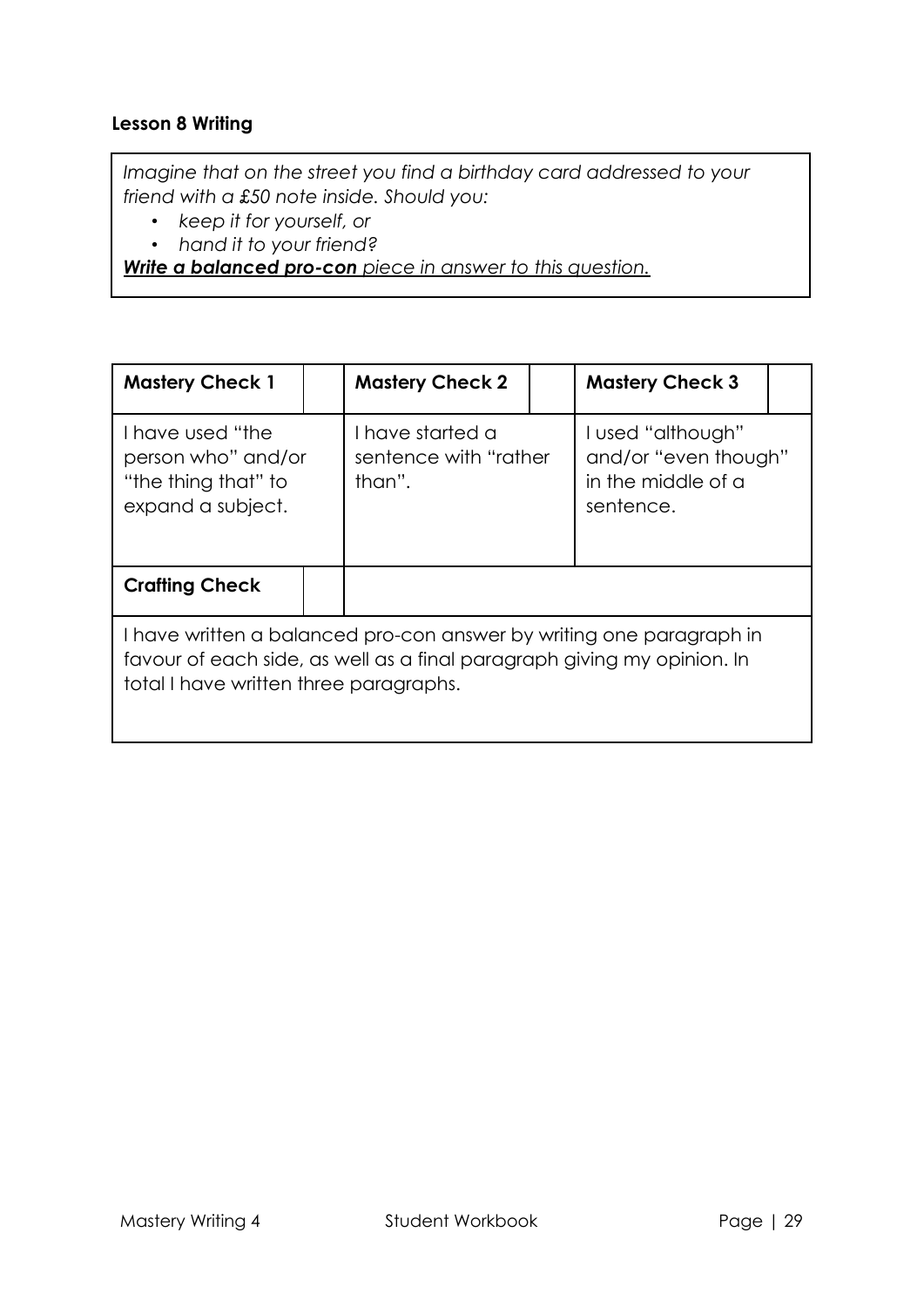#### **Do Now: Underline the part that happened first.**

- 1. I got to the box office as quickly as I could. The tickets had sold out.
- 2. I finally made it out of the office. The sun had disappeared.
- 3. The meeting had already started by the time I got there.
- 4. For our first date, I took her to one of my favourite restaurants. She had been there before.
- 5. He repeated what he had just told me. I still couldn't hear him.
- 6. They were incredibly excited because they hadn't been there before.
- 7. Someone had put a parking fine on my car. I was devastated.

#### **Exercise 1**

**RULE***: Use "whether…or not" to show that one action or idea is more important or significant than another.* 

- 1. Whether you like it or not, you need to do your homework every evening.
- 2. Whether you think it should be illegal or not, it is not right to steal from anyone.
- 3. Whether you think it will have an impact or not, it still makes sense to recycle for the good of the country.
- 4. You should try and use public transport as much as you can whether you have a car or not.
- 5. Going to the library at the weekends is a fun activity whether you like reading or not.
- 6. Become a vegan whether you like eating meat or not.
- 7. Whether you live here or not, you should help tidy up.

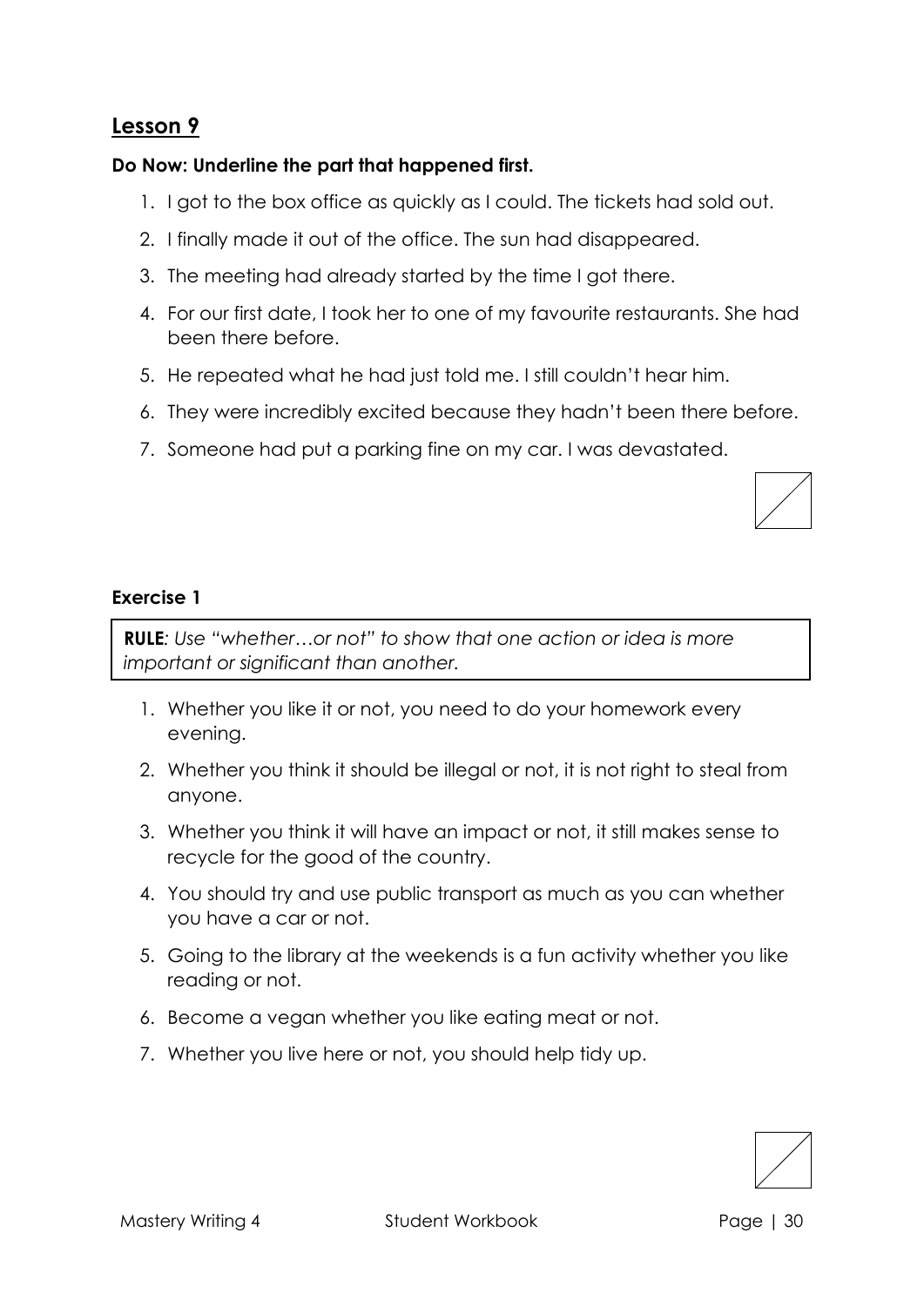**RULE***: You need to use different quantity words for countable and uncountable nouns.* 

| <b>Noun</b>         | <b>Countable or</b><br>uncountable | Underline the correct quantity word                                    |
|---------------------|------------------------------------|------------------------------------------------------------------------|
| Air                 | Uncountable                        | There is so much/many fresh air in the<br>countryside.                 |
| Bunch of<br>flowers |                                    | I wish I received fewer/less bunches<br>of flowers on valentine's day. |
| Chocolate bar       |                                    | I ate several/a bit of chocolate bars<br>at the weekend.               |
| Coffee              |                                    | I drank a few/a little coffee this<br>morning.                         |
| <b>Music</b>        |                                    | How much/many music do you listen<br>to each week?                     |

#### **Exercise 3:**

**RULE***: Use the thing which, person who and place where to expand subjects and give more information.*

- 1. The house where I was born has been demolished.
- 2. The flat where I used to live is up for sale.
- 3. The man who lives next door is coming round to dinner later.
- 4. The waiter who took our order hasn't been back for ages.
- 5. The painting that I bought last week has already broken.
- 6. The jacket that I lent to my sister is lovely.
- 7. The album that I bought last week is amazing.
- 8. The song that he played me is fantastic.

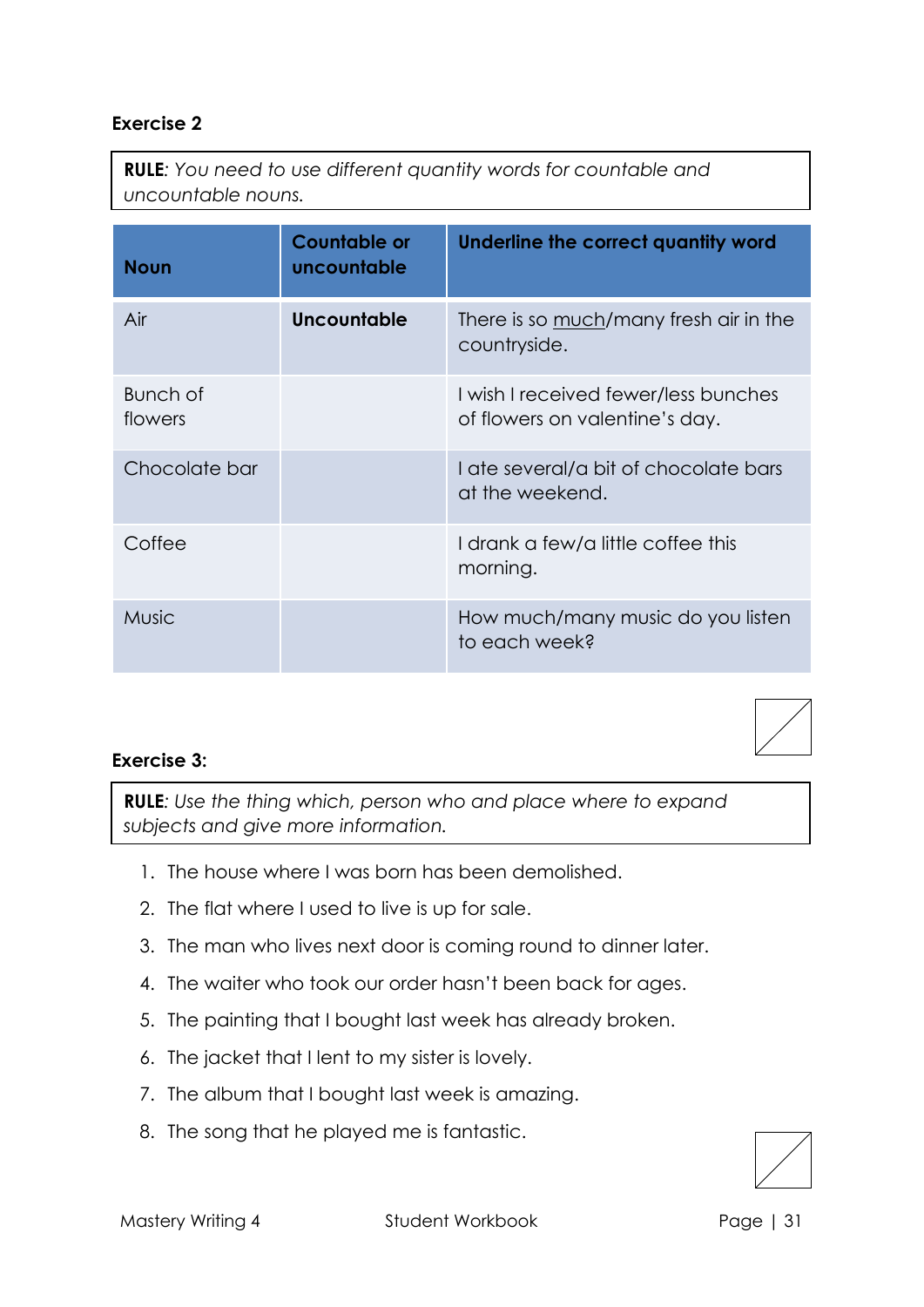#### **Lesson 9 Writing**

*"Creative and active subjects, like Art, Music and PE, are a waste of time. Students should only study academic GCSE and A-Levels like Maths and Business Studies that will get them professional jobs in the future."*

*Do you agree with this statement? Write your opinion.*

| <b>Mastery Check 1</b>                                   |  | <b>Mastery Check 2</b>                                                                 |  | <b>Mastery Check 3</b>                                                                       |  |
|----------------------------------------------------------|--|----------------------------------------------------------------------------------------|--|----------------------------------------------------------------------------------------------|--|
| I have used a<br>sentence starting<br>"whetheror not".   |  | I have used "rather<br>than" at the<br>beginning or in the<br>middle of a<br>sentence. |  | I have included<br>"although/even though"<br>at the start or in the<br>middle of a sentence. |  |
| <b>Crafting Check</b>                                    |  |                                                                                        |  |                                                                                              |  |
| I have introduced my opinion using one of these options: |  |                                                                                        |  |                                                                                              |  |
| In my view, $\ldots$<br>$\bullet$                        |  |                                                                                        |  |                                                                                              |  |
| In my opinion, $\ldots$<br>$\bullet$                     |  |                                                                                        |  |                                                                                              |  |
| From my perspective,<br>$\bullet$                        |  |                                                                                        |  |                                                                                              |  |
| As far as I am concerned,<br>٠                           |  |                                                                                        |  |                                                                                              |  |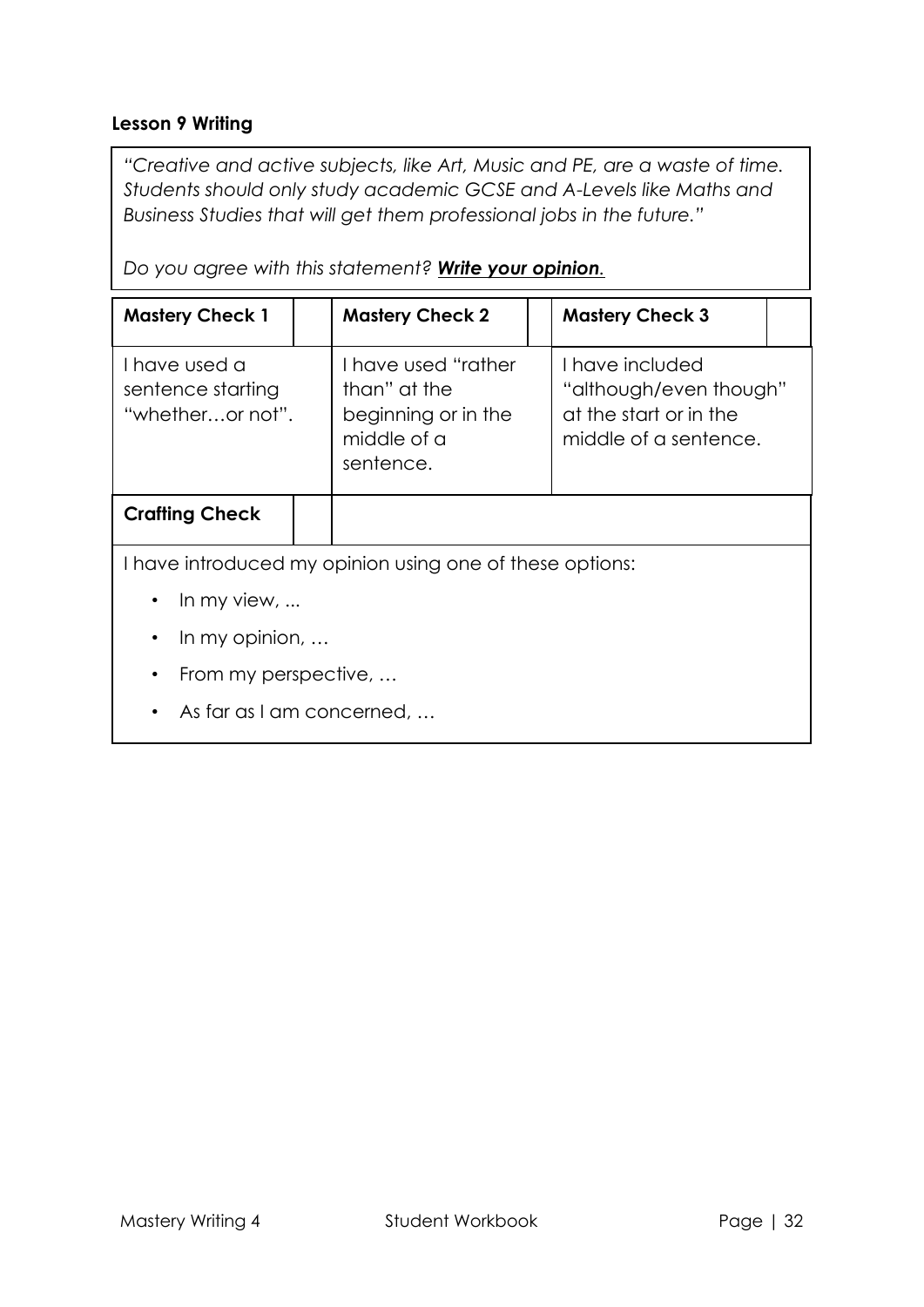#### **Do Now: Underline the most important part.**

- 1. Whether you want to or not, it is always important to go to bed early and get a good night's sleep.
- 2. Whether they will get you a job or not, Art and Music are valuable subjects in themselves.
- 3. PE has amazing benefits for students whether they are good at it or not.
- 4. Economics and Business Studies give students a head start in life whether they want to work for a bank or not.
- 5. Playing and listening to music enriches students' lives whether they realise or not.
- 6. Whether you enjoy a subject or not, you should always be thinking about how it will be useful for you.
- 7. Whether you want to do it or not, you have to think about the most important things for your future.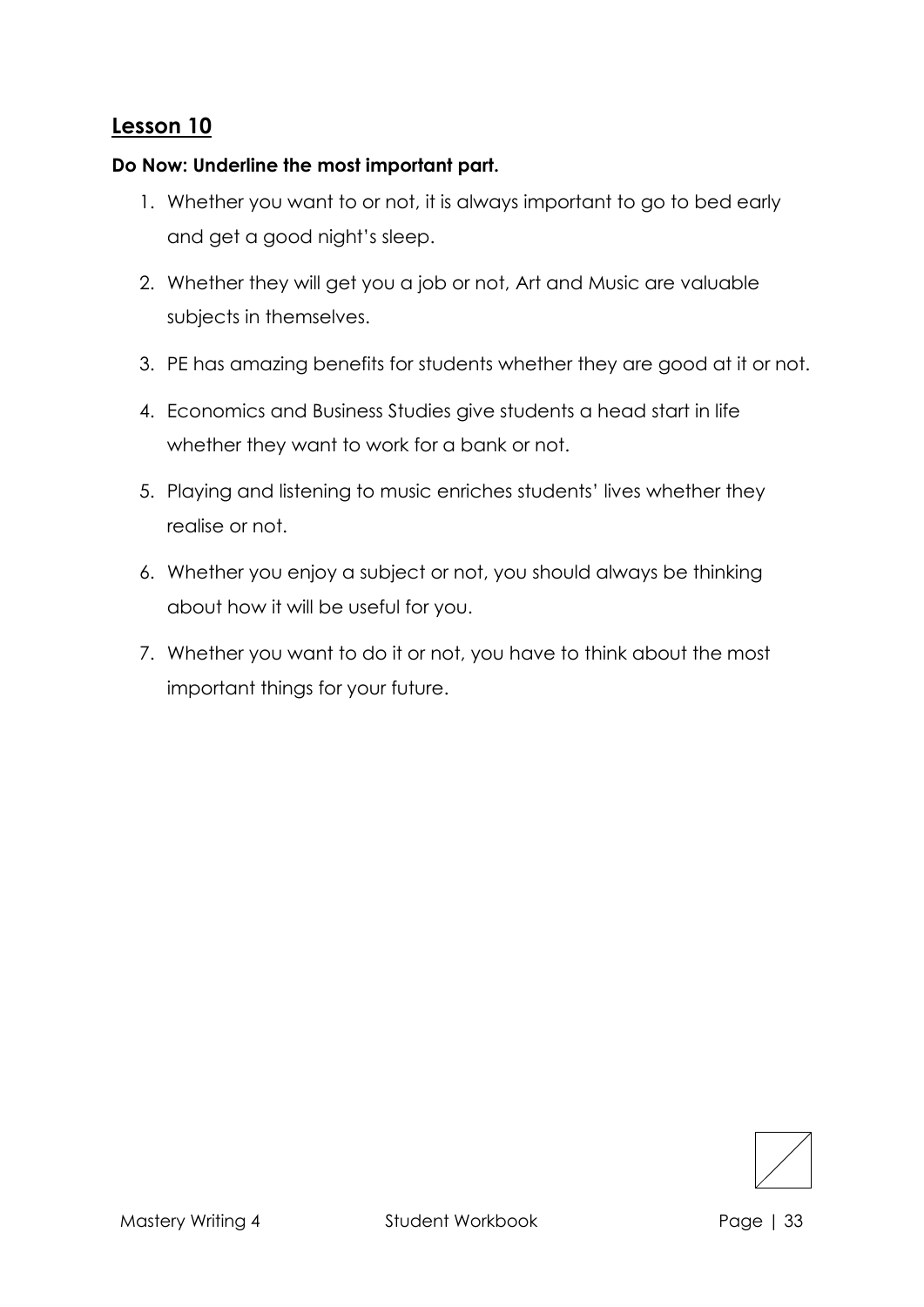| <b>RULE:</b> A sentence should still be grammatically correct if the grammatically |
|------------------------------------------------------------------------------------|
| correct relative clause is removed from it.                                        |

| <b>Relative clause</b>                                          | Is the relative<br>clause<br>grammatically<br>correct? | Is the sentence<br>grammatically<br>correct without<br>the relative<br>clause? | Is this a<br>correct<br>use of a<br>relative<br>clause? |
|-----------------------------------------------------------------|--------------------------------------------------------|--------------------------------------------------------------------------------|---------------------------------------------------------|
| The guy who taught me<br>how to drive was brilliant.            |                                                        |                                                                                |                                                         |
| The city where I grew up<br>not a fun place to grow<br>Up.      |                                                        |                                                                                |                                                         |
| The shoes that I last week<br>have already broken.              |                                                        |                                                                                |                                                         |
| The shop where I bought<br>this jacket doesn't take<br>refunds. |                                                        |                                                                                |                                                         |
| The woman who lives<br>down the road not<br>coming over.        |                                                        |                                                                                |                                                         |

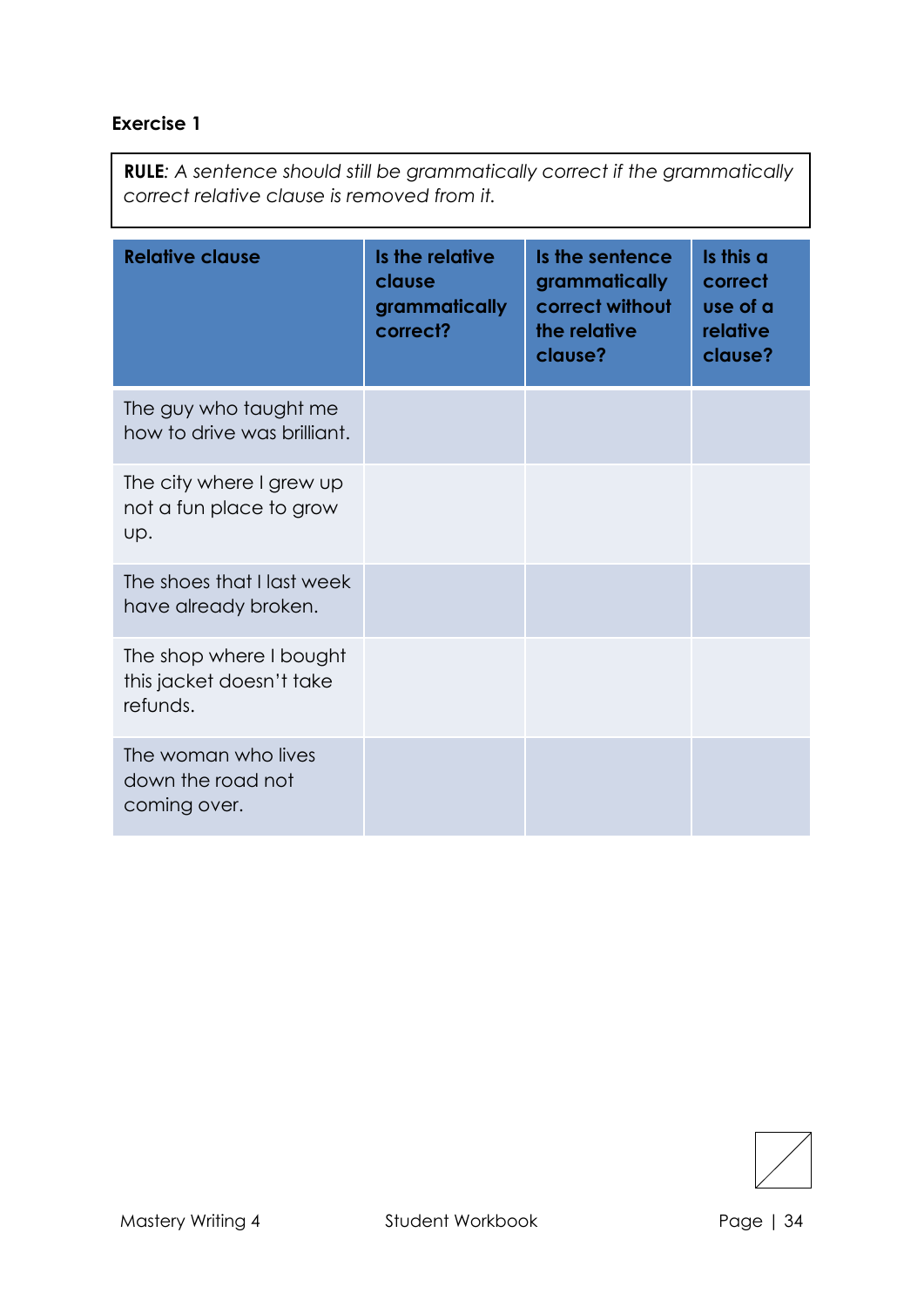**RULE***: Use "whether…or not" to show that one action or idea is more important or significant than another.* 

| <b>Noun</b> | <b>Countable or</b><br>uncountable | Circle the correct quantity word                             |
|-------------|------------------------------------|--------------------------------------------------------------|
| Resilience  |                                    | How much/many resilience do you<br>need to climb a mountain. |
| Moment      |                                    | I have fewer/less anxious moments<br>these days.             |
| Momentum    |                                    | I need several/a bit of momentum.                            |
| Tin         |                                    | I eat several/a little tins each week.                       |
| Post        |                                    | How many/much post do you receive<br>each week?              |

#### **Exercise 3**

**RULE***: Use "after what had happened" to clearly show the order of events in the past.* 

- 1. I watched *Toy Story* with my husband yesterday. He hadn't saw it before.
- 2. I went to a great pasta restaurant yesterday. I hadn't eaten there before.
- 3. I went to Spain last year. I hadn't went there before.
- 4. I bought some new shoes yesterday. I hadn't bought some new shoes for ages.
- 5. I woke up late this morning. My alarm clock had broke.
- 6. I was late for work. I had forgot my laptop.
- 7. Sarah had hear it before. She didn't want to listen.

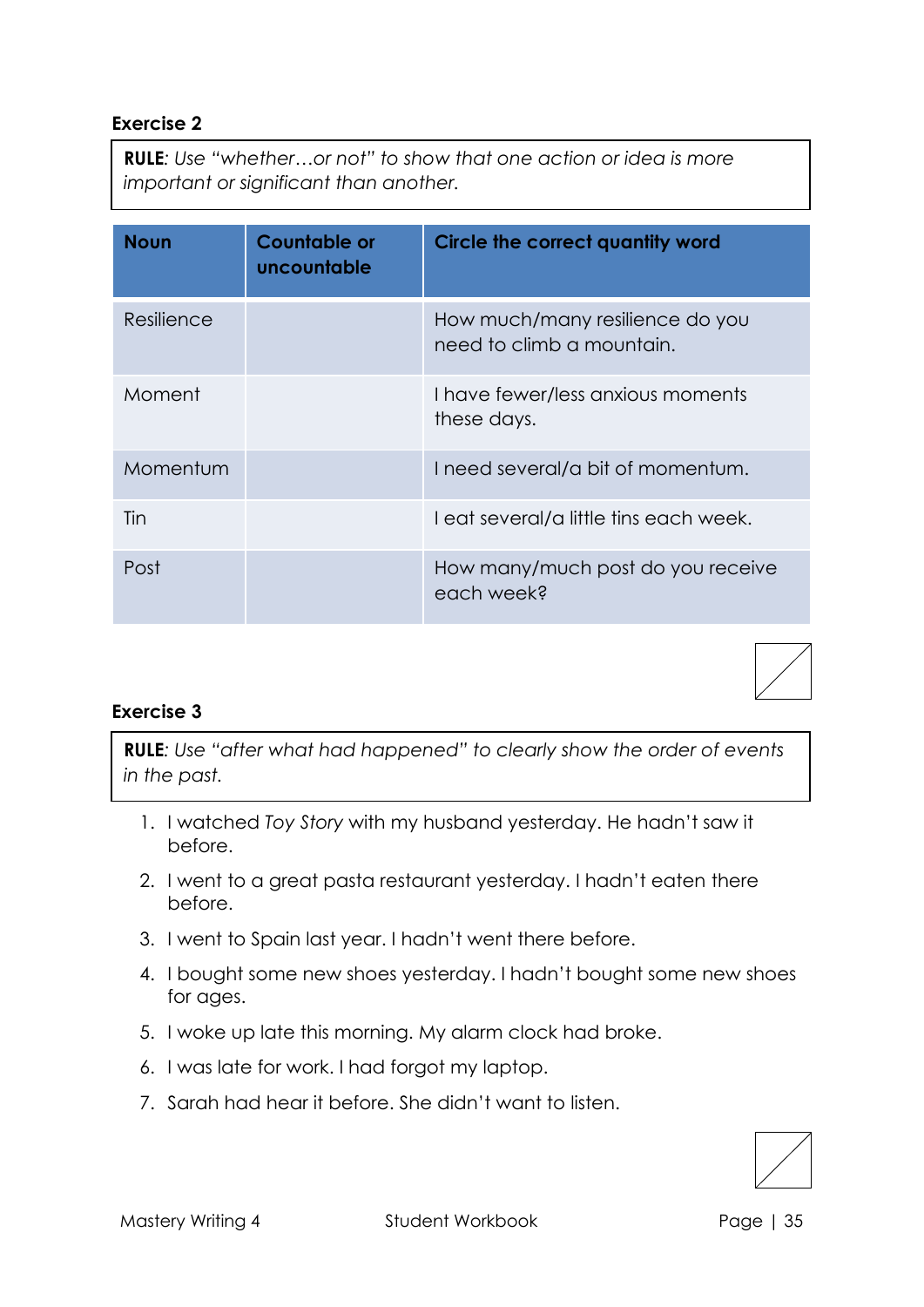#### **Lesson 10 Writing**

*"Creative and active subjects, like Art, Music and PE, are a waste of time. Students should only study academic GCSE and A-Levels like Maths and Business Studies that will get them professional jobs in the future."*

*Do you agree with it? Write in favour of this statement.*

| <b>Mastery Check 1</b>                                    |  | <b>Mastery Check 2</b>                                    |  | <b>Mastery Check 3</b>                                     |  |
|-----------------------------------------------------------|--|-----------------------------------------------------------|--|------------------------------------------------------------|--|
| I have used a<br>sentence starting with<br>"rather than". |  | I have used "the place"<br>where" to expand a<br>subject. |  | I have written all of my<br>verbs in the correct<br>tense. |  |
| <b>Crafting Check</b>                                     |  |                                                           |  |                                                            |  |
| I have introduced an example using one of these options:  |  |                                                           |  |                                                            |  |
| For example,                                              |  |                                                           |  |                                                            |  |
| For instance<br>$\bullet$                                 |  |                                                           |  |                                                            |  |
| By way of illustration,<br>$\bullet$                      |  |                                                           |  |                                                            |  |
| • As a case in point, $\dots$                             |  |                                                           |  |                                                            |  |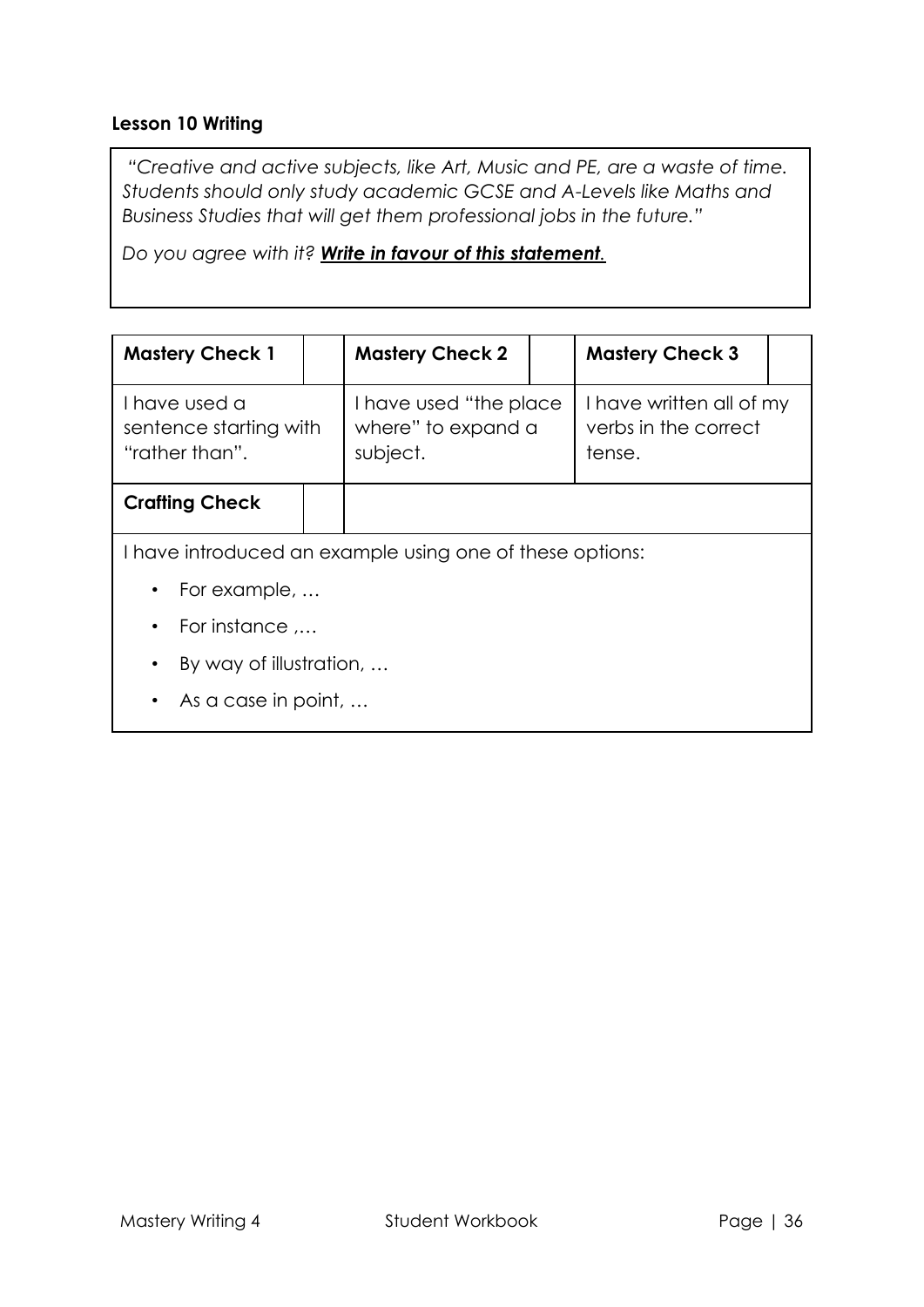## **Do Now: Complete the table**

| <b>Relative clause</b>                                           | Is the relative<br>clause<br>grammatically<br>correct? | Is the sentence<br>grammatically<br>correct without<br>the relative<br>clause? | Is this a<br>correct<br>use of a<br>relative<br>clause? |
|------------------------------------------------------------------|--------------------------------------------------------|--------------------------------------------------------------------------------|---------------------------------------------------------|
| The band who opened<br>the festival were<br>absolutely dreadful. |                                                        |                                                                                |                                                         |
| The room where met was<br>cold.                                  |                                                        |                                                                                |                                                         |
| The phone that I lost<br>expensive.                              |                                                        |                                                                                |                                                         |
| The café where we met<br>did incredible coffee.                  |                                                        |                                                                                |                                                         |
| The man who paint our<br>house is incredibly kind.               |                                                        |                                                                                |                                                         |

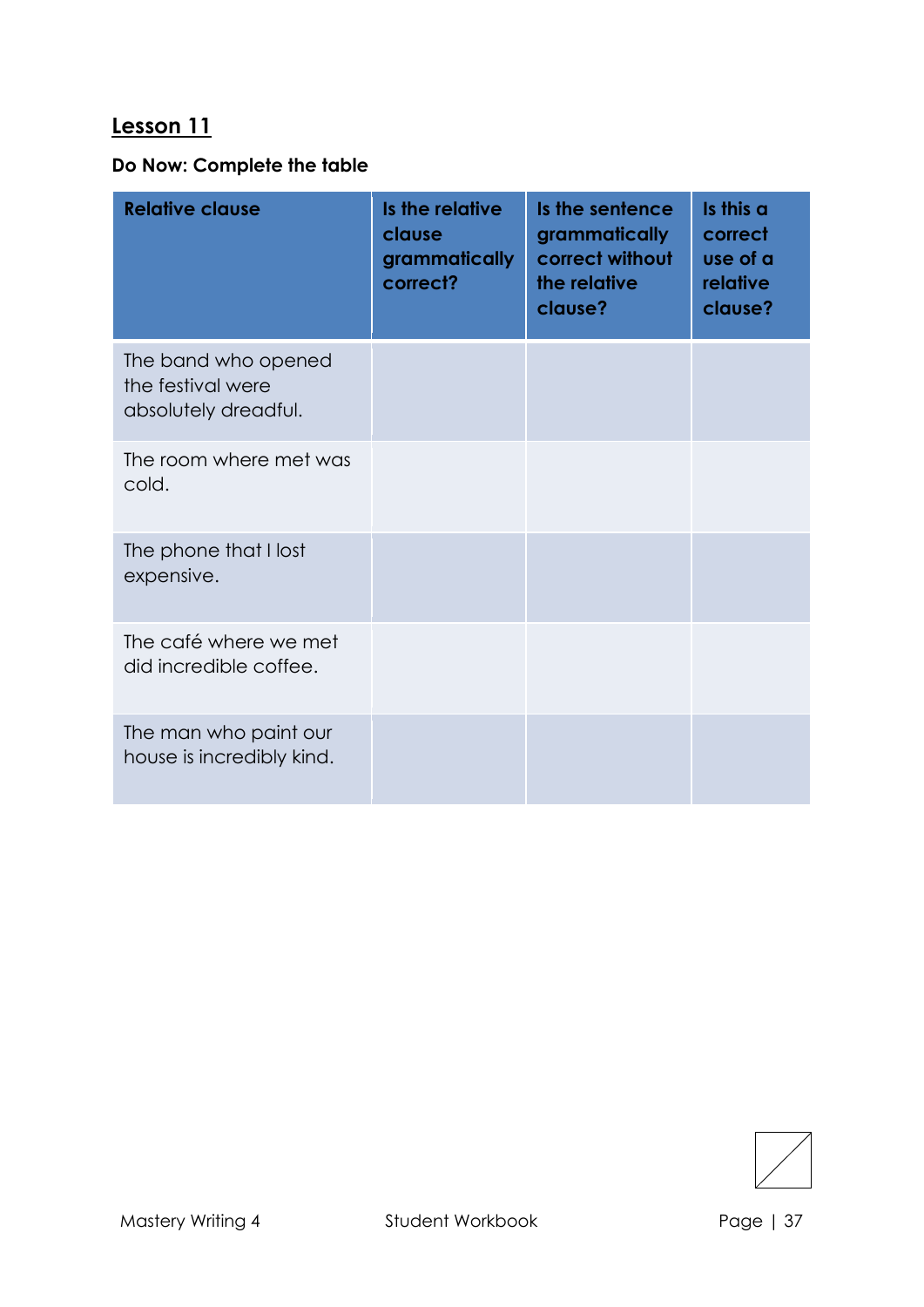**RULE***: Use "what had happened" to write about experiences that happened or didn't happen before an action in the past.*

- 1. I hadn't...............(eat) sushi before I……………(go) to Japan.
- 2. I hadn't………….(watch) TV for ages. I……………(watch) a lot of TV last night.
- 3. I…………….(meet) one of my oldest friends last night. I hadn't……………(see) him for a long time.
- 4. I……………(go) to the cinema last night. I hadn't …………….(go) there for ages.
- 5. I…………….(buy) a new TV yesterday. I hadn't……………(spend) any money for ages.
- 6. I had…………..(meet) him before, but he didn't remember me.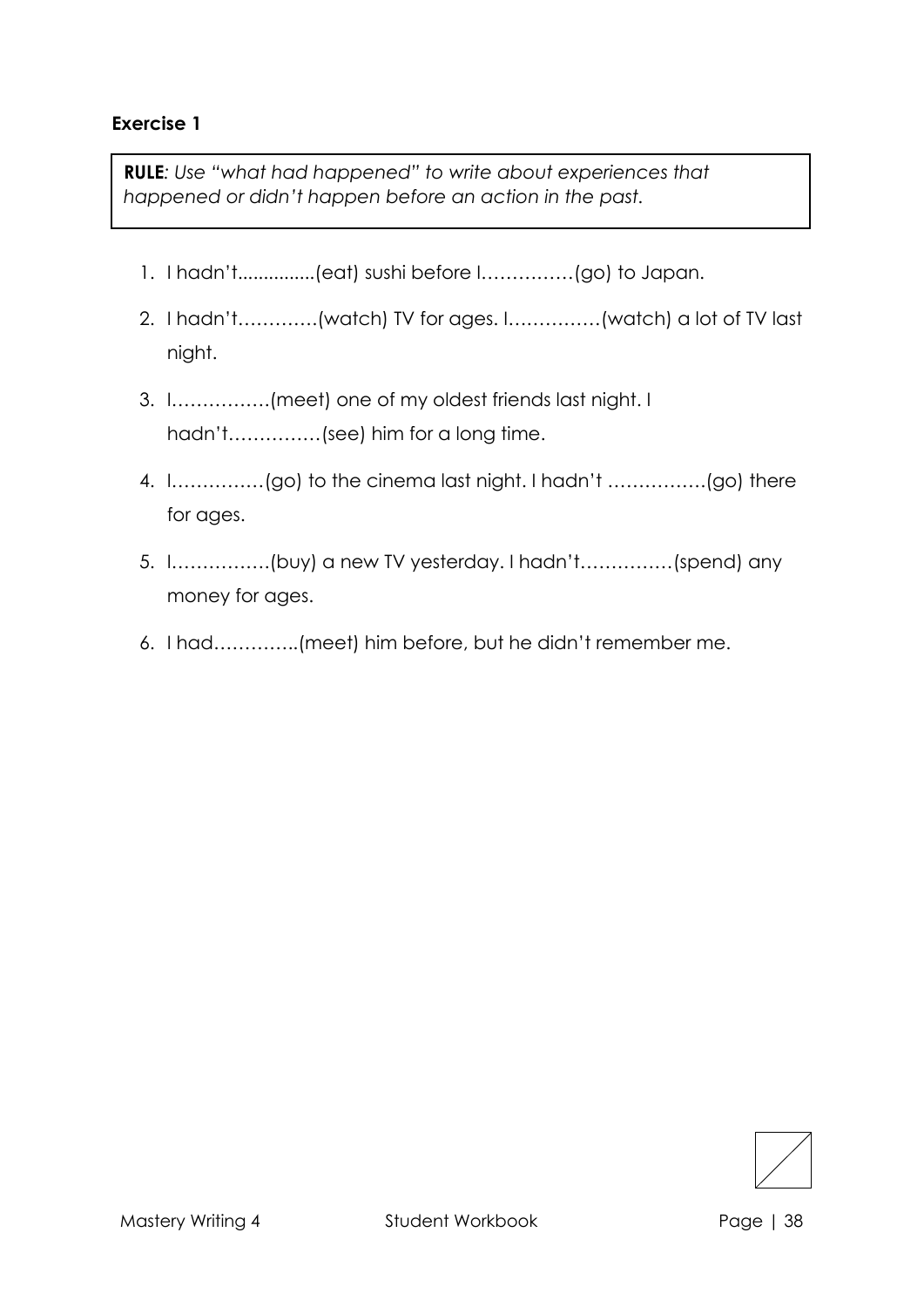**RULE***: You need to use different quantity words for countable and uncountable nouns.* 

- 1. I received less than three birthday cards this year.
- 2. How many cash do you have on you?
- 3. I have a few minutes.
- 4. I have several milk in the fridge.
- 5. I have less than three minutes.
- 6. How many minutes do you have?
- 7. Do you have a bit of minutes?
- 8. I have a few milk.
- 9. I have a bit of time.
- 10.I have less than two jumpers.

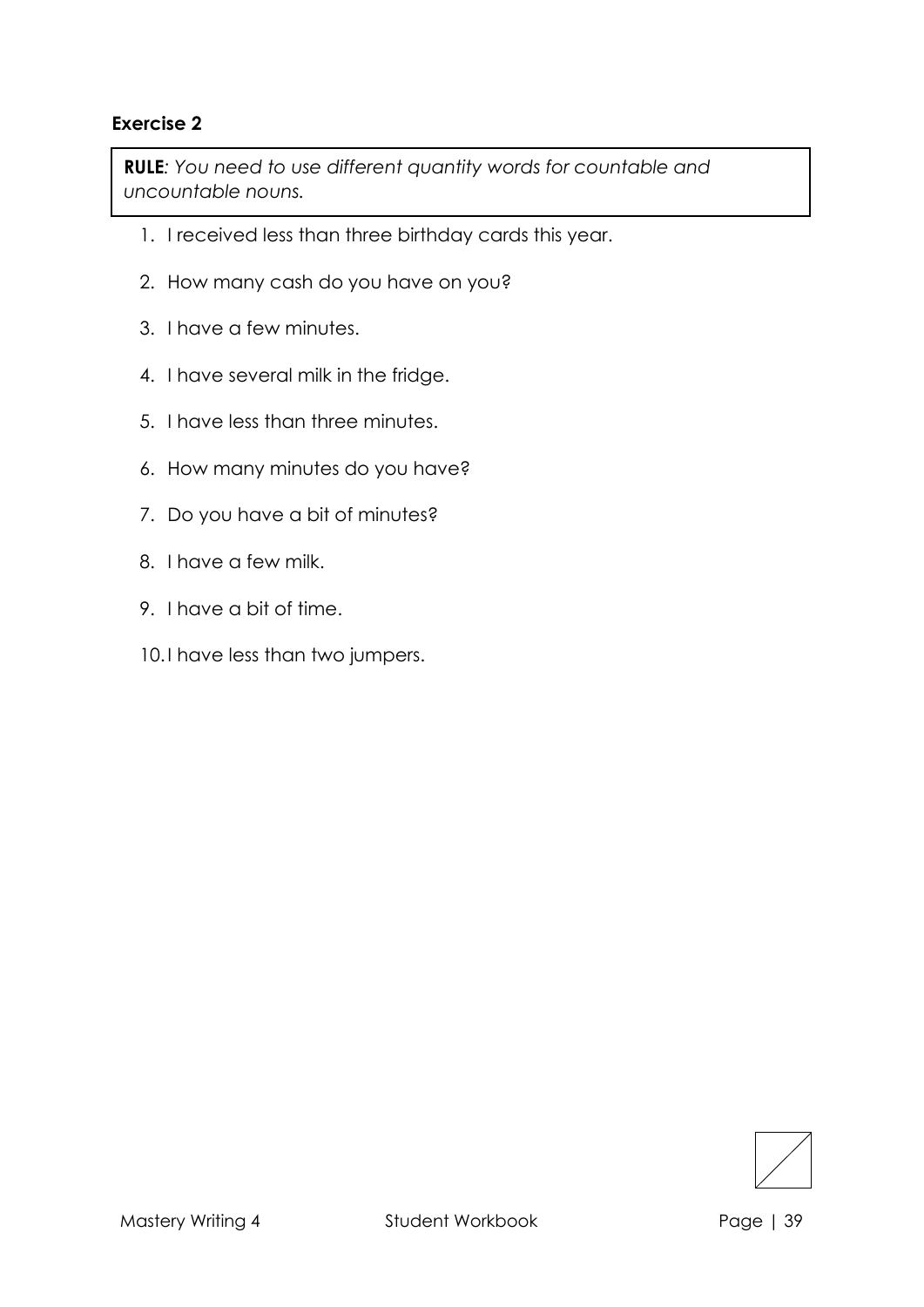**RULE***: Use "whether…or not" to show that one action or idea is more important or significant than another.* 

**Complete the sentence stems with your own ideas about the topic.**

*TOPIC: Taking Art, Music and PE at GCSE.*

- 1. Whether you want to get a good job or not,………………………………….
- ………………………………………………………………………………………………
- 2. Whether you enjoy studying a subject or not,…………………………………
- ………………………………………………………………………………………………
- 3. Whether you are good at art and music or not,……………………………...

Checking sentence stems

- 1. Is the answer a **complete** and **grammatically correct** sentence?
- 2. Is the answer **relevant** to the topic, prompt or stem?

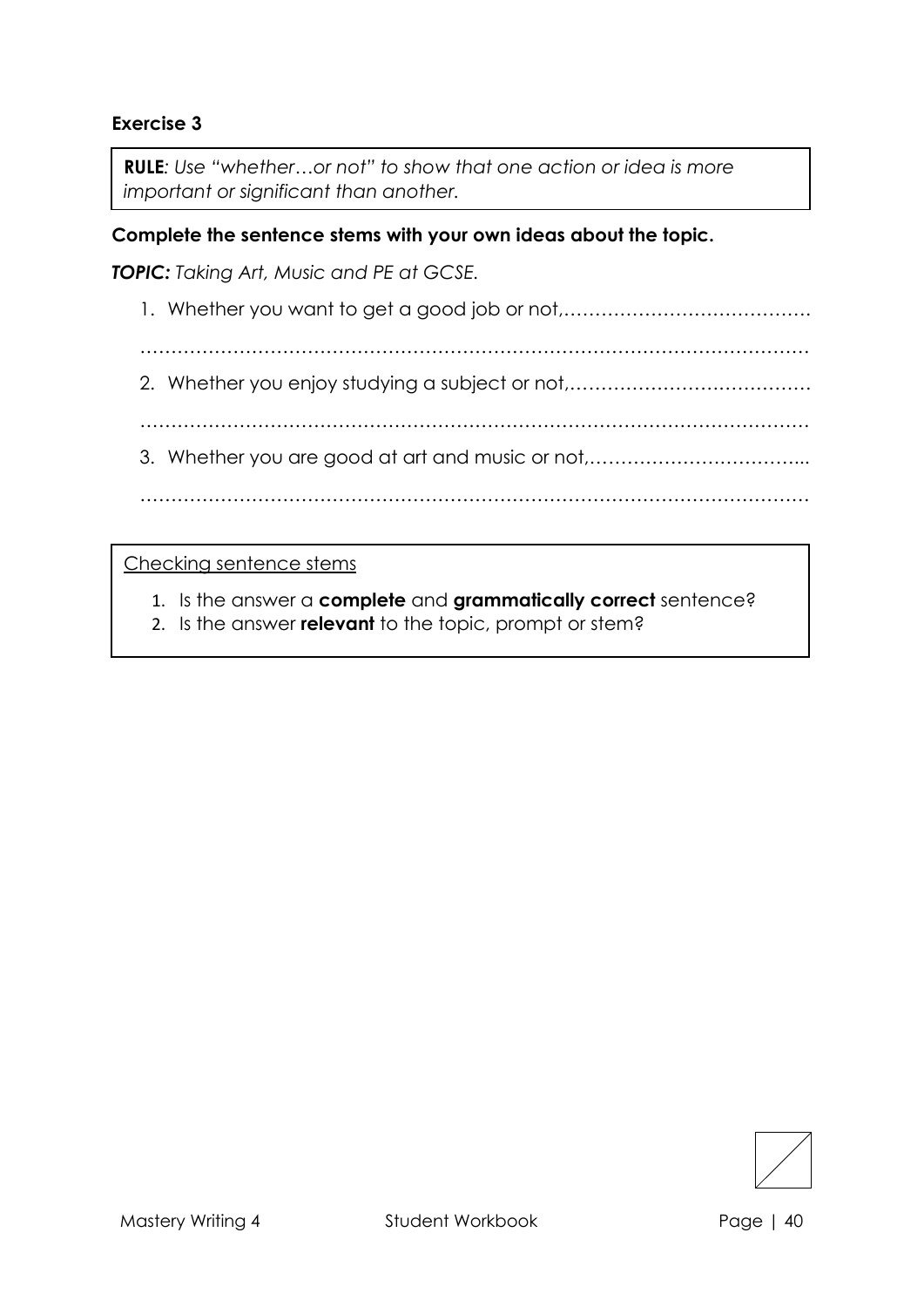## **Lesson 11 Writing**

*"Creative and active subjects, like Art, Music and PE, are a waste of time. Students should only study academic GCSE and A-Levels like Maths and Business Studies that will get them professional jobs in the future."*

*Do you agree with this statement? Write against this statement.*

| <b>Mastery Check 1</b>                                 |                                                          | <b>Mastery Check 2</b>                                                              |  | <b>Mastery Check 3</b>                                  |  |  |
|--------------------------------------------------------|----------------------------------------------------------|-------------------------------------------------------------------------------------|--|---------------------------------------------------------|--|--|
| I have used a<br>sentence starting<br>"whetheror not". |                                                          | I have used "rather<br>than" at the beginning<br>or in the middle of a<br>sentence. |  | I have used "the<br>person who" to<br>expand a subject. |  |  |
| <b>Crafting Check</b>                                  |                                                          |                                                                                     |  |                                                         |  |  |
|                                                        | I have introduced an example using one of these options: |                                                                                     |  |                                                         |  |  |
| $\bullet$                                              | For example,                                             |                                                                                     |  |                                                         |  |  |
| $\bullet$                                              | For instance                                             |                                                                                     |  |                                                         |  |  |
| By way of illustration,<br>$\bullet$                   |                                                          |                                                                                     |  |                                                         |  |  |
| As a case in point<br>$\bullet$                        |                                                          |                                                                                     |  |                                                         |  |  |
| $\bullet$                                              | To illustrate this further                               |                                                                                     |  |                                                         |  |  |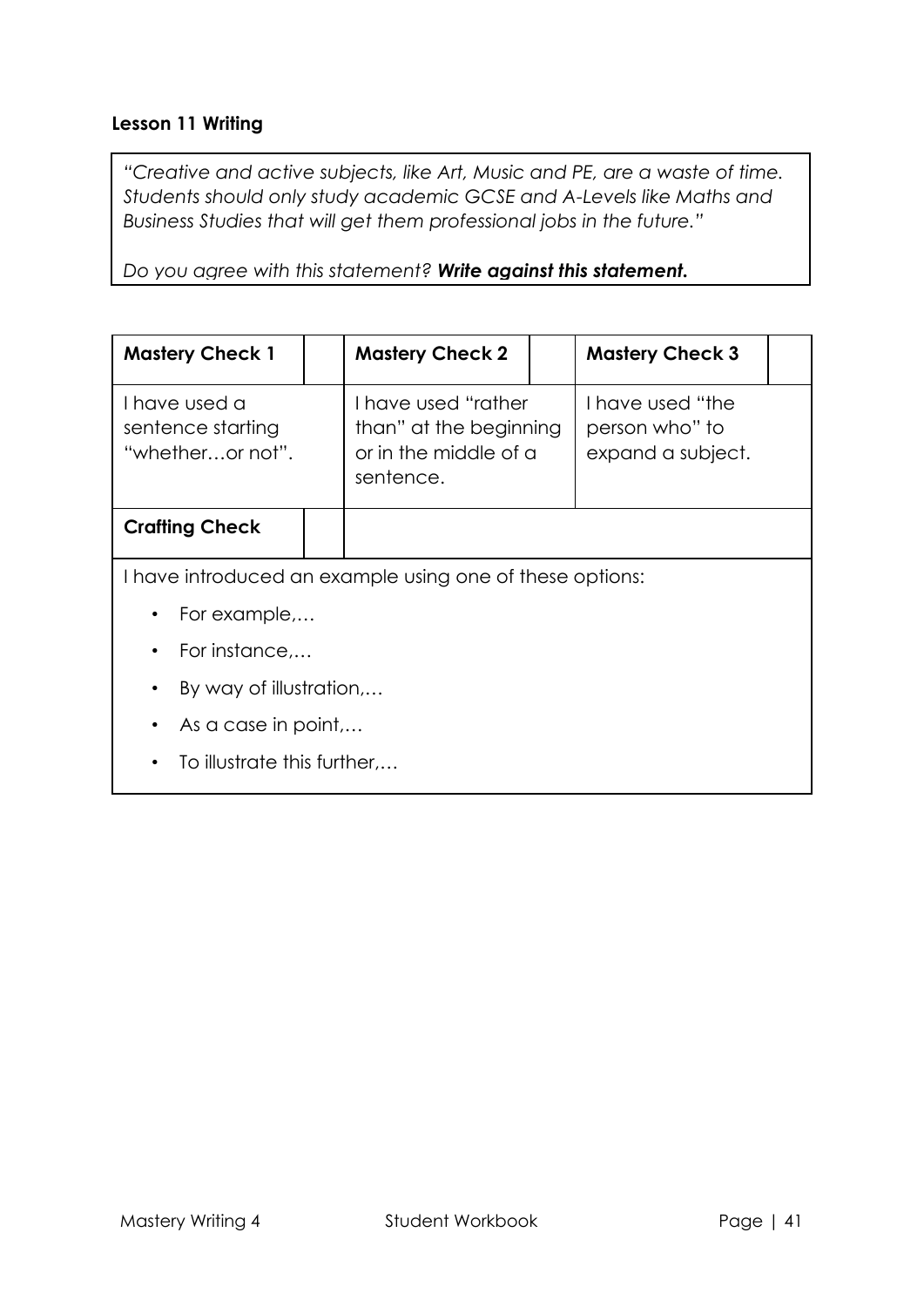## **Do Now: Complete the sentences by adding the correct form of the verb.**

- 1. I had……………(go) there two times before, but this……………..(be) the best so far.
- 2. I had……………..(think) about it carefully before I ………………(make) the decision.
- 3. I …………….. (see) Beyoncé live at the weekend. I had …………..(see) her three or four times before, but this …………….(be) the best by far.
- 4. I ……………… (read) the latest Ian McEwan book last week. I had ……………. (enjoy) his previous books, but I didn't like this one.
- 5. I …………….. (meet) Brad Pitt in LA last week. I hadn't ……………(meet) anyone so famous before.
- 6. I …………..(eat) a chicken burger at the weekend. I hadn't …………..(eat) one before.

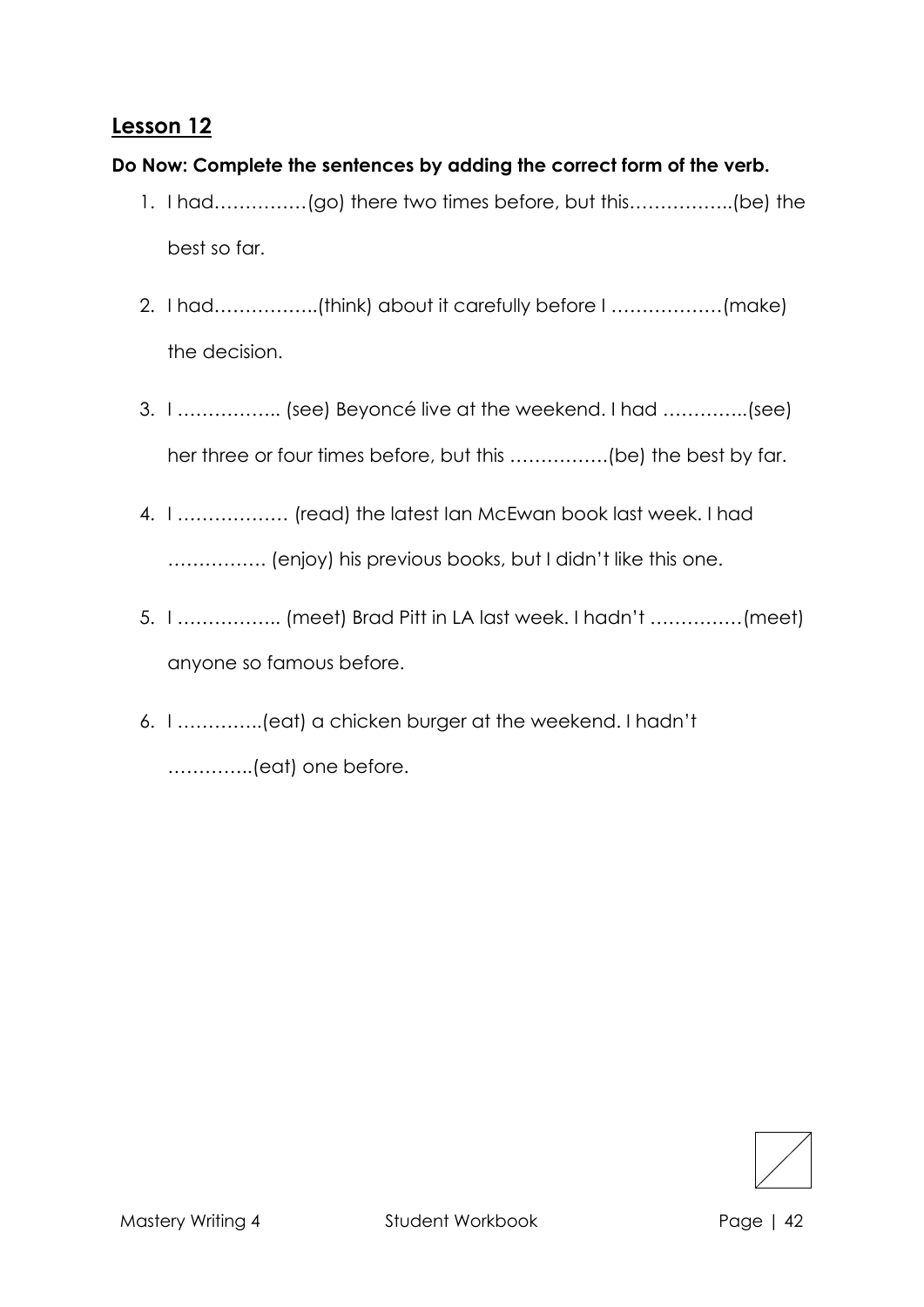**RULE***: A sentence featuring a relative clause should still be grammatically correct if the relative clause is removed.* 

- 1. The man who live next door listens to a lot of loud music.
- 2. The shop I bought this doesn't accept refunds.
- 3. The thing that I use to fix my bike gone missing.
- 4. The computer that I bought at university stopped working.
- 5. The person fixed my car is pretty good value.
- 6. The band that I saw last week rubbish.
- 7. I wouldn't recommend the café where I buy this.
- 8. The room where do the ironing is a great size.
- 9. The man cuts my hair went to see the Spice Girls last night. He said it was fantastic.

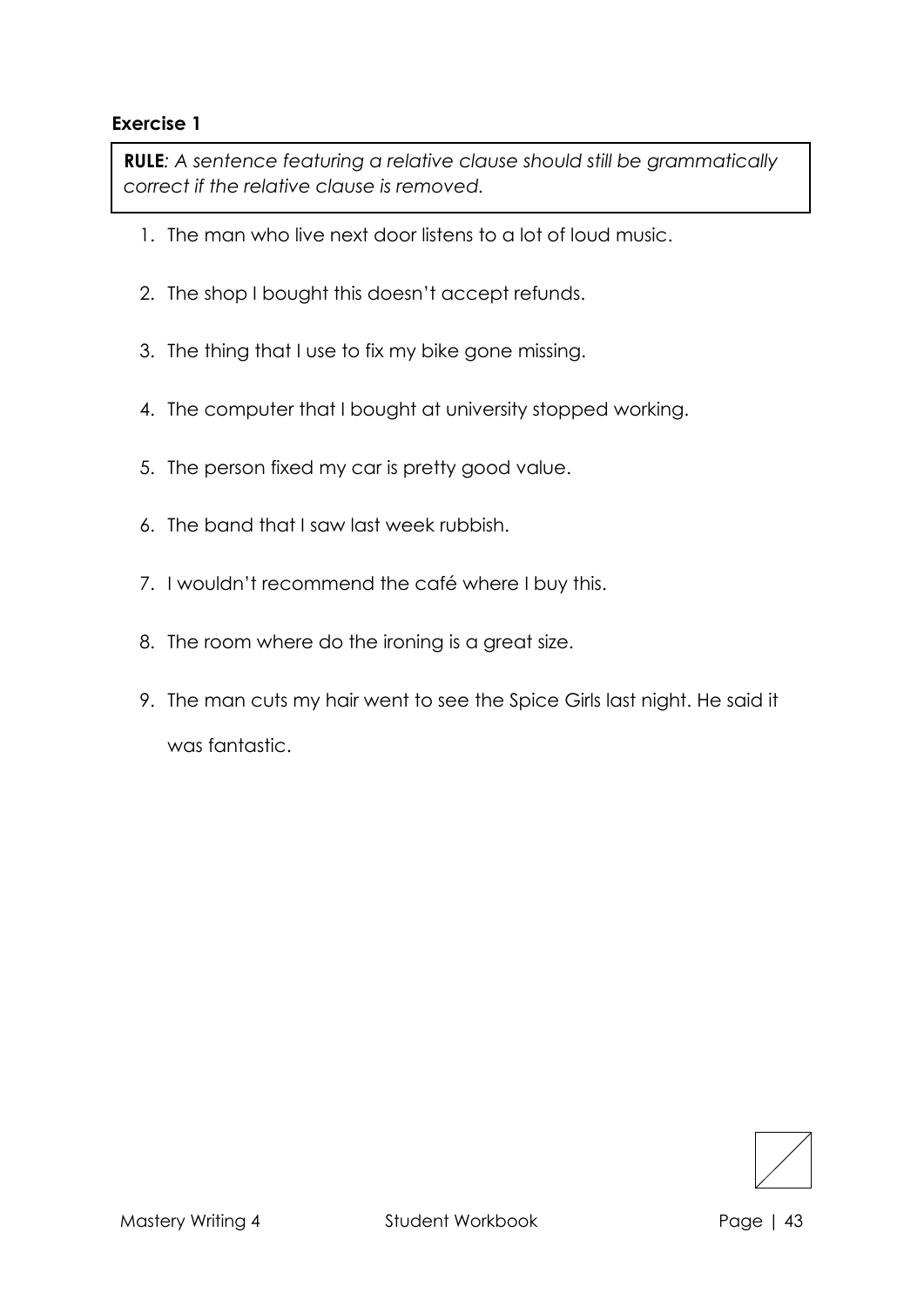**RULE***: Use "whether…or not" to show that one action or idea is more important or significant than another.* 

- 1. I have a bit of money.
- 2. How much phones do you have?
- 3. How many calls do you make every day?
- 4. I can speak several French.
- 5. I know a few French words.
- 6. I drink less water than you.
- 7. I have less time than you.
- 8. I have fewer appointments than you.
- 9. I don't have much time.
- 10.I have a few energy.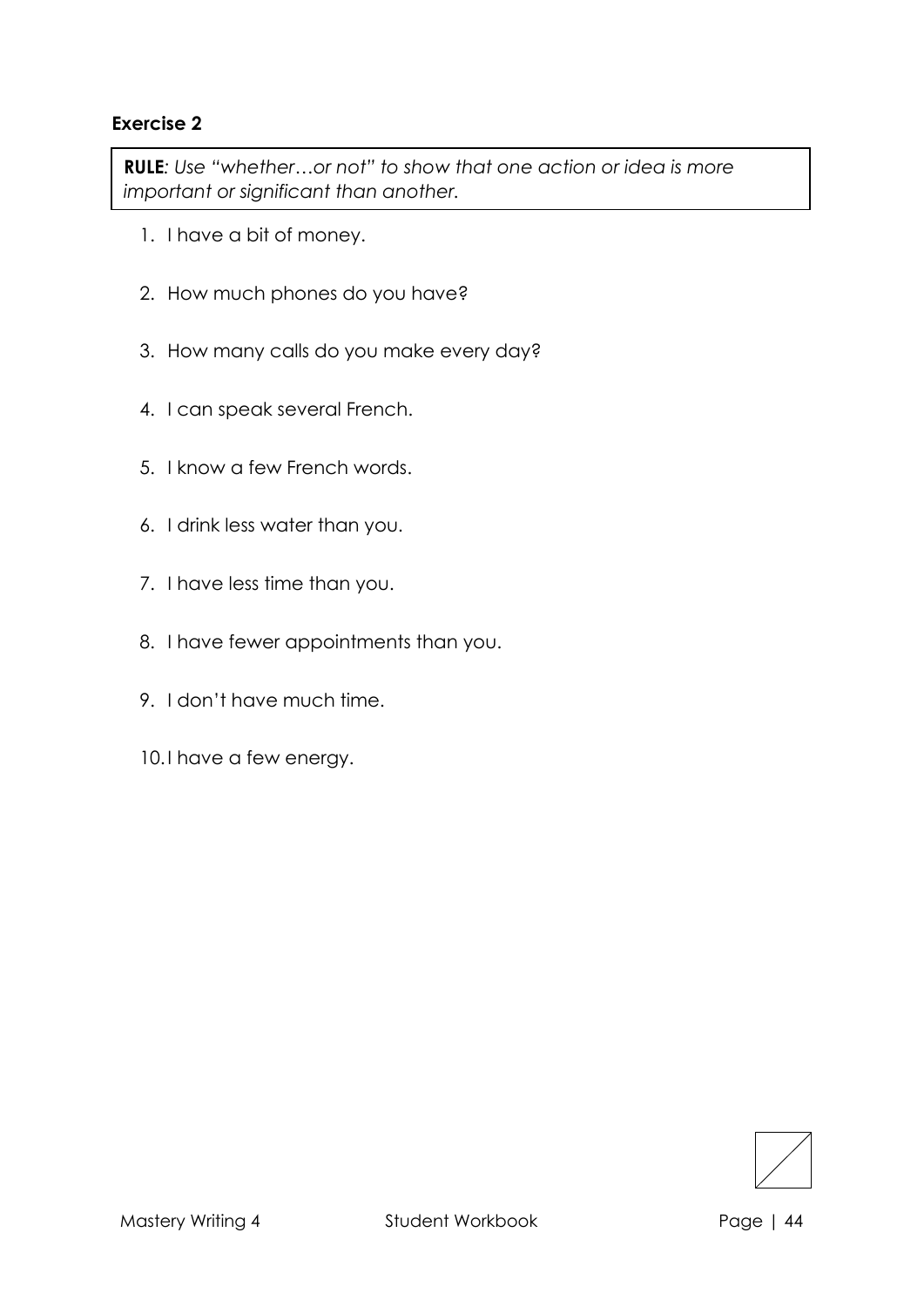*1.* Whether you enjoy maths or not,*……………………………………………….. ……………………………………………………………………………………………… 2.* Whether you enjoy English or not*,………………………………………………. ……………………………………………………………………………………………… 3.* Whether you want to work with words in the future or not*,……………….. ……………………………………………………………………………………………… 4.* Whether you want to work with numbers in the future or not*,……………. ………………………………………………………………………………………………* **RULE***: Use "whether…or not" to show that one action or idea is more important or significant than another.*  Checking sentence stems

- 1. Is the answer a **complete** and **grammatically correct** sentence?
- 2. Is the answer **relevant** to the topic, prompt or stem?

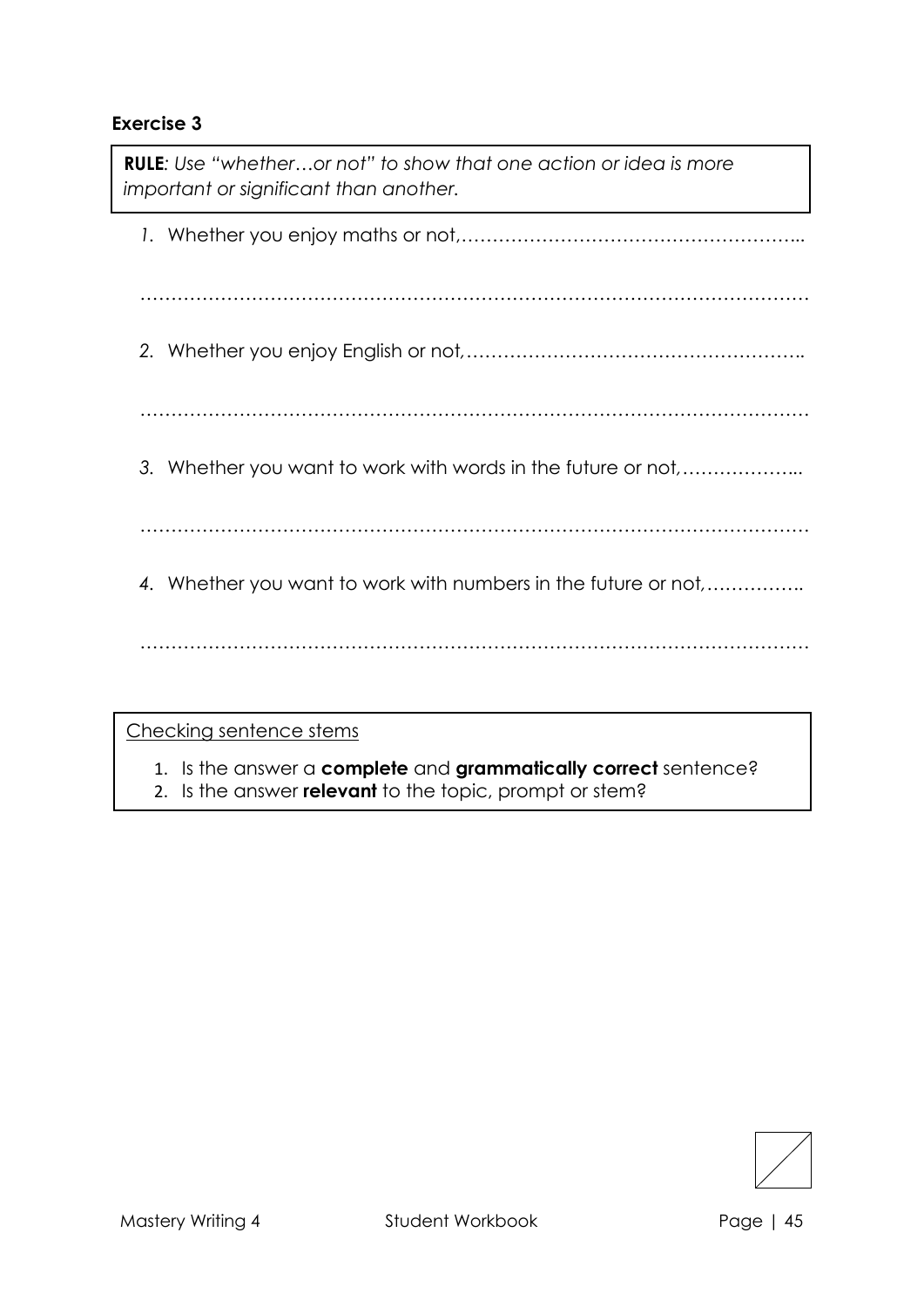## **Lesson 12 Writing**

*"Students should only study the academic GCSE and A-Levels that will get them high-paying professional jobs in the future. Maths, Science and Computing are far more important than soft subjects like English, History and RE."* 

*Do you agree with this statement? Write a balanced pro-con answer.* 

| <b>Mastery Check 1</b>                                                                                                              |  | <b>Mastery Check 2</b>                                                              |  | <b>Mastery Check 3</b>           |  |
|-------------------------------------------------------------------------------------------------------------------------------------|--|-------------------------------------------------------------------------------------|--|----------------------------------|--|
| I have used "the<br>person who" and/or<br>"the thing that" to<br>expand a subject.                                                  |  | I have used "rather<br>than" at the beginning<br>or in the middle of a<br>sentence. |  | I have used "whether<br>or not". |  |
| <b>Crafting Check</b>                                                                                                               |  |                                                                                     |  |                                  |  |
| I have written a balanced pro-con answer featuring one paragraph in<br>favour of each side and a final paragraph giving my opinion. |  |                                                                                     |  |                                  |  |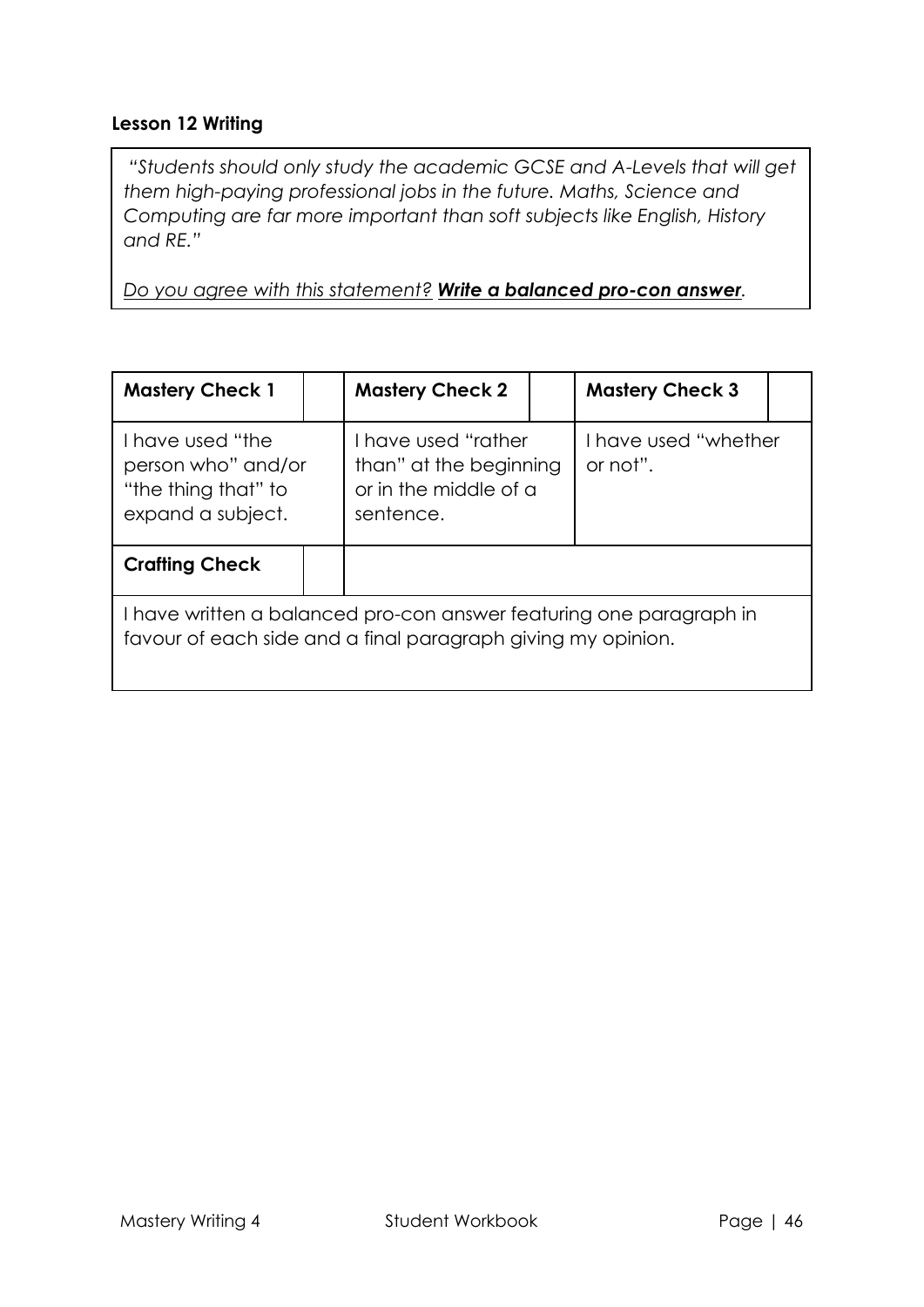### **Do Now: Correct the errors in these sentences.**

- 1. Whether you like living in London or not it is the best place to live if you want a high-powered job.
- 2. Whether like eating fruit or not, you need to eat it because it is healthy.
- 3. Whether you enjoy exercising, you need to do it to stay fit and healthy.
- 4. You need to go to that party, whether you want to or not.
- 5. Whether you enjoy seeing your friends or not it is really important to be as social as possible.
- 6. Whether think it works or not, you should try and floss every single day.
- 7. Whether you expect to get a good job out of it or, you should try and take the hardest A-Levels you can.

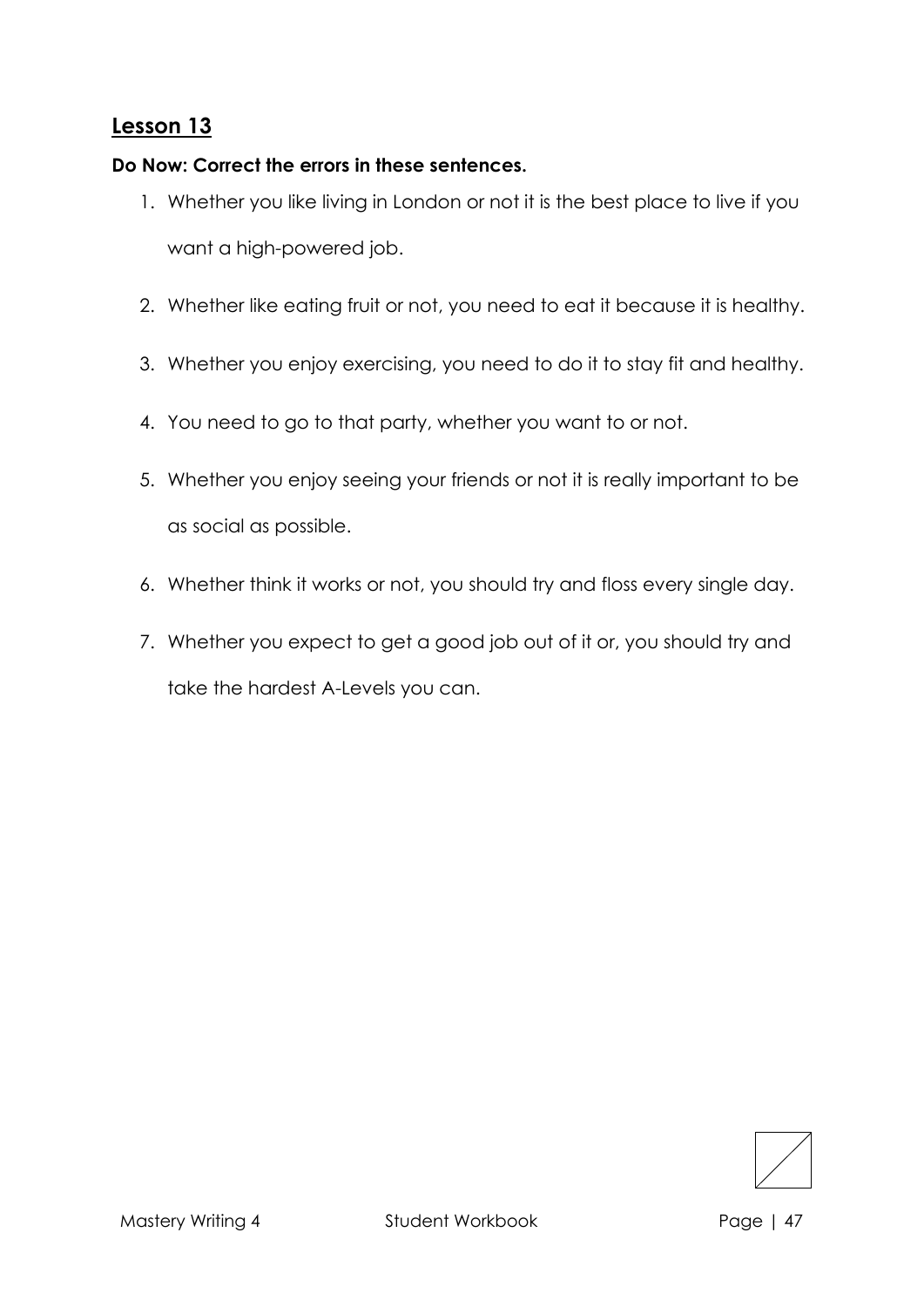**RULE***: "I" indicates what you do. "Me" indicates what happens to you. "Myself" indicates what you do to yourself.* 

- 1. James and ……….went to the cinema on Friday.
- 2. He told ………..and James that the tickets had sold out.
- 3. I asked……….….whether I really wanted to spend my life being unhealthy.
- 4. Harriet and ………….decided to go for a long walk.
- 5. Do you trust …………..or not?
- 6. I don't know if I trust…………….to be honest.
- 7. I found……………..while I was travelling through India on the back of a horse.
- 8. After he chased Jenny and …………..down the road, we decided to call the police.
- 9. You have all been so kind to Harry and …………… .
- 10.………….cleaned…………..after he told……………that …………….was dirty.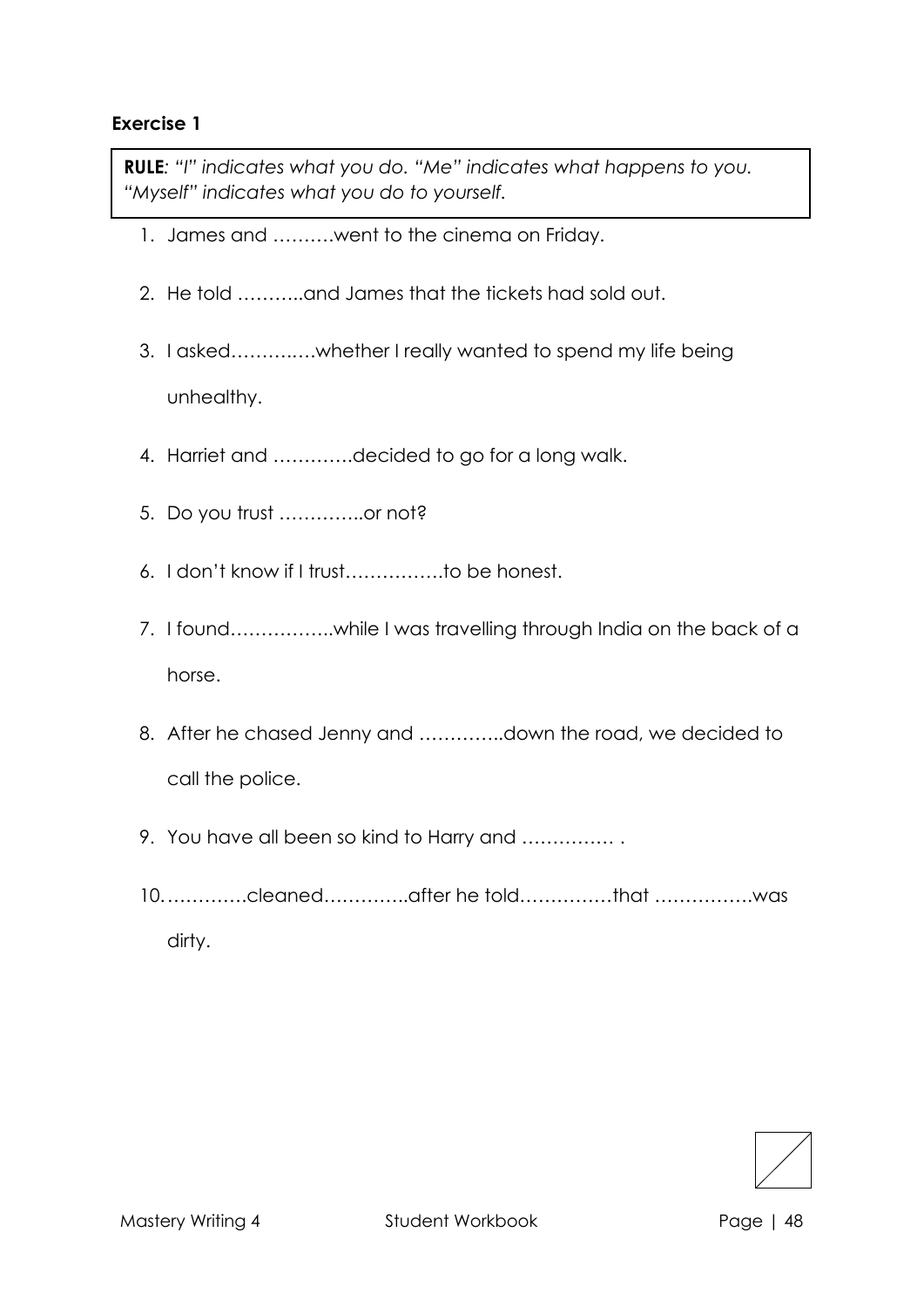**RULE***: A sentence should still be grammatically correct if the grammatically correct relative clause is removed from it.* 

- 1. The lady who live down the road used to work for the BBC.
- 2. The shop where I buy this last week is having a sale.
- 3. The place where I buy I milk not cheap.
- 4. The train that my mum is on running late.
- 5. Rob lives in New York is coming over later.
- 6. The Will who works in Law coming to dinner tonight.
- 7. The plane that I took to Tokyo beds and duvets.
- 8. The café where I get my coffee every morning shutting down.
- 9. The person tried to mug me is going to jail.
- 10. The place where I am sat sunny and warm.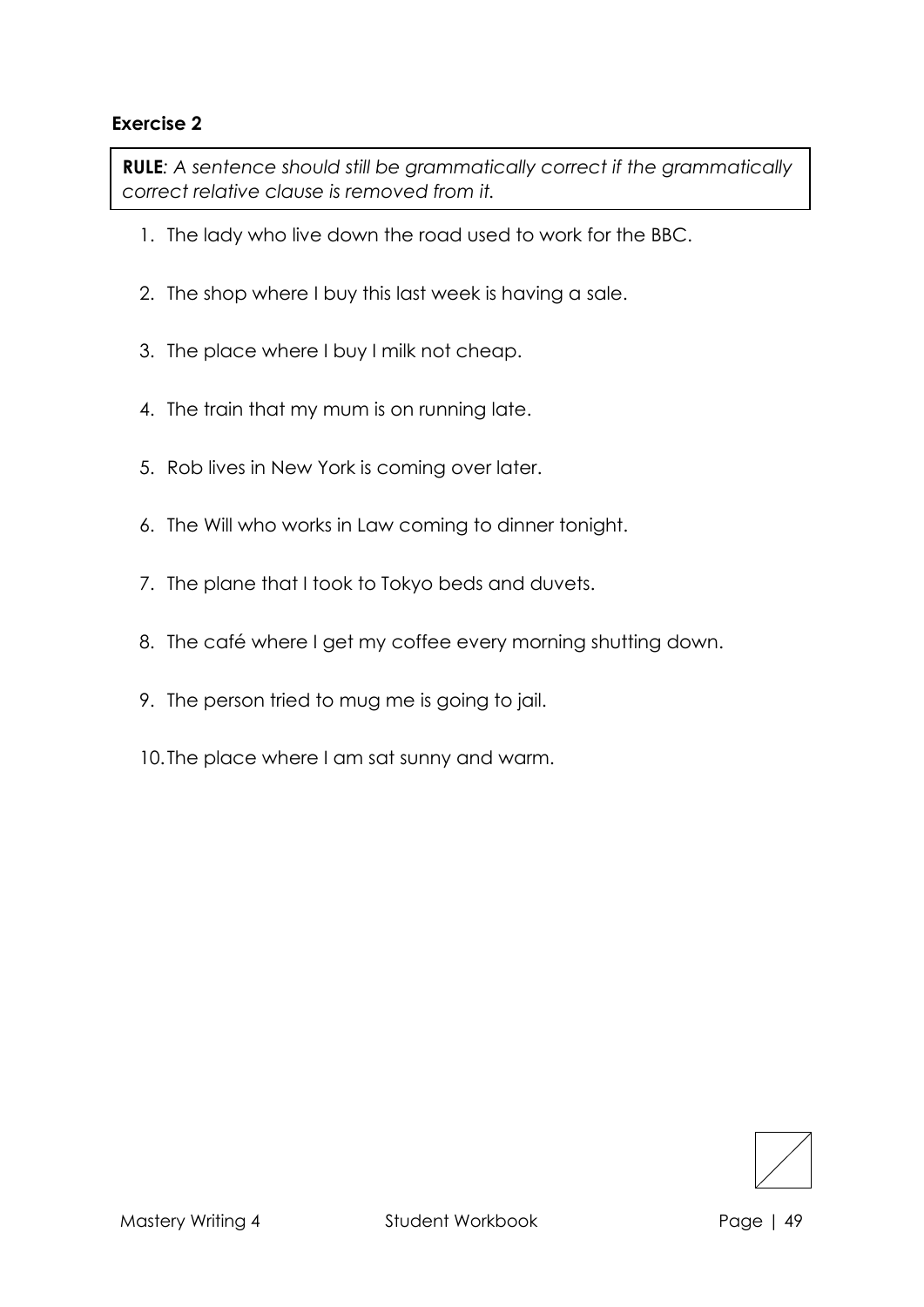**RULE***: Use "what had happened" to write about experiences that happened or didn't happen before an action in the past.*

- 1. I hadn't noticed/notice you there. How long were/was you stood there for?
- 2. I hadn't ate/eaten there before. I didn't want to leave/left.
- 3. I forgot/forgotten to pack my sunglasses. I hadn't make/made a list.
- 4. Jeremy had went/been there before, but hadn't realise/realised how beautiful it is/was.
- 5. Sarah had want/wanted to be an MP her whole life. She couldn't believe it had finally happen/happened.
- 6. Until last year, my Dad had gone/went for a swim every Christmas morning. He didn't went/go this year.
- 7. Patrick drive/drove/driven into a tree. He hadn't see/saw/seen it.

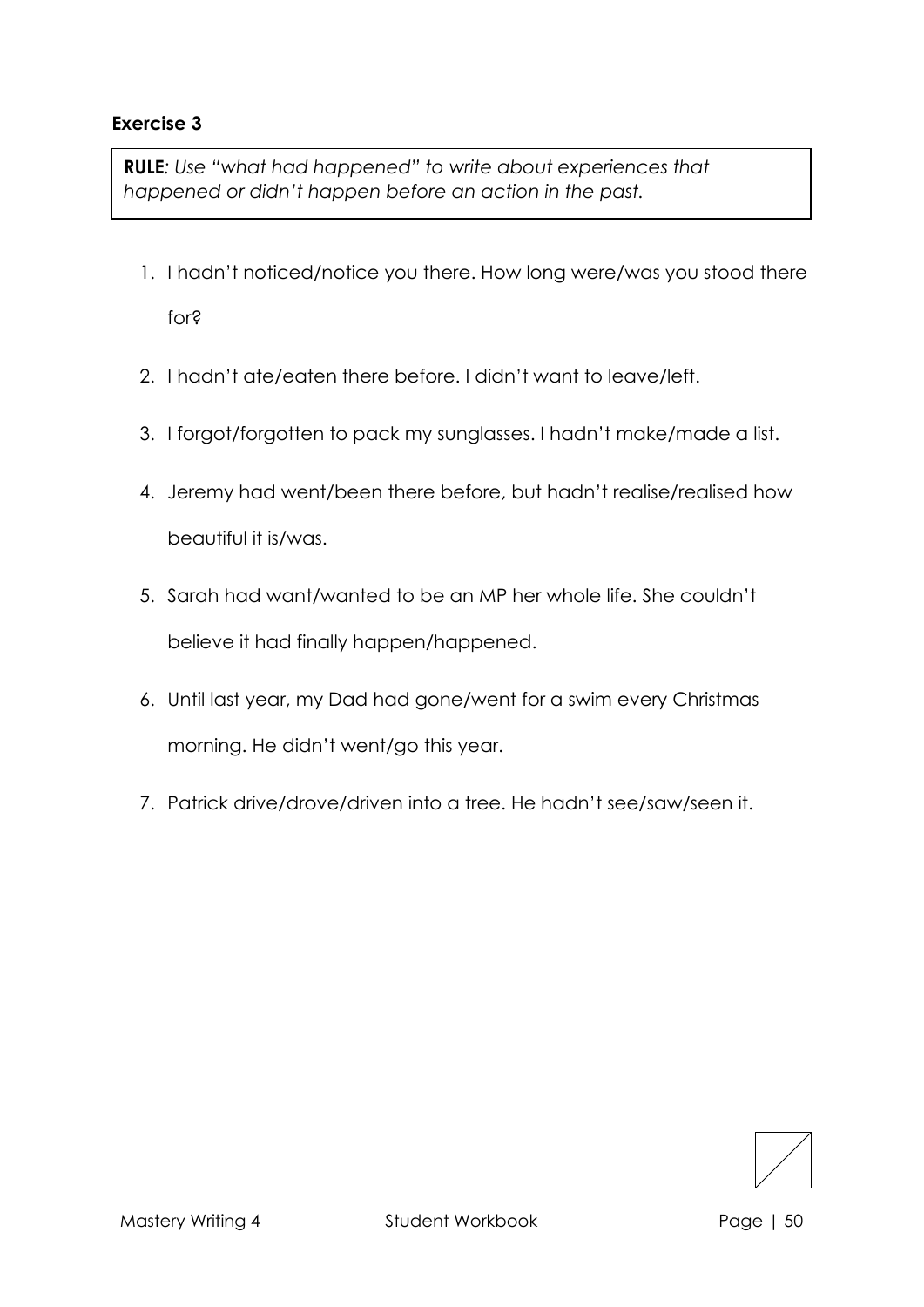## **Lesson 13 Writing**

"*It is better to spend your free time doing hard things, like learning the violin, than doing fun things, like playing video games. This will have far more benefit in the future."*

*Do you agree with it? Write your opinion.* 

| <b>Mastery Check 1</b>                                 |  | <b>Mastery Check 2</b>                                            |  | <b>Mastery Check 3</b>                                                                          |
|--------------------------------------------------------|--|-------------------------------------------------------------------|--|-------------------------------------------------------------------------------------------------|
| I have used a<br>sentence starting<br>"whetheror not". |  | I have used "me,<br>myself and I"<br>accurately and<br>correctly. |  | I have included<br>"although/even<br>though" at the start or<br>in the middle of a<br>sentence. |
| <b>Crafting Check</b>                                  |  |                                                                   |  |                                                                                                 |
|                                                        |  | I have introduced my opinion using one of these phrases:          |  |                                                                                                 |
| In my view, $\ldots$<br>$\bullet$                      |  |                                                                   |  |                                                                                                 |
| In my opinion, $\ldots$<br>٠                           |  |                                                                   |  |                                                                                                 |
| From my perspective,<br>$\bullet$                      |  |                                                                   |  |                                                                                                 |

• As far as I am concerned, …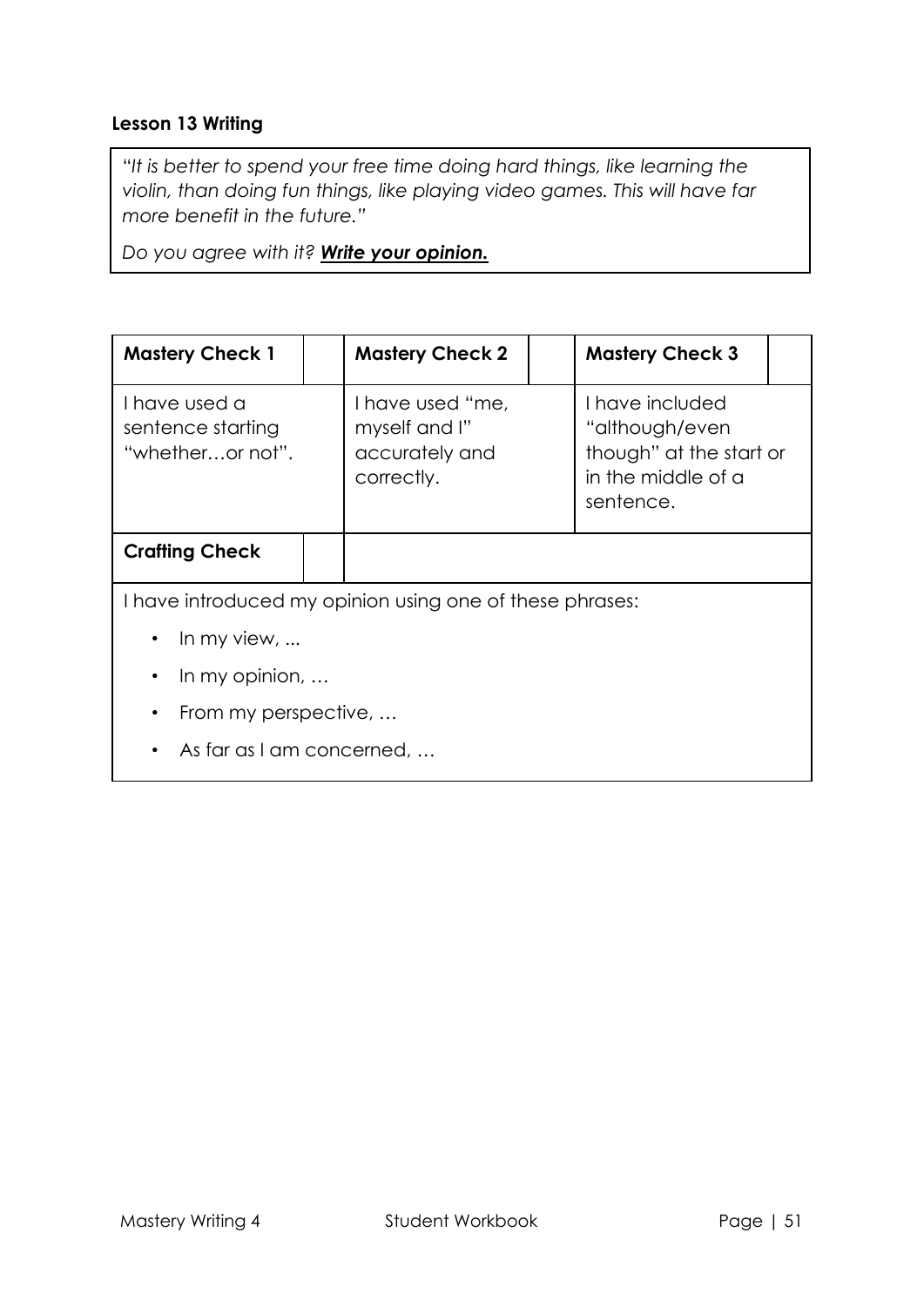## **Do Now: Complete the sentences by adding "me", "myself" or "I".**

- 1. ..........taught……….to play the guitar.
- 2. Jeremy and…………went to see a play last night. …………bought ………….a nice ice cream pot.
- 3. Emilia taught ………….to speak French. Emilia and ……….are going to Paris.
- 4. Thank you for giving………..that necklace. ………….will wear it every day.
- 5. Brad Pitt gave Julie and ………..a hug. …………pinched ……... .
- 6. Lydia and …..…..have visited a lot of different countries.
- 7. Thank you for all of the support you have given to Liz and ............

#### **Exercise 1**

**RULE***: Use "whether or not…" to show that one action or idea is more important or significant than another.* 

- 1. Whether or not you want to eat fruit every day it is important for your health and happiness.
- 2. Whether, or not, you enjoy playing football, being a part of the football team will be good for your social life.
- 3. Whether or not enjoy maths, taking A-Level Maths will be good for your future career.
- 4. Whether not you think it will be useful, English is a fantastic subject to take and enjoy.
- 5. Whether or you want to be rich and successful when you are older, you still need to think about what you are going to do with your life when you finish school.

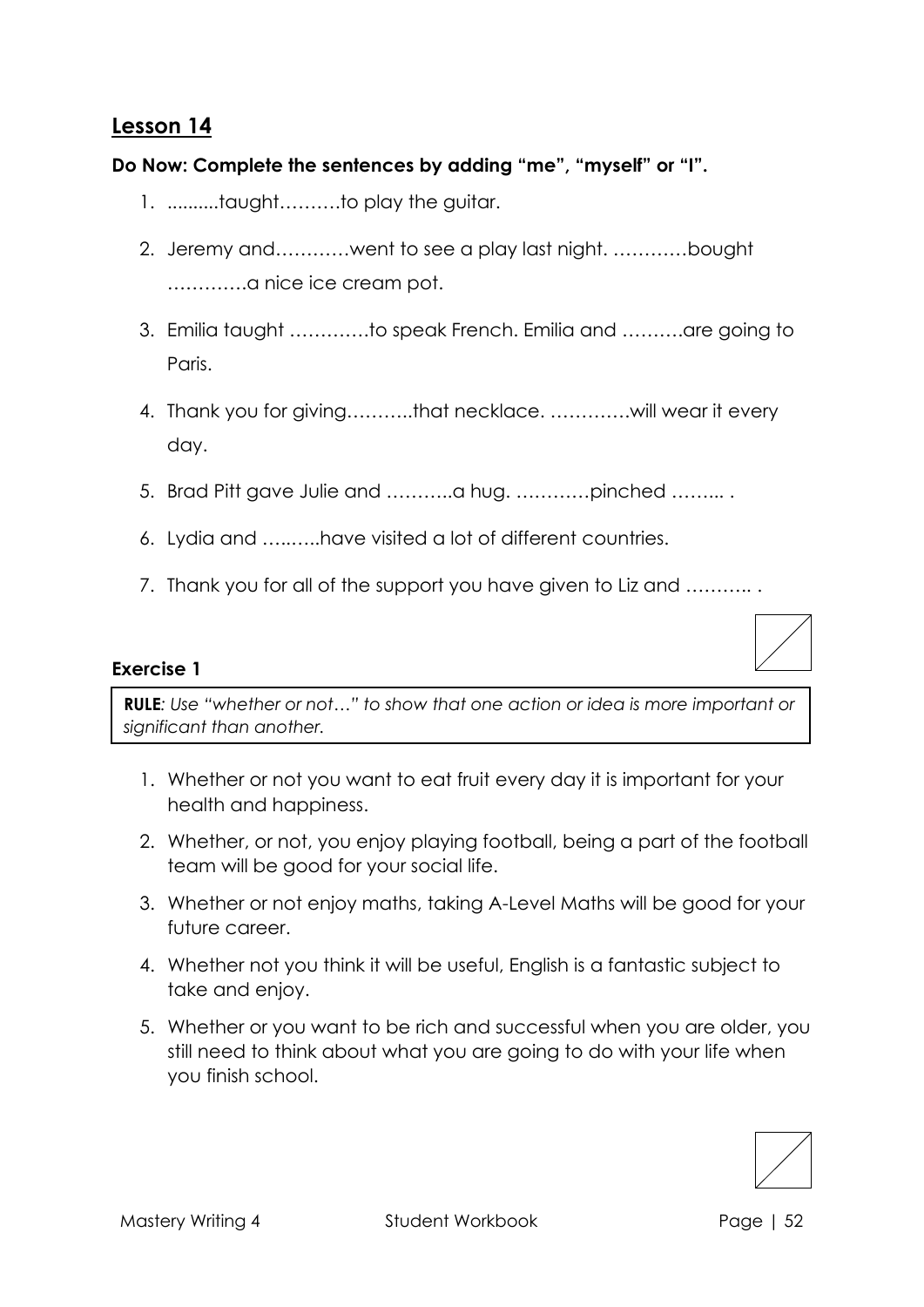**RULE***: A sentence should still be grammatically correct if the grammatically correct relative clause is removed from it.* 

- 1. The man who ………………………………..is coming to dinner later.
- 2. The lady who ………………………………..came to visit my office today.
- 3. The place where ………………………………..is closing down soon.
- 4. The café where ………………………………..doesn't open until midday.
- 5. The phone that ………………………………..has already broken.
- 6. The trousers that ………………………………..have gone missing.
- 7. The band who ………………………………..have split up.

Checking sentence stems

- 1. Is the answer a **complete** and **grammatically correct** sentence?
- 2. Is the answer **relevant** to the topic, prompt or stem?

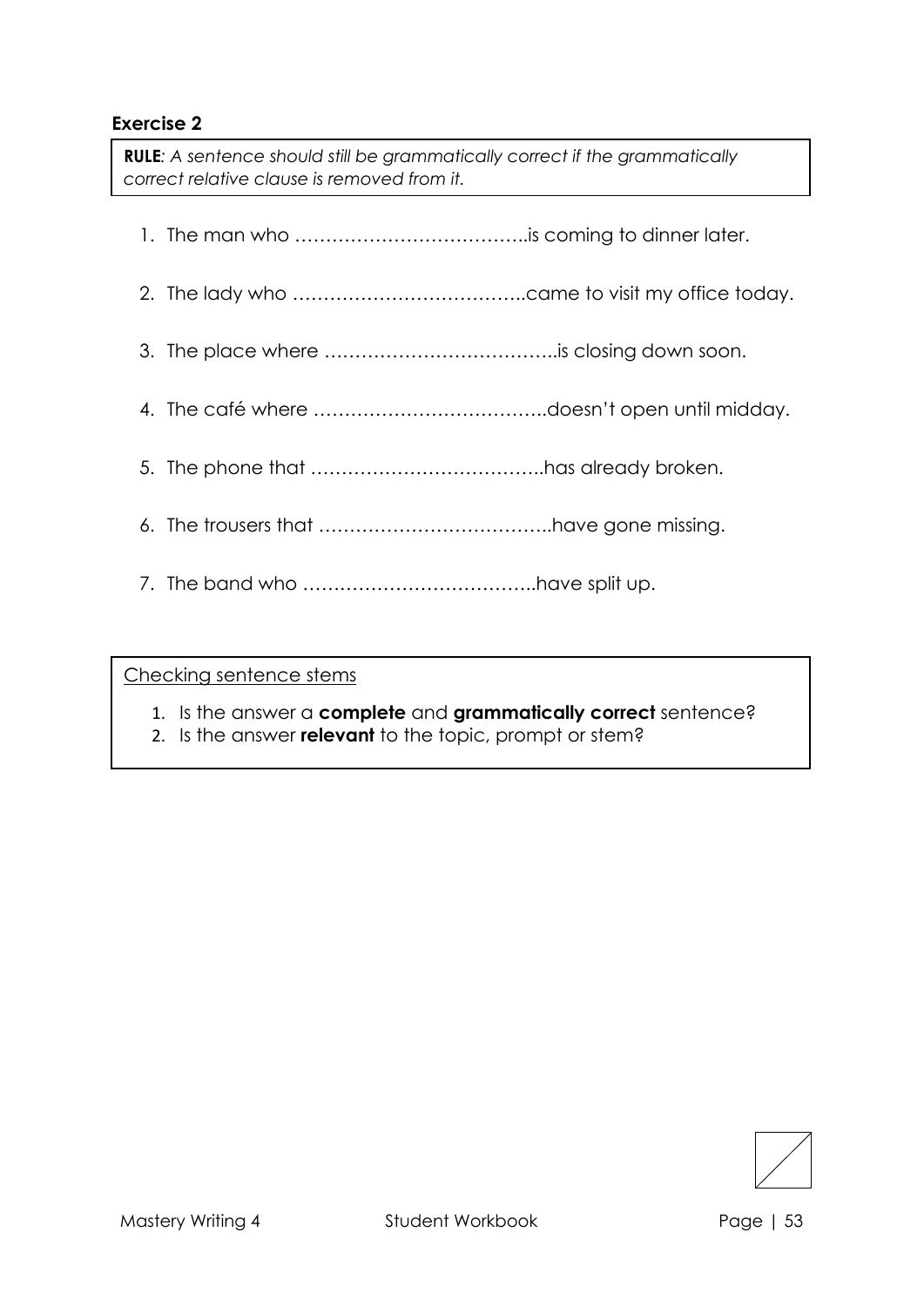**RULE***: Use "what had happened" to write about experiences that happened or didn't happen before an action in the past.*

- 1. Philip had saw/seen the trailer and had thought/think that it looked good. It wasn't/weren't.
- 2. Benji had drew/drawn a lot of pictures before, but this was/were the hardest.
- 3. I faint/fainted because I hadn't drank/drunk enough water.
- 4. I feel/felt sick because I hadn't ate/eaten enough food all day.
- 5. After I had drop/dropped off my children at school, I visit/visited my friend in hospital.
- 6. I hadn't knew/known about his son until I read/red about it in his book.
- 7. How had I miss/missed that vital clue?

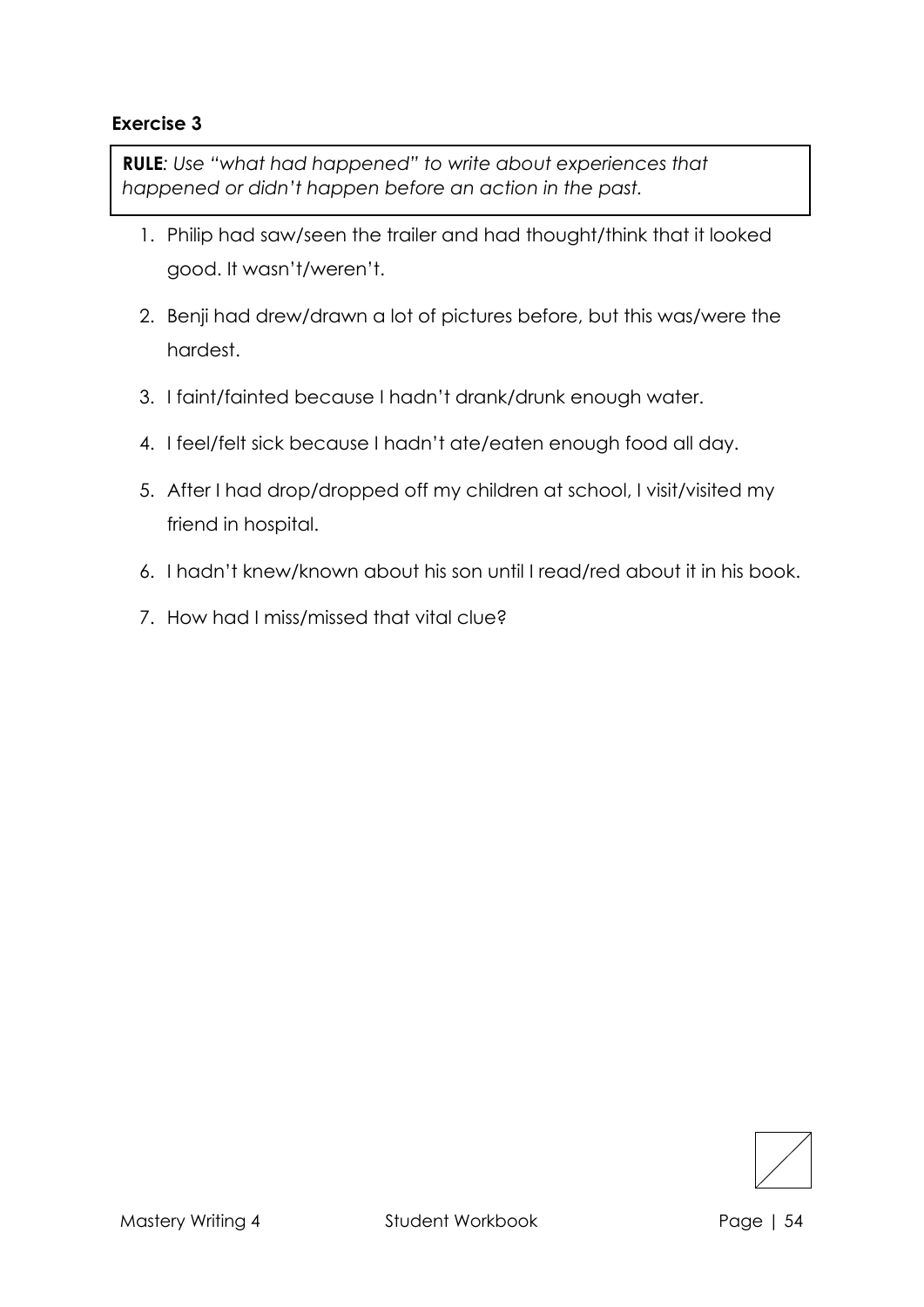## **Lesson 14 Writing**

*"It is better to spend your free time doing hard things, like learning the violin, than doing fun things, like playing video games. This will have far more benefit in the future."*

*Do you agree with it this statement? Write in favour of this statement.*

| <b>Mastery Check 1</b>                                                           |  | <b>Mastery Check 2</b>                                                          |  | <b>Mastery Check 3</b>                                                                          |
|----------------------------------------------------------------------------------|--|---------------------------------------------------------------------------------|--|-------------------------------------------------------------------------------------------------|
| I have used a<br>sentence starting<br>"whetheror not"                            |  | I have used a relative<br>clause to expand one<br>of my subjects or<br>objects. |  | I have included<br>"although/even<br>though" at the start or<br>in the middle of a<br>sentence. |
| <b>Crafting Check</b>                                                            |  |                                                                                 |  |                                                                                                 |
| I have introduced an example using at least one of these:                        |  |                                                                                 |  |                                                                                                 |
| By way of illustration,<br>$\bullet$                                             |  |                                                                                 |  |                                                                                                 |
| $\overline{1}$ , the contract of $\overline{1}$ , the contract of $\overline{1}$ |  |                                                                                 |  |                                                                                                 |

- As a case in point,...
- To illustrate this further,…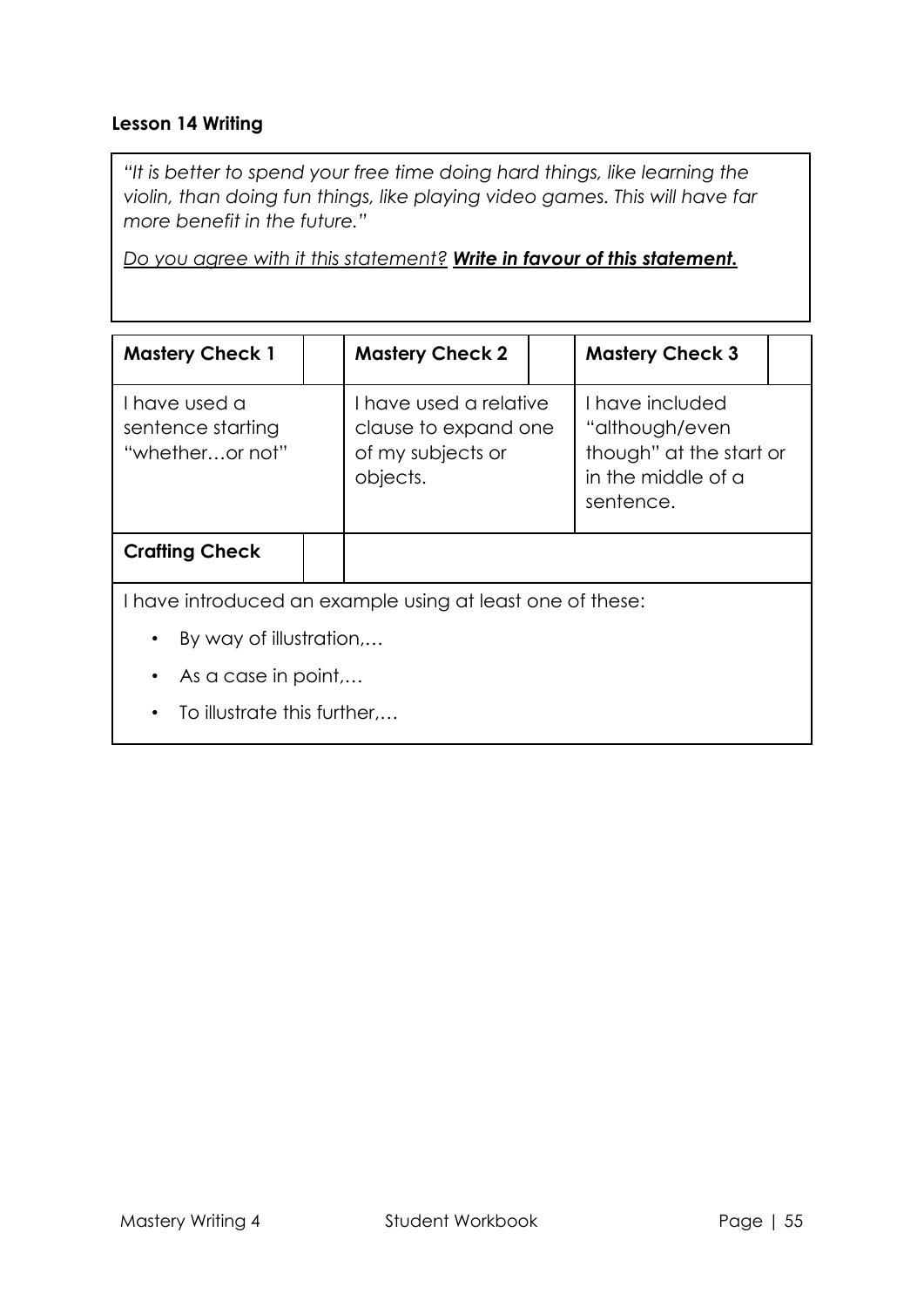#### **Do Now: Correct the mistakes in these sentences.**

- 1. Whether or not you think climate change is a real issue you should try and recycle anyway.
- 2. Whether or not thinking about going to university, you should try and take the most academic qualifications you can.
- 3. Whether or not everyone else recycles regularly I like to recycle every week.
- 4. I enjoy walking to work every day, whether or not it has an impact on the environment.
- 5. I want to study artistic and creative subjects whether not they lead to highly paid jobs in the future.
- 6. Whether or not it seems important now, you will want a well-paid job in the future so you can support your family.

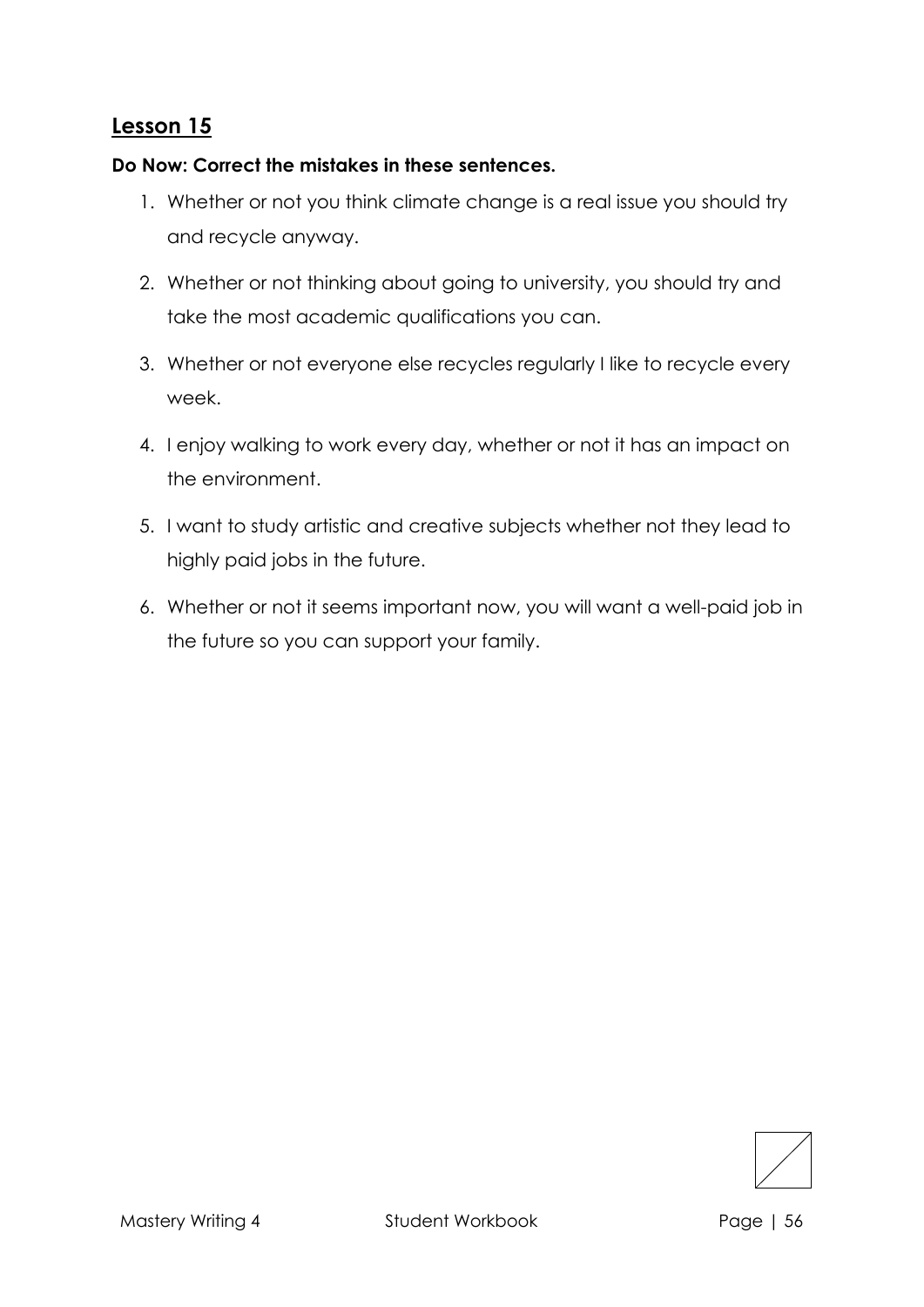**RULE***: A sentence featuring a relative clause should still be grammatically correct if the relative clause is removed.* 

## Checking sentence stems

- 1. Is the answer a **complete** and **grammatically correct** sentence?
- 2. Is the answer **relevant** to the topic, prompt or stem?

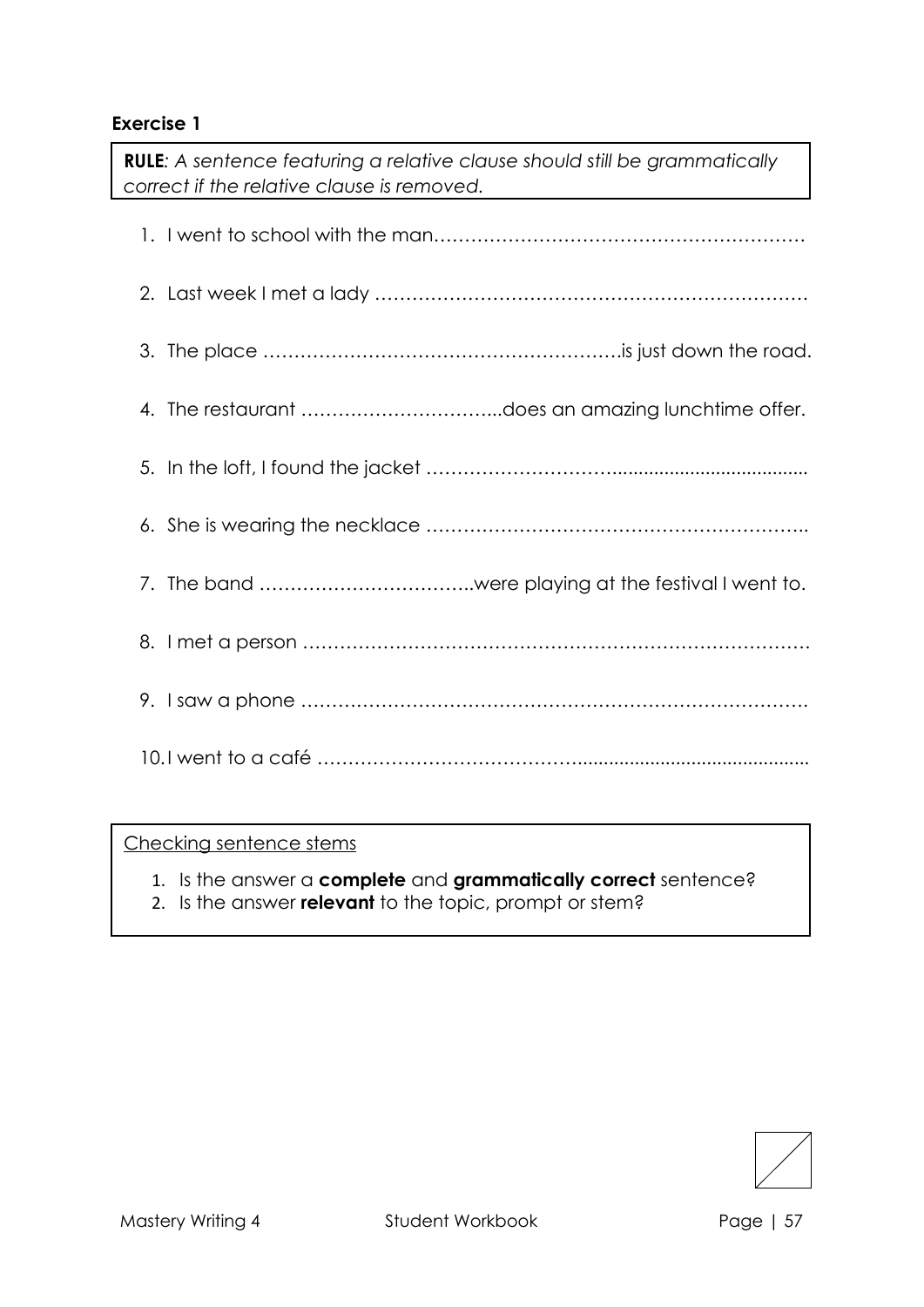1. I went to the park after I had…………………………………………………….. 2. After I had been to the park, I………………………………………………….... 3. I bought a new suit after I had………………………………………………..…. 4. When I walked through the door, I realised I had……………………………. ……………………………..…………………………………………………………….… 5. As soon as I learnt that I had won the lottery, I……………………………….. ……………………………………………………………..……………………………….. **RULE***: Use "what had happened" to write about experiences that happened or didn't happen before an action in the past.*

- 6. As soon as I had finished work, I………………………………………………….
- 7. I made myself a coffee as soon as I had……………………………………….
- 8. I decided to open a savings account after I had……………………………

…………………………………………………………….……………………………......

9. I didn't realise she had……………………………………………………………..

10.After I had finished dancing, I…………………………………………………….

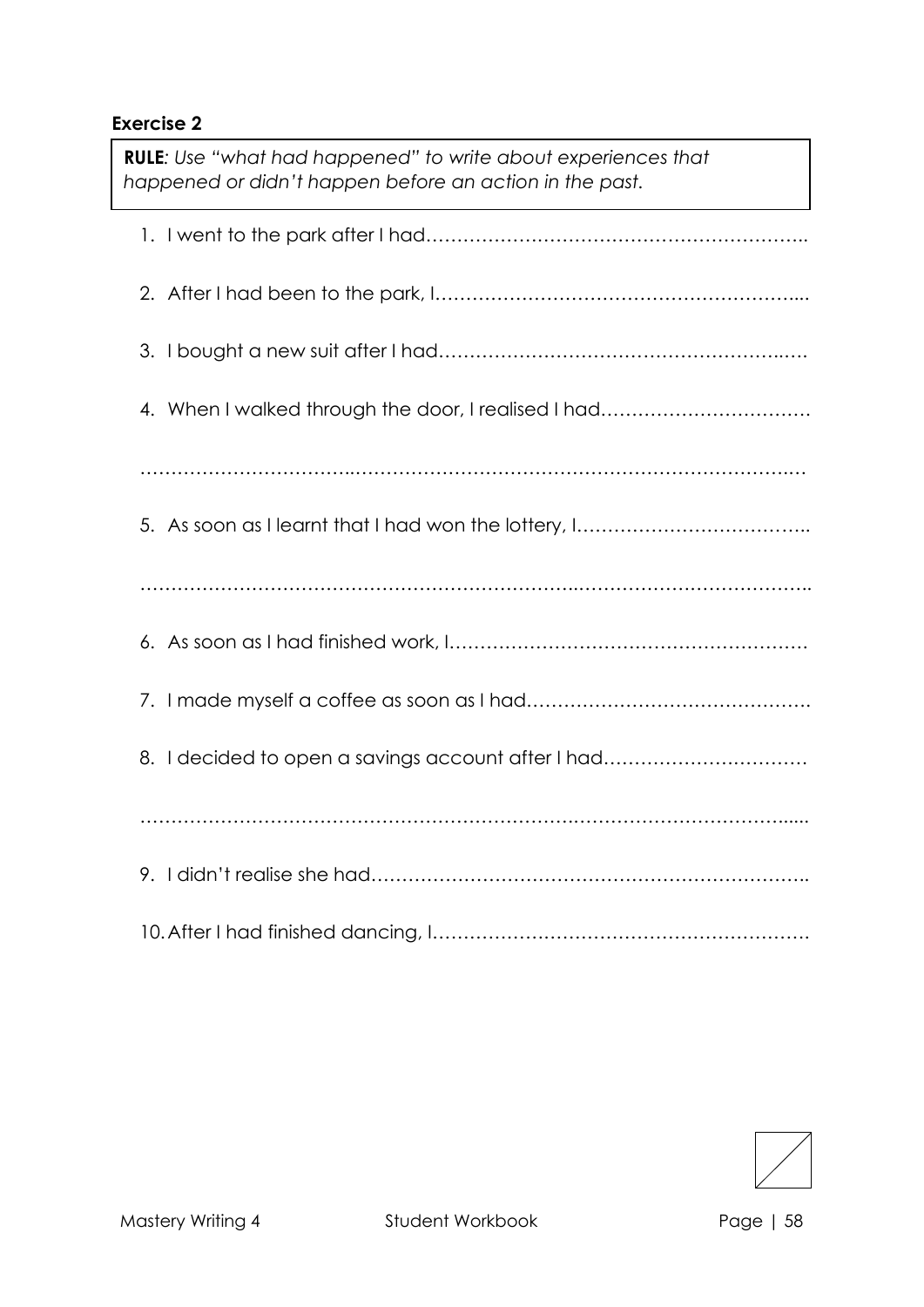**RULE***: "I" indicates what you do. "Me" indicates what happens to you. "Myself" indicates what you do to yourself.* 

- 1. He took Gemma and I to see a new film at the cinema.
- 2. Caroline and me went to see a new play.
- 3. Don't touch I.
- 4. Me like and enjoy watching TV all day.
- 5. She took me and Charles to the park.
- 6. I told myself to stop crying.
- 7. I myself don't like going to work every day.
- 8. Charles and me are thinking of going to the beach later.
- 9. I really like biscuits myself.
- 10.He lost myself when we were in a crowded park.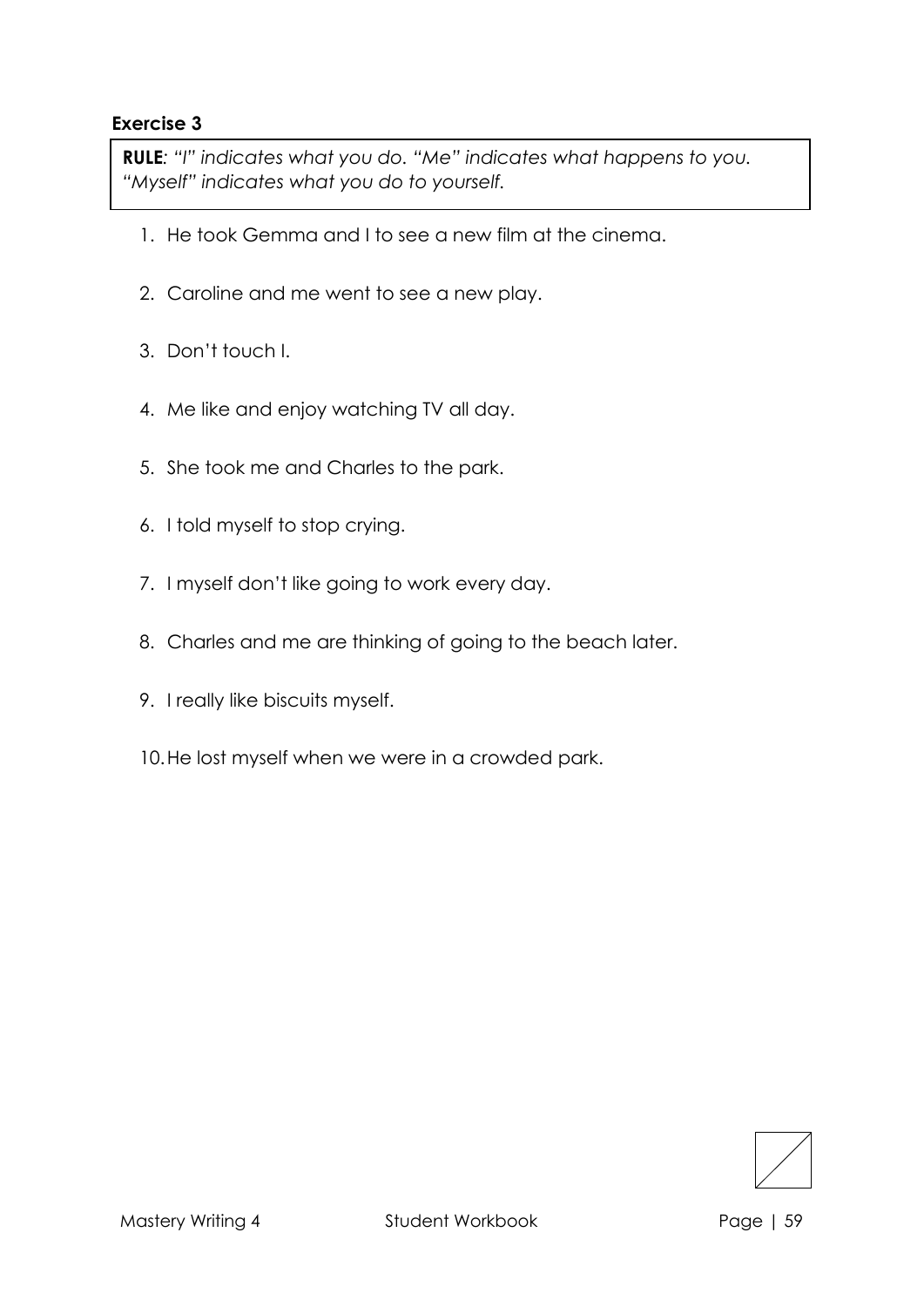## **Lesson 15 Writing**

*"It is better to spend your free time doing hard things, like learning the violin, than doing fun things, like playing video games. This will have far more benefit in the future."*

*Do you agree with it? Write against this statement.*

| <b>Mastery Check 1</b>                                  |              | <b>Mastery Check 2</b>                                                          |  | <b>Mastery Check 3</b>              |  |
|---------------------------------------------------------|--------------|---------------------------------------------------------------------------------|--|-------------------------------------|--|
| I have used a<br>sentence starting<br>"whether or not". |              | I have used a relative<br>clause to expand one<br>of my subjects or<br>objects. |  | I have used "myself"<br>accurately. |  |
| <b>Crafting Check</b>                                   |              |                                                                                 |  |                                     |  |
|                                                         |              | I have introduced two examples using two different phrases, from:               |  |                                     |  |
| ٠                                                       | For example, |                                                                                 |  |                                     |  |
| For instance,<br>$\bullet$                              |              |                                                                                 |  |                                     |  |
| By way of illustration,<br>٠                            |              |                                                                                 |  |                                     |  |
| As a case in point,<br>٠                                |              |                                                                                 |  |                                     |  |
| To illustrate this further,<br>٠                        |              |                                                                                 |  |                                     |  |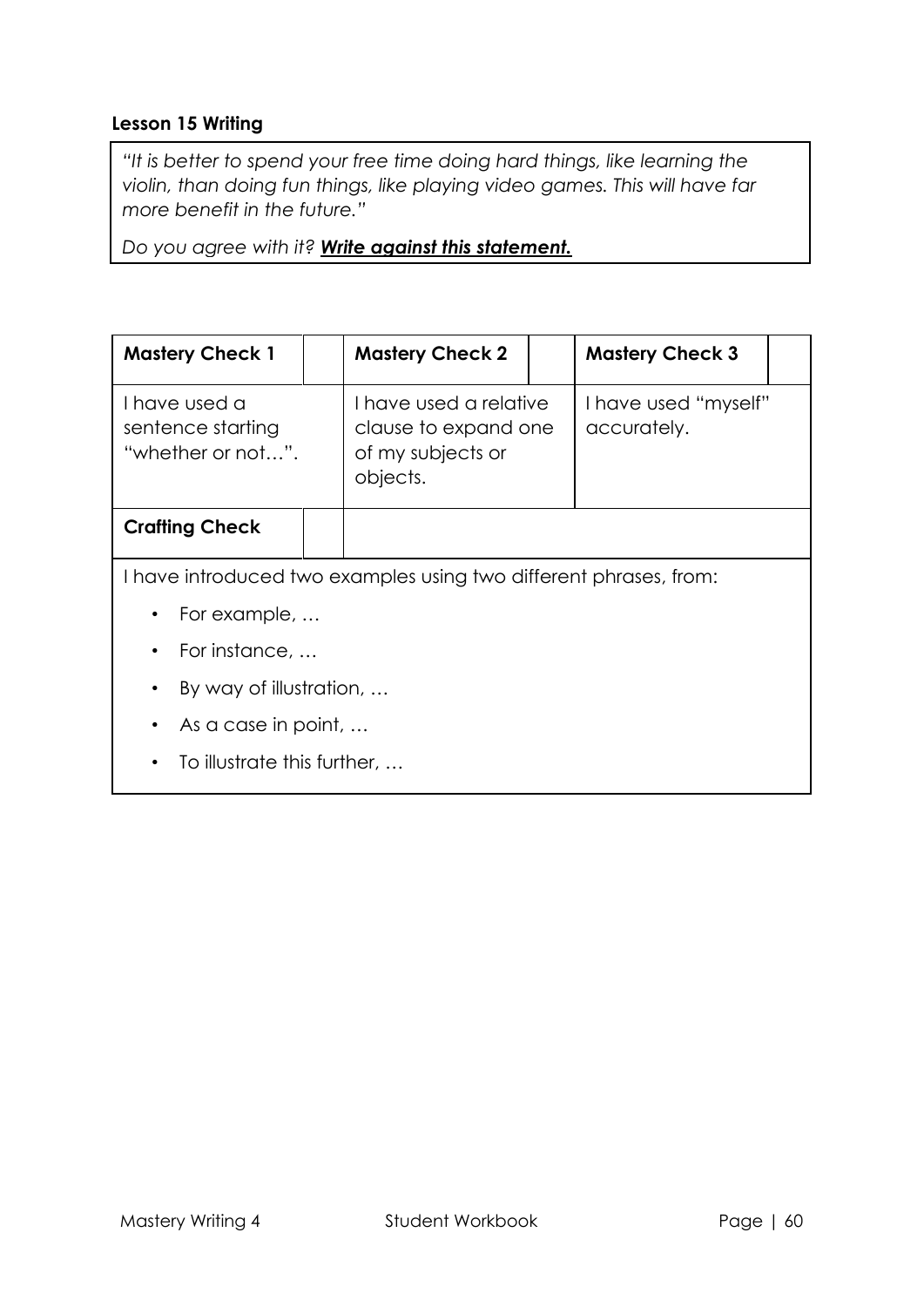### **Do Now: Correct the mistakes in this passage.**

Me met my friend Gary at the weekend. Gary and I were both having problems in our lives. We didn't like our jobs and we were feeling frustrated. Gary and me went to visit my mum at work. My mum is full of wisdom and good ideas. She told Gary and I that we should look for better jobs. Me thought it was a good idea, but I was nervous about making any major changes in my life. My mum was frustrated. She didn't know what to do with myself. I didn't know what to do with me.

#### **Exercise 1**

**RULE***: A sentence featuring a relative clause should still be grammatically correct if the relative clause is removed.* 

| $\overline{\phantom{a}}$ |
|--------------------------|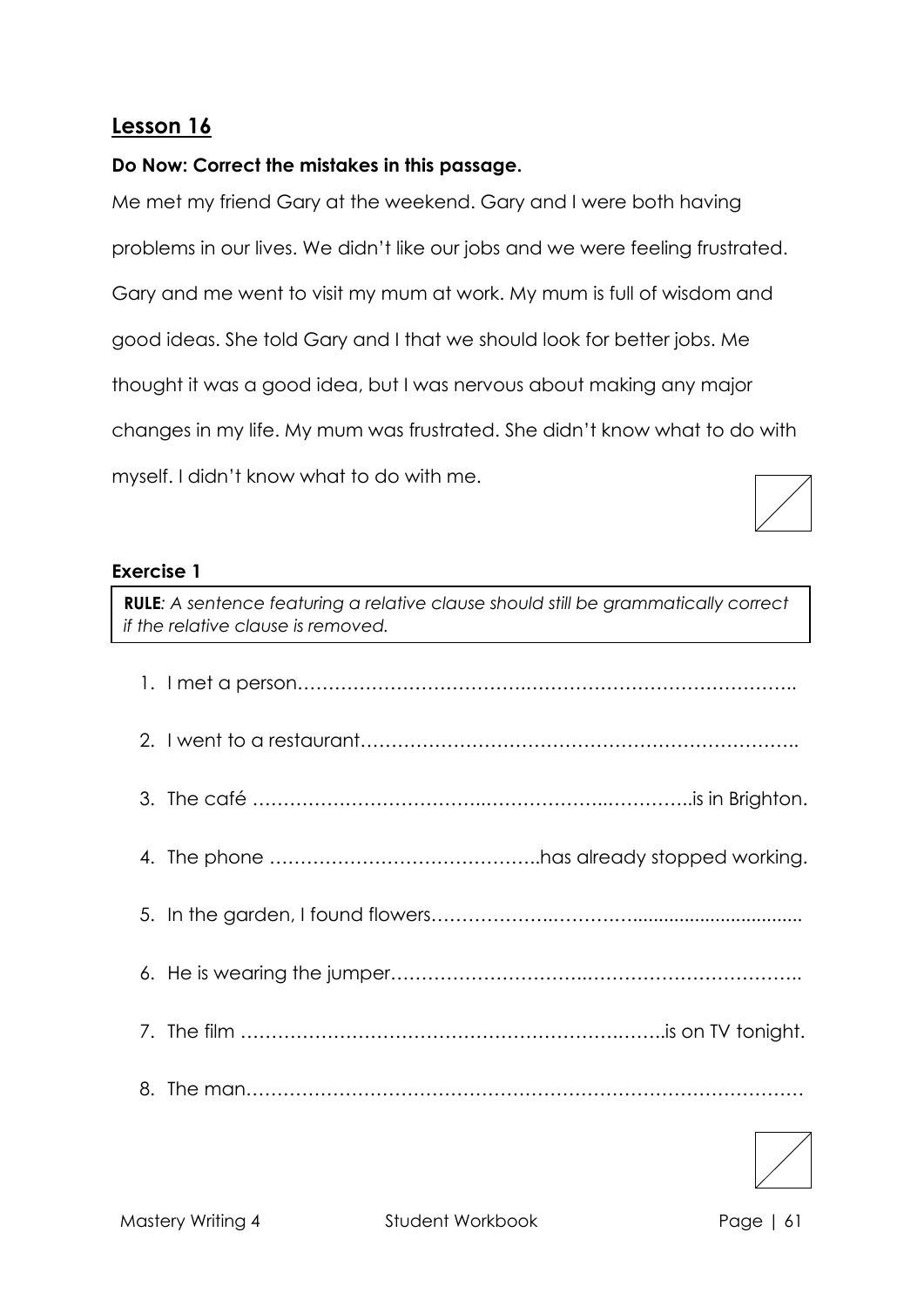1. Whether or not you enjoy doing your homework,…………………………… ………………………………………………………………………………………….. 2. Whether or not you want to go to the gym, ………………………………… ………………………………………………………………………….……………… 3. Whether or not you are hungry at the moment, ................................ …………………………………………………………………………………….…… 4. Whether or not you think climate change is important, …………………… …………………………………………………………………….…………………… **RULE***: Use "whether or not…" to show that one action or idea is more important or significant than another.*  Checking sentence stems

1. Is the answer a **complete** and **grammatically correct** sentence?

2. Is the answer **relevant** to the topic, prompt or stem?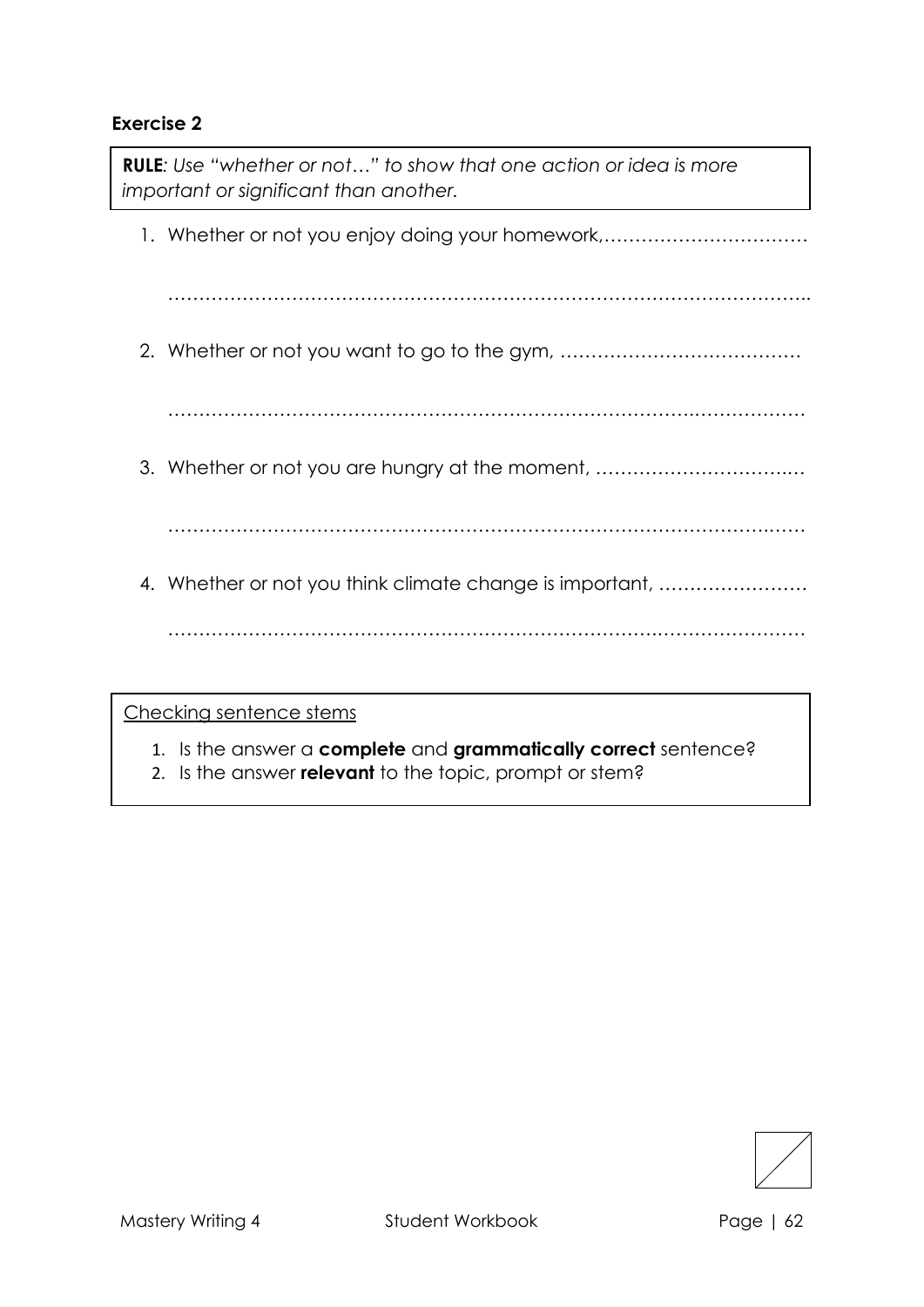**RULE***: Use "what had happened" to write about experiences that happened or didn't happen before an action in the past.*

Checking sentence stems

- 1. Is the answer a **complete** and **grammatically correct** sentence?
- 2. Is the answer **relevant** to the topic, prompt or stem?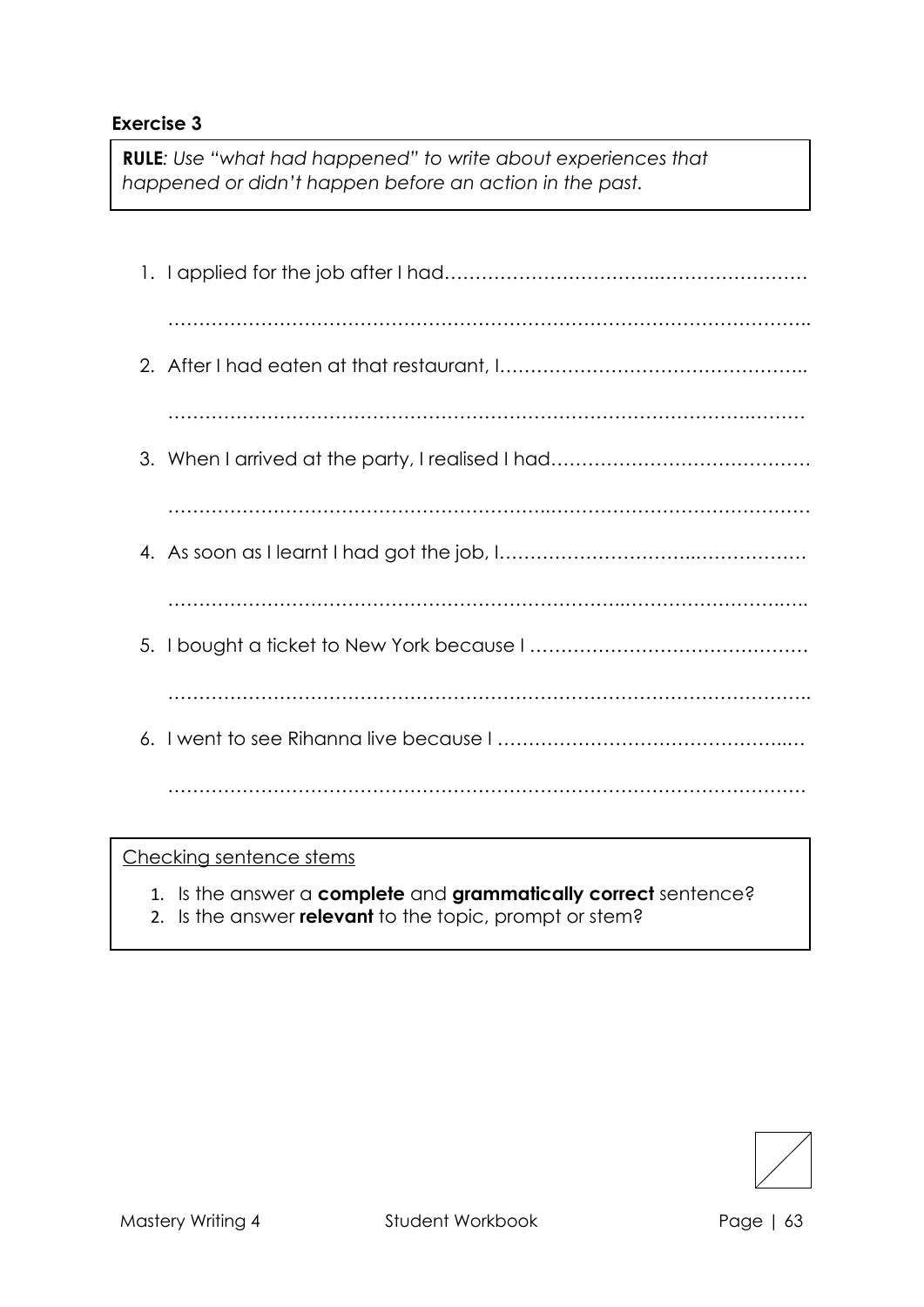### **Lesson 16 Writing**

*"It is better to spend your free time doing your homework and revising for exams rather than meeting friends or practising extra-curricular skills like instruments and sports. This will have far more benefit in the future."*

*Do you agree with it? Write a balanced pro-con answer.*

| <b>Mastery Check 1</b>                                                                                                              |  | <b>Mastery Check 2</b>                                         |  | <b>Mastery Check 3</b>                     |  |
|-------------------------------------------------------------------------------------------------------------------------------------|--|----------------------------------------------------------------|--|--------------------------------------------|--|
| I have used a relative<br>clause to expand a<br>subject or object.                                                                  |  | I have used "whether<br>or not" at the start of a<br>sentence. |  | Thave used "rather<br>than" in a sentence. |  |
| <b>Crafting Check</b>                                                                                                               |  |                                                                |  |                                            |  |
| I have written a balanced pro-con answer featuring one paragraph in<br>favour of each side and a final paragraph giving my opinion. |  |                                                                |  |                                            |  |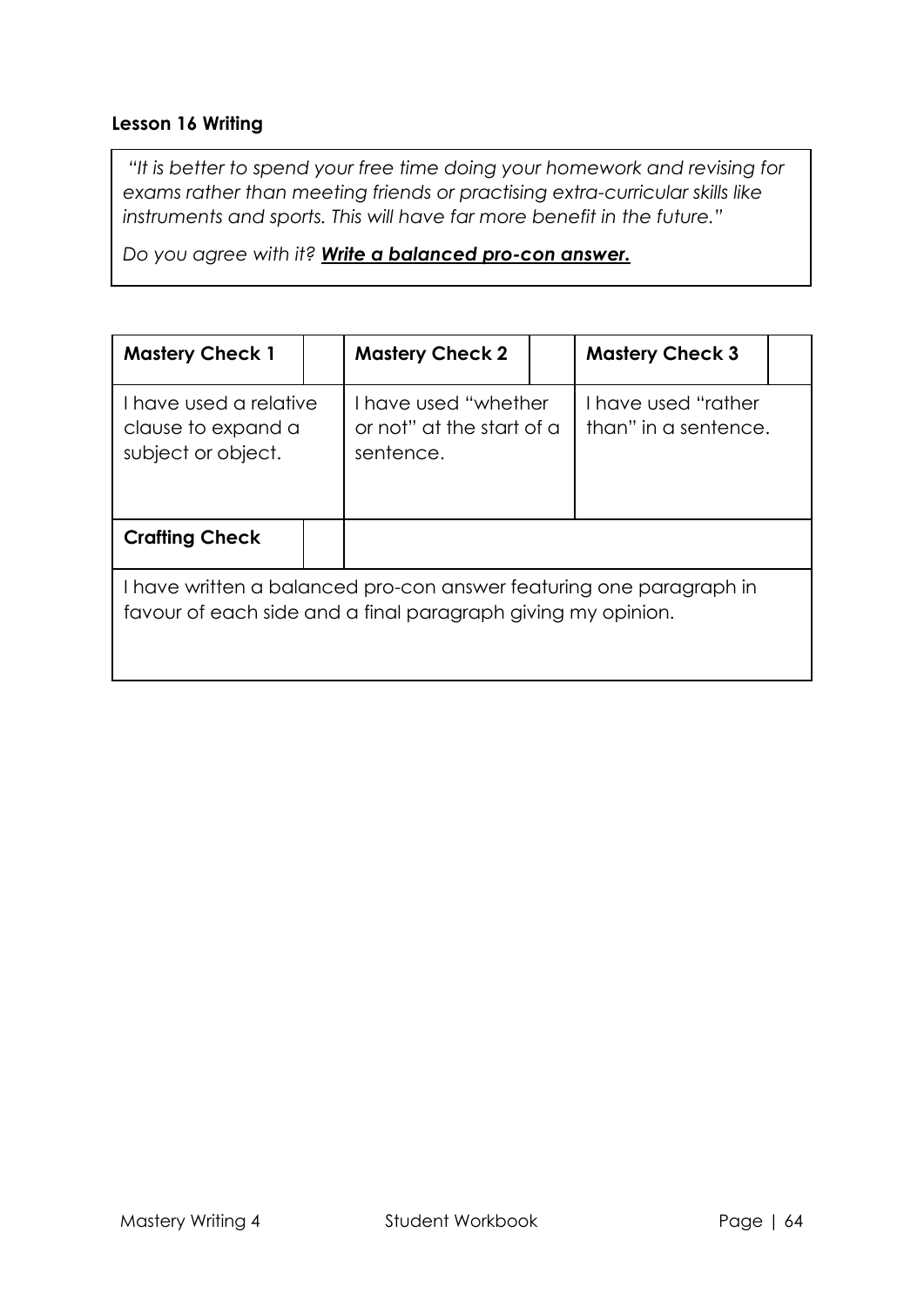| Do Now: Complete these sentences. |
|-----------------------------------|
|                                   |
|                                   |
|                                   |
|                                   |
|                                   |
|                                   |
|                                   |
|                                   |
|                                   |

Checking sentence stems

- 1. Is the answer a **complete** and **grammatically correct** sentence?
- 2. Is the answer **relevant** to the topic, prompt or stem?

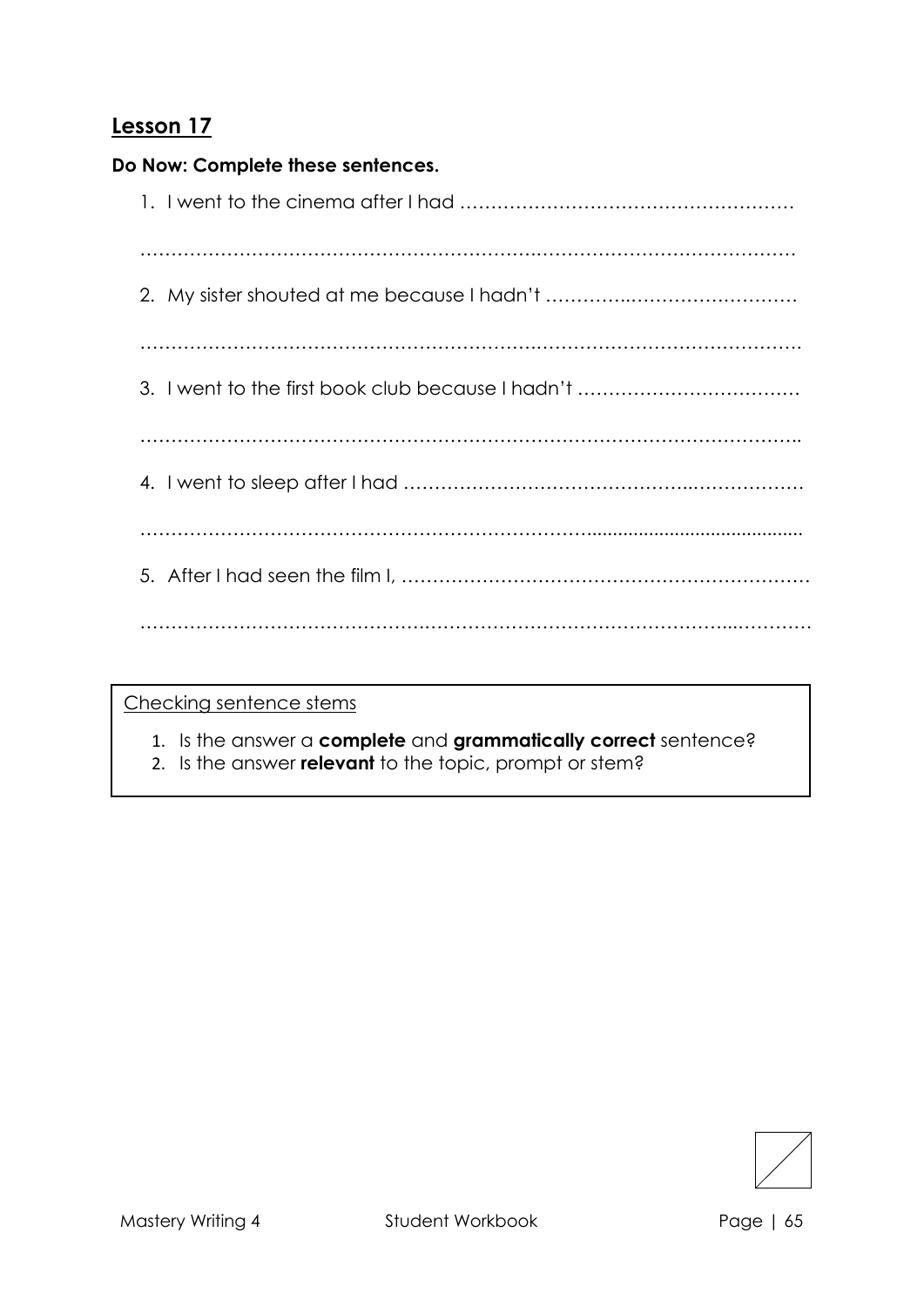#### Mastery Writing 4 Student Workbook Page | 66

#### 2. Less people came to my party this year.

3. I have fewer time than yesterday.

1. I bought me a present yesterday.

*essential information about the noun.* 

- 4. She told Franz and I that we needed to leave the room.
- 5. Ben, Glen and me led the training last week.
- 6. I have a bit of time.
- 7. How much orange juice do you drink each week?
- 8. How many bottles of milk do you get through each week?
- 9. You need several resilience to climb a large mountain.
- 10.I told myself to stop worrying.
- 1. I had dinner with someone who went to my primary school.
- 2. Have you been to the restaurant where you have to come in fancy dress?
- 3. I bought a set of headphones that don't need to be charged.

**RULE***: Defining relative clauses expand a subject or object by giving* 

- 4. The person who took our order hasn't come back for ages.
- 5. The man who bought our car still hasn't transferred the money he owes us.
- 6. The car that I sold last week was involved in a crash yesterday.
- 7. I went to the town where you grew up.

## **Exercise 1**

**Exercise 2**

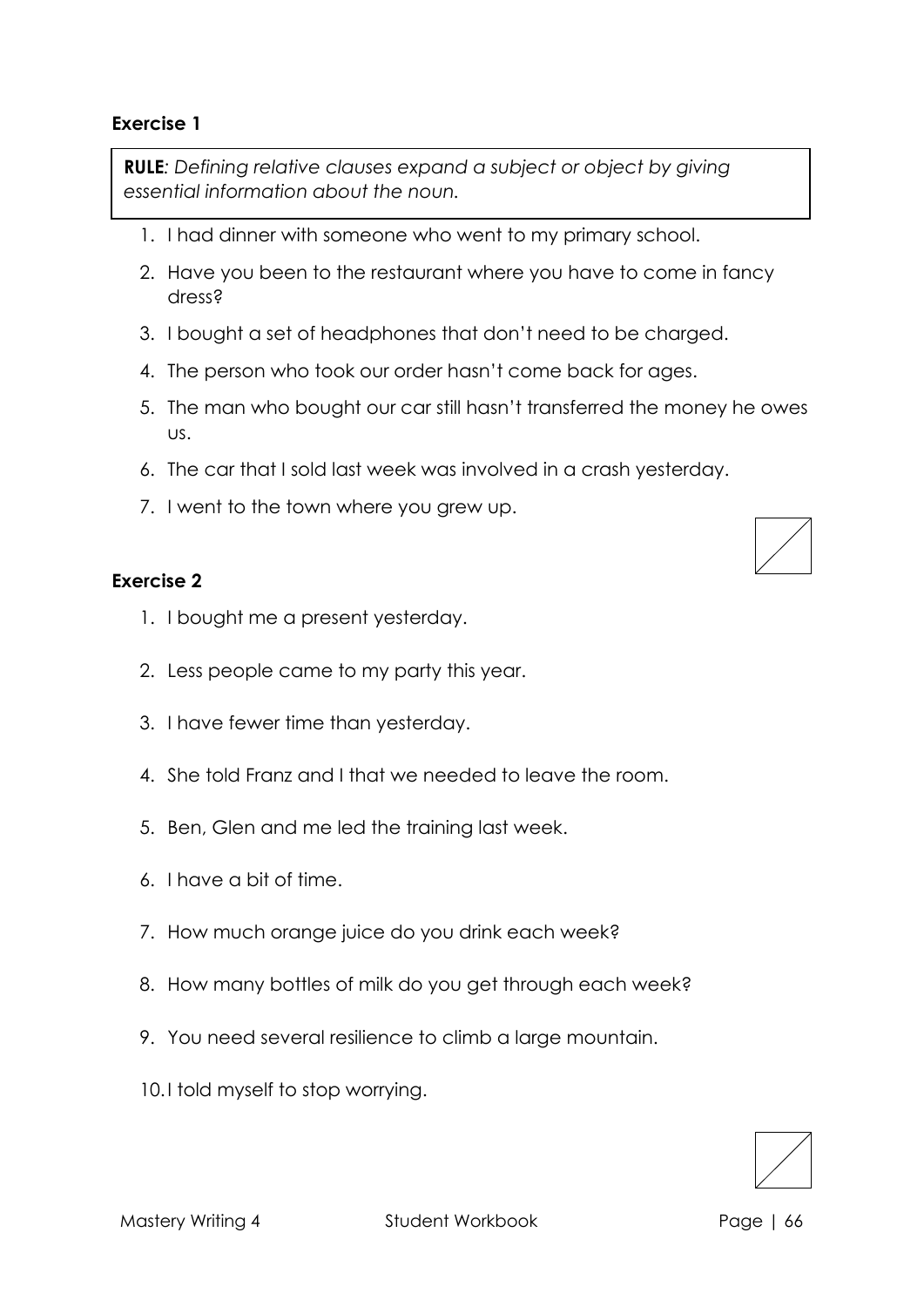1. Whether or not you enjoy extra-curricular activities, …………………..…… ………………………………………………………………………………….……… 2. Whether or not extra-curricular activities are beneficial, …………..……… …………………………………………….…………………………………………… 3. Whether or not you want to be an artist or musician, ……………………… ………………………………………………..………………………………………… 4. Whether or not homework and revision are beneficial, …………………… ………………………………………………………….………………………………. **RULE***: Use "whether or not…" to show that one action or idea is more important or significant than another.*  Checking sentence stems 1. Is the answer a **complete** and **grammatically correct** sentence?

2. Is the answer **relevant** to the topic, prompt or stem?

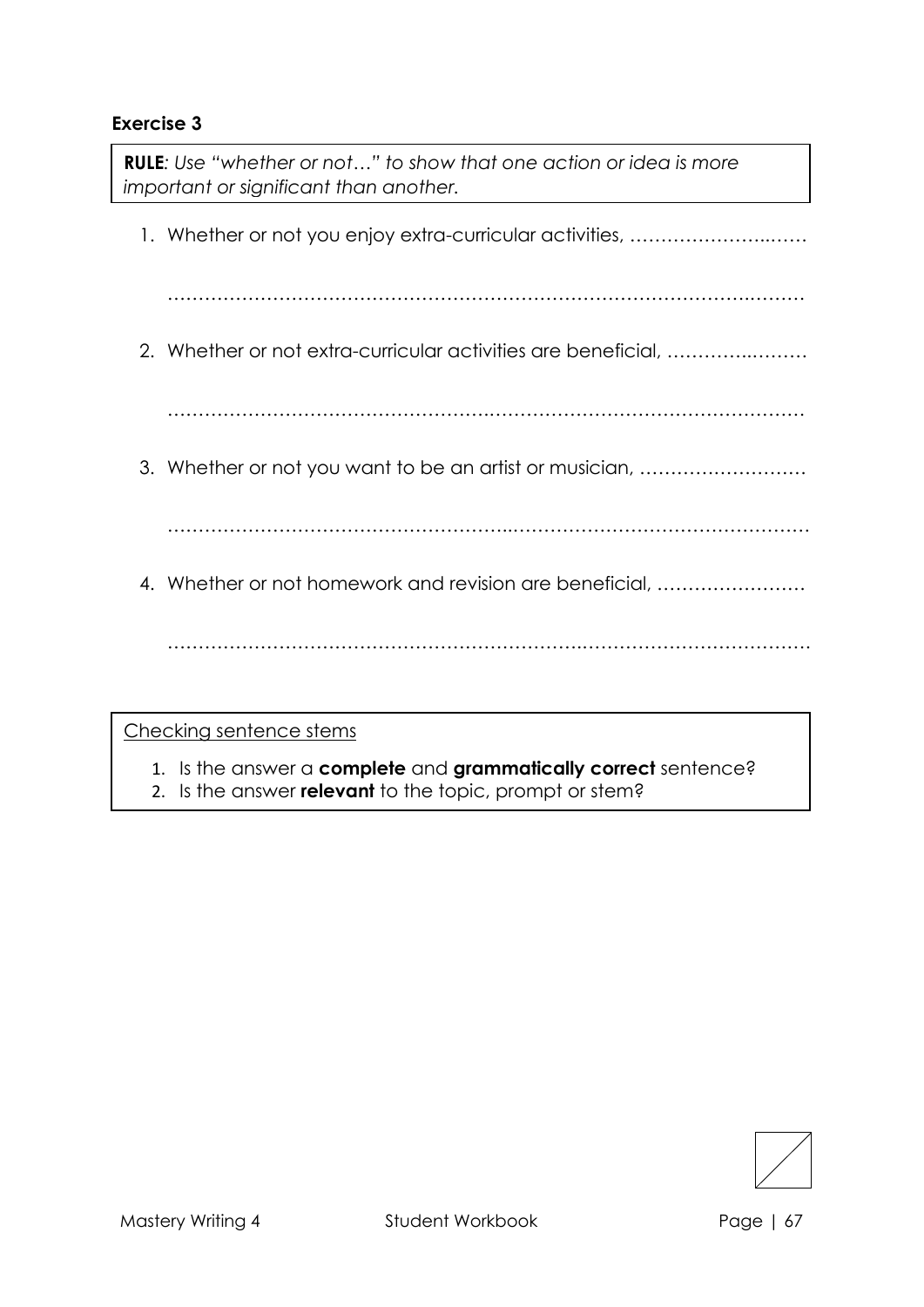## **Lesson 17 Writing**

*Your friends know how to break into the cinema so you can see films for free. You can't normally afford to go the cinema, and you really want to see this particular film.* 

*Do you:*

- *follow your friends and see the film for free; or*
- *not follow your friends and not watch the film?*

**Write your opinion** in answer to this situation.

| <b>Mastery Check 1</b>                                         |  | <b>Mastery Check 2</b>                                            |  | <b>Mastery Check 3</b>                                                                          |  |
|----------------------------------------------------------------|--|-------------------------------------------------------------------|--|-------------------------------------------------------------------------------------------------|--|
| I have used "whether<br>or not" at the start of<br>a sentence. |  | I have used a defining<br>relative clause to<br>expand a subject. |  | I have included<br>"although/even<br>though" at the start or<br>in the middle of a<br>sentence. |  |
| <b>Crafting Check</b>                                          |  |                                                                   |  |                                                                                                 |  |
|                                                                |  | I have introduced my opinion using one of these options:          |  |                                                                                                 |  |
| In my view, $\ldots$                                           |  |                                                                   |  |                                                                                                 |  |
| In my opinion, $\ldots$                                        |  |                                                                   |  |                                                                                                 |  |
| From my perspective,                                           |  |                                                                   |  |                                                                                                 |  |
| As far as I am concerned,                                      |  |                                                                   |  |                                                                                                 |  |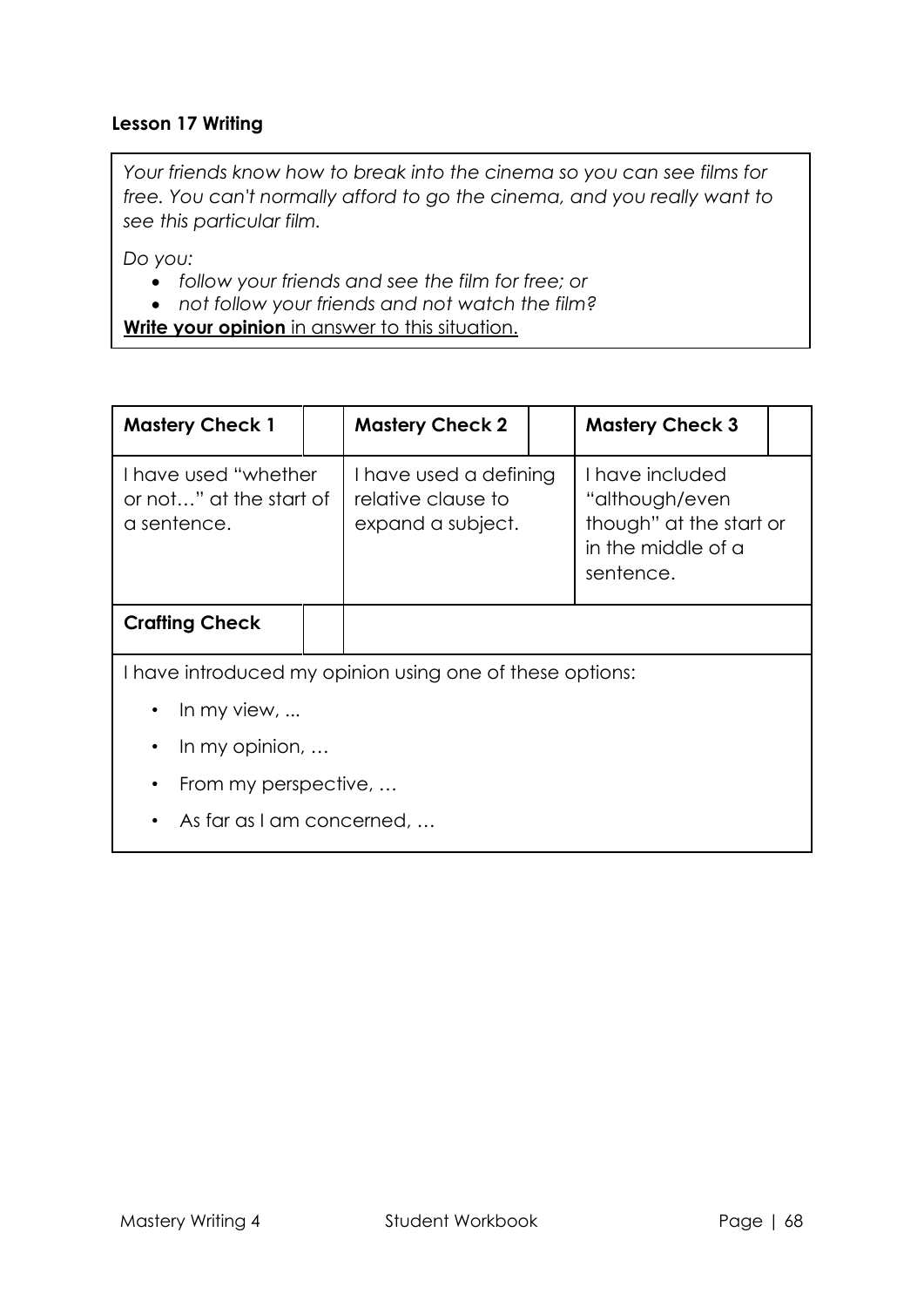## **Do Now: Correct the mistakes in these sentences.**

- 1. I bought myself a new hat last week.
- 2. How many money did you bring with you?
- 3. How many homework do you have to do tonight?
- 4. I have a few friends who work in the media.
- 5. Do you know how much people are coming later?
- 6. She was stood between him and I.
- 7. Thank you for all of the great gifts you have given to Lizzie and I.
- 8. Harry and me are going to Paris later this year.
- 9. I have a bit of air.
- 10.I have a few knowledge about medicine.



## **Exercise 1**

**RULE***: Use "despite the fact" to show that people act or think in unexpected ways.* 

- 1. Despite the fact I live in London, I have never been to a museum or theatre in the city.
- 2. Despite the fact I studied Art at university, I don't actually enjoy drawing.
- 3. Despite the fact I can work from home three days a week, I normally go to the office Monday to Friday.
- 4. I never go to the cinema despite the fact that I have a free cinema pass.
- 5. I haven't been to the gym for years despite the fact that I have an expensive membership.
- 6. Despite the fact that I got free tickets, I didn't go to the Rugby World Cup Final.

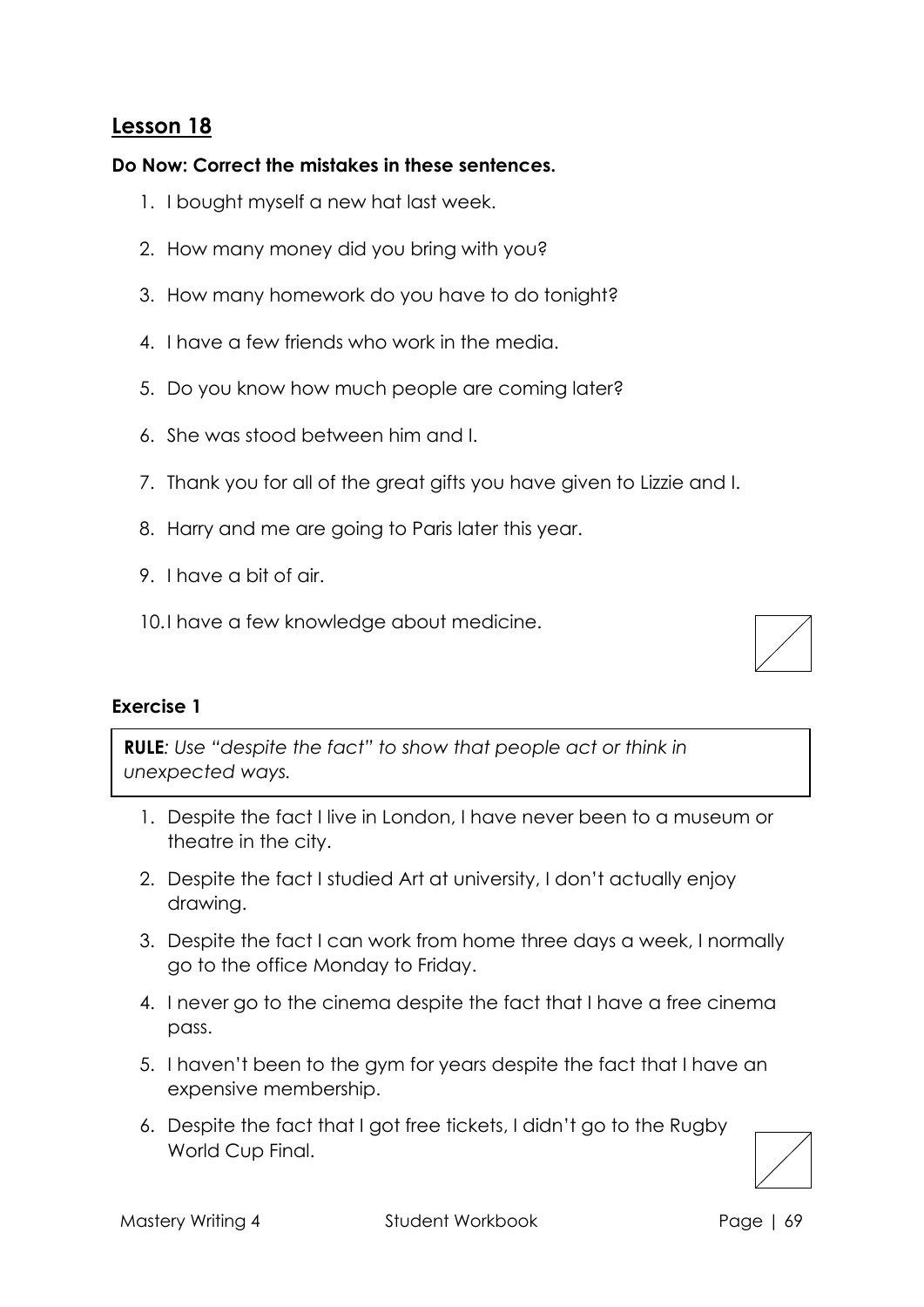**RULE***: Defining relative clauses expand a subject or object by giving essential information about the noun.* 

- 1. I met up with a person, who used to live in Tokyo.
- 2. James went to a restaurant where can order a three-course meal.
- 3. I bought a phone doesn't need to be charged regularly.
- 4. My friend who works for the government, is coming to dinner later.
- 5. The hospital my daughter was born has been shut down.
- 6. The house where she grew up has been demolished.
- 7. The school, where he started his education wasn't very good.
- 8. The coffee that Hattie had this morning was delicious.

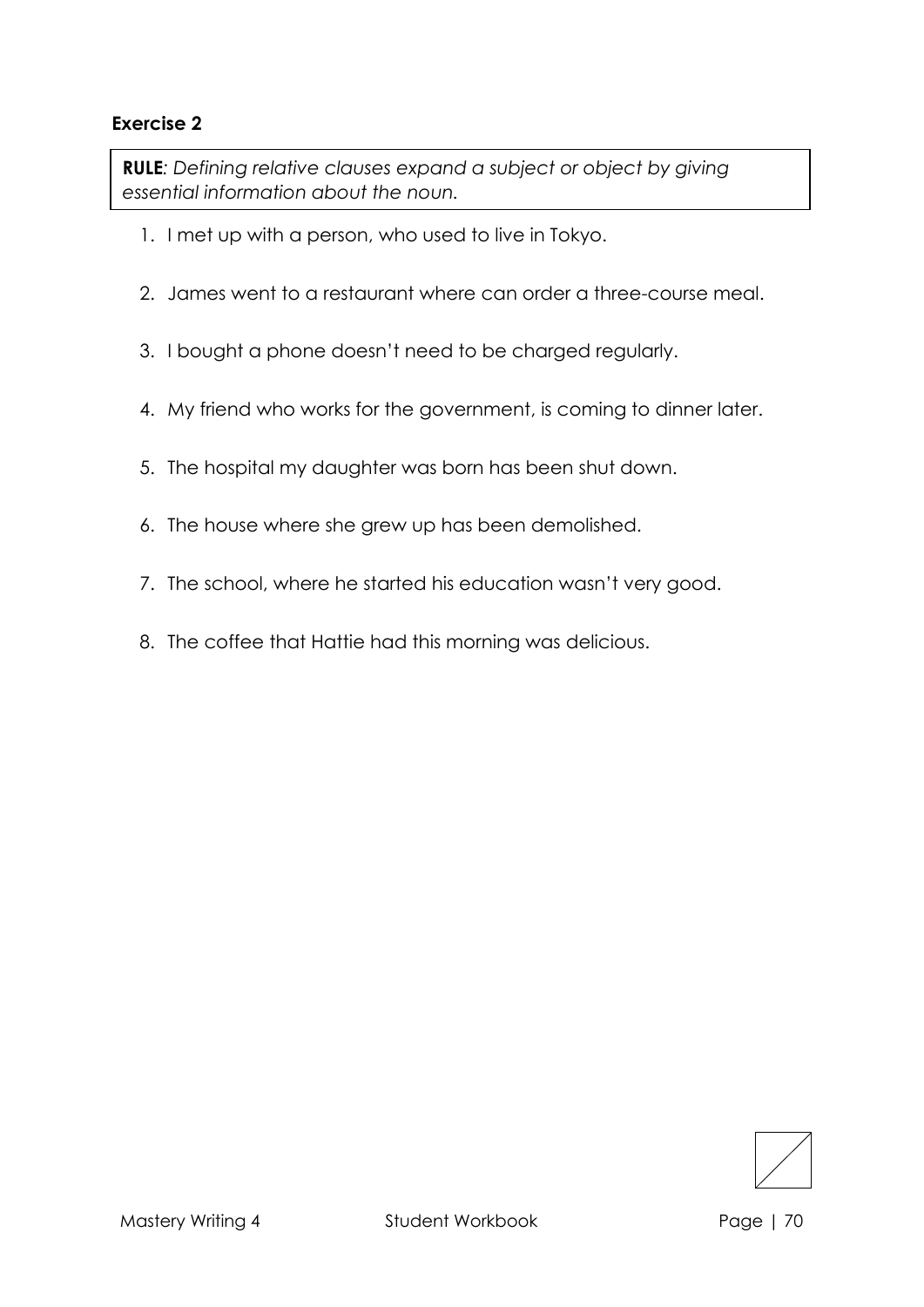**RULE***: Use "what had happened" to write about experiences that happened or didn't happen before an action in the past.*

- 1. Where did you go after you had finished dinner? ............................................................................................................................. *I went to the park after I had finished dinner.*
- 2. For how long had you wanted to go to Wimbledon?
	- ............................................................................................................................
- 3. How many times had you been to that restaurant before?

.............................................................................................................................

4. What did you realise you had forgotten when you arrived at the airport?

………………………………………………………………………………………….

Checking sentence stems

- 1. Is the answer a **complete** and **grammatically correct** sentence?
- 2. Is the answer **relevant** to the topic, prompt or stem?

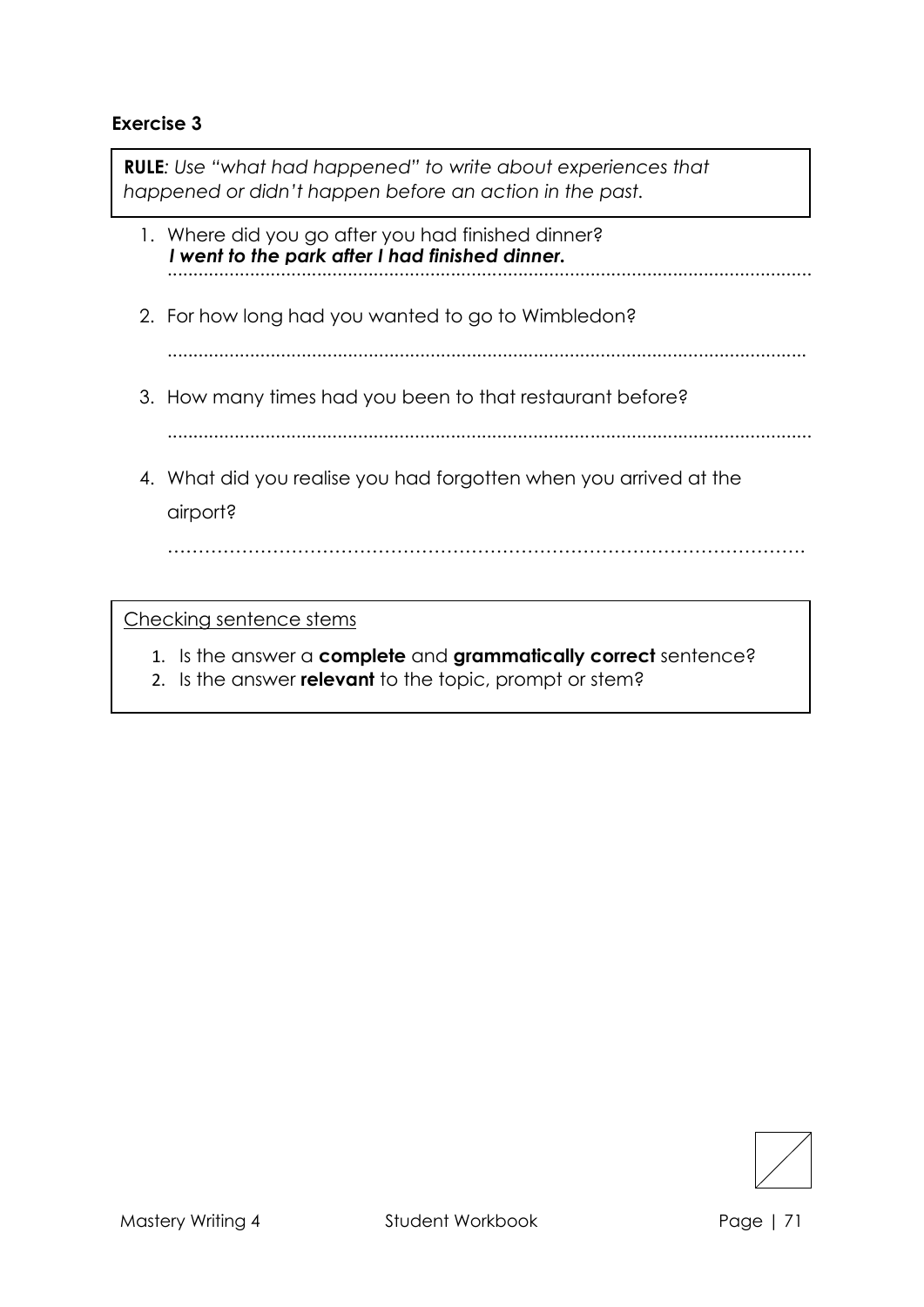## **Lesson 18 Writing**

*Your friends know how to break into the cinema so you can see films for free. You can't normally afford to go the cinema, and you really want to see this particular film.* 

*Write in favour of following your friends and breaking into the cinema to see the film you can't afford to see.* 

| <b>Mastery Check 1</b>                                         |  | <b>Mastery Check 2</b>                                                              |  | <b>Mastery Check 3</b>                                                                          |
|----------------------------------------------------------------|--|-------------------------------------------------------------------------------------|--|-------------------------------------------------------------------------------------------------|
| I have used a<br>sentence starting with<br>"despite the fact". |  | I have a defining<br>relative clause to<br>expand one of my<br>subjects or objects. |  | I have included<br>"although/even<br>though" at the start or<br>in the middle of a<br>sentence. |
| <b>Crafting Check</b>                                          |  |                                                                                     |  |                                                                                                 |
| I have introduced an example using at least one of these:      |  |                                                                                     |  |                                                                                                 |
| By way of illustration,<br>$\bullet$                           |  |                                                                                     |  |                                                                                                 |
| As a case in point<br>$\bullet$                                |  |                                                                                     |  |                                                                                                 |
| To illustrate this further,                                    |  |                                                                                     |  |                                                                                                 |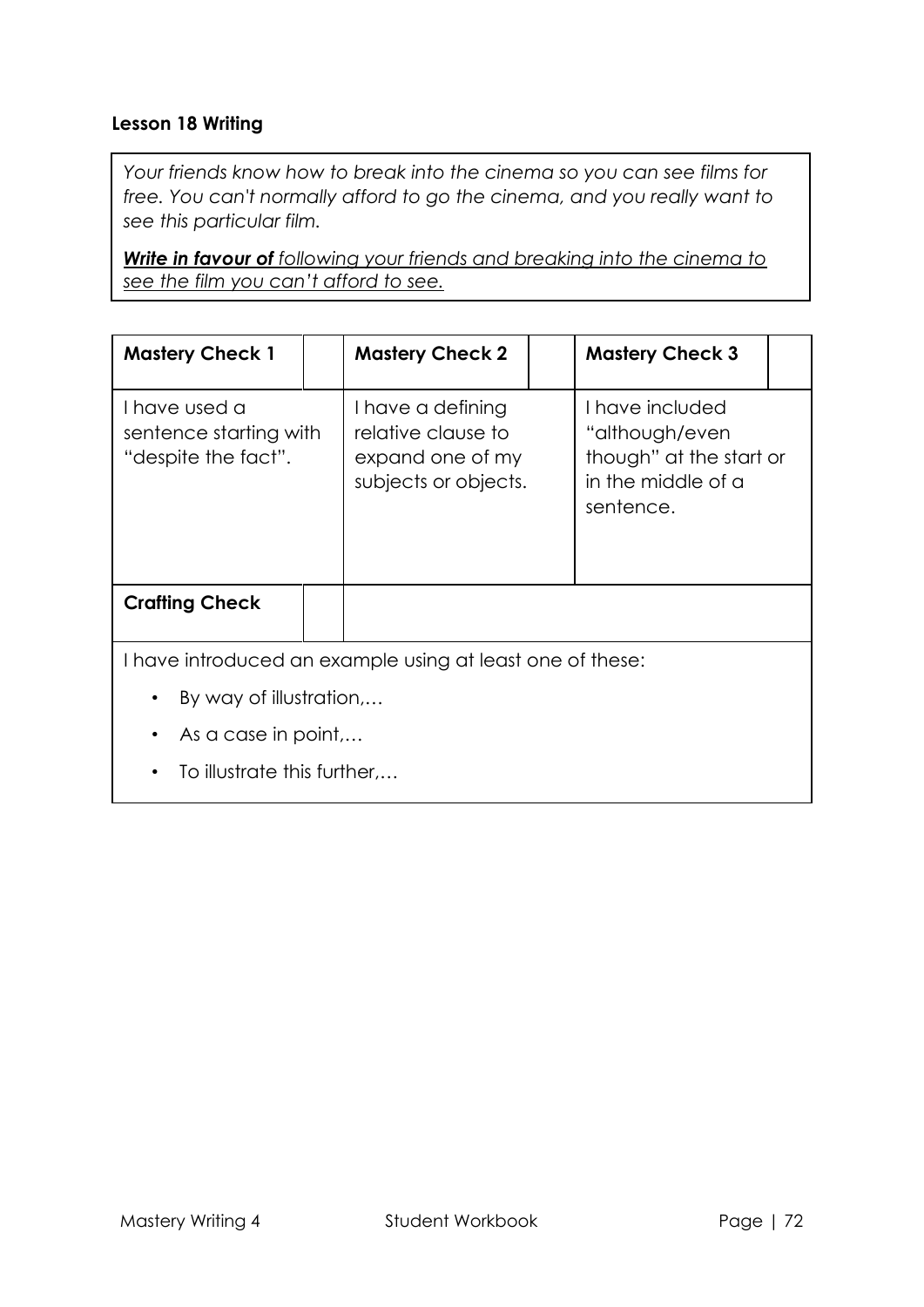# **Do Now: Underline the unexpected thought or action.**

- 1. Despite the fact I hate flying, I fly to Tokyo every year.
- 2. Despite the fact my wife is a vegetarian, I eat meat every single evening.
- 3. Despite the fact I have a swimming pool in my garden, I like to swim in the local leisure centre.
- 4. I eat cake and chocolate for breakfast every day despite the fact I know it is unhealthy.
- 5. I drive to work every day despite the fact I live a two-minute walk from the office.
- 6. Despite the fact my husband is Italian, I can't speak a word of Italian.
- 7. I never complete my homework despite the fact that my teacher gives me a detention every time.

## **Exercise 1**

**RULE***: Use "what I wish had happened" to write about past actions you regret doing or not doing.*

- 1. I wish I had woken up earlier this morning.
- 2. I wish I had completed my homework.
- 3. I wish I had revised for the exam today.
- 4. I wish I had checked the invitation before I left for the wedding.
- 5. I wish I had eaten breakfast before I ran a half-marathon.
- 6. I wish I hadn't stayed up all night revising. I feel knackered now.
- 7. I wish I hadn't agreed to meet him so early. I want to have a lie in.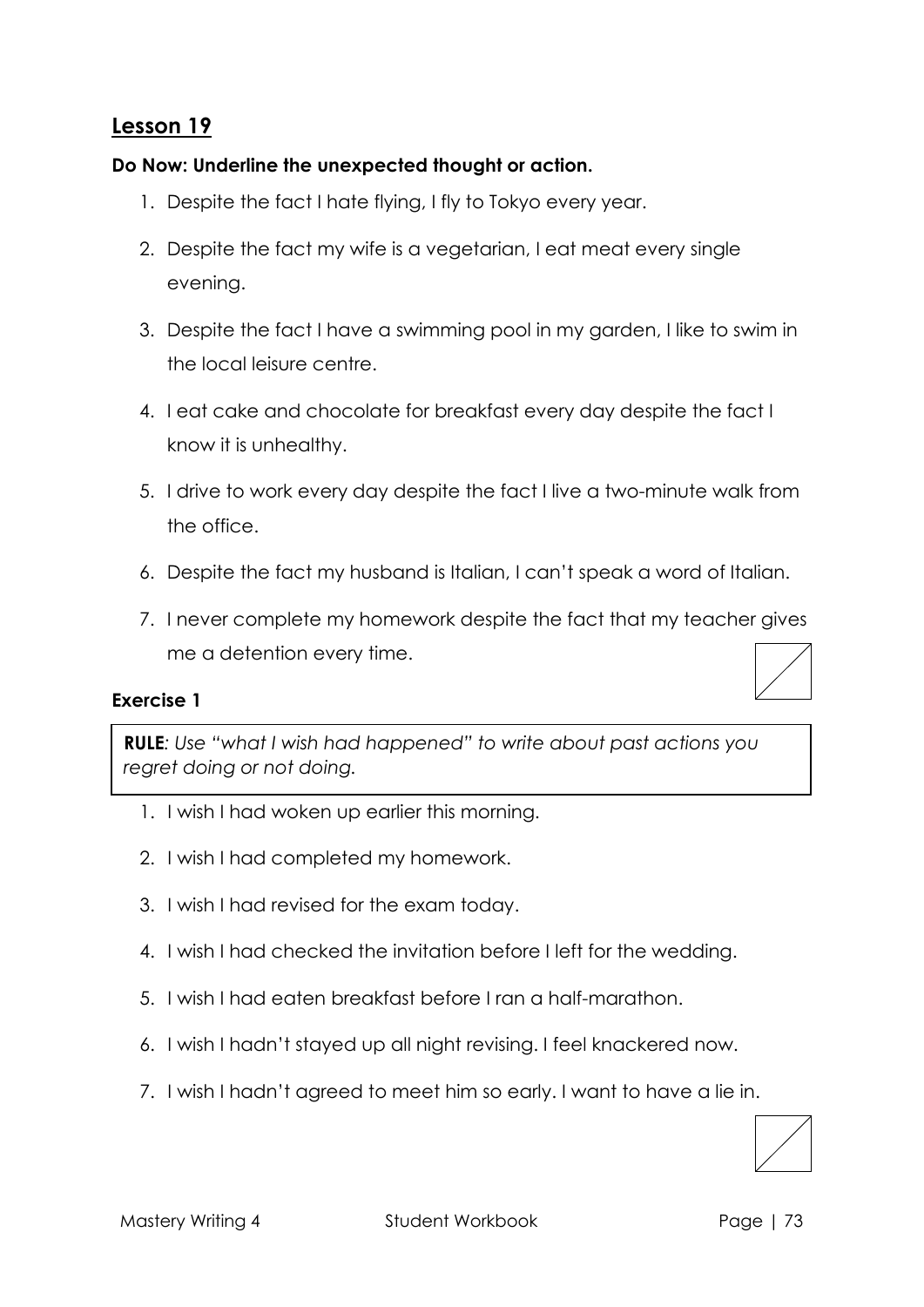**.**

**RULE***: Defining relative clauses expand a subject or object by giving essential information about the noun.* 

- 1. Is the answer a **complete** and **grammatically correct** sentence?
- 2. Is the answer **relevant** to the topic, prompt or stem?

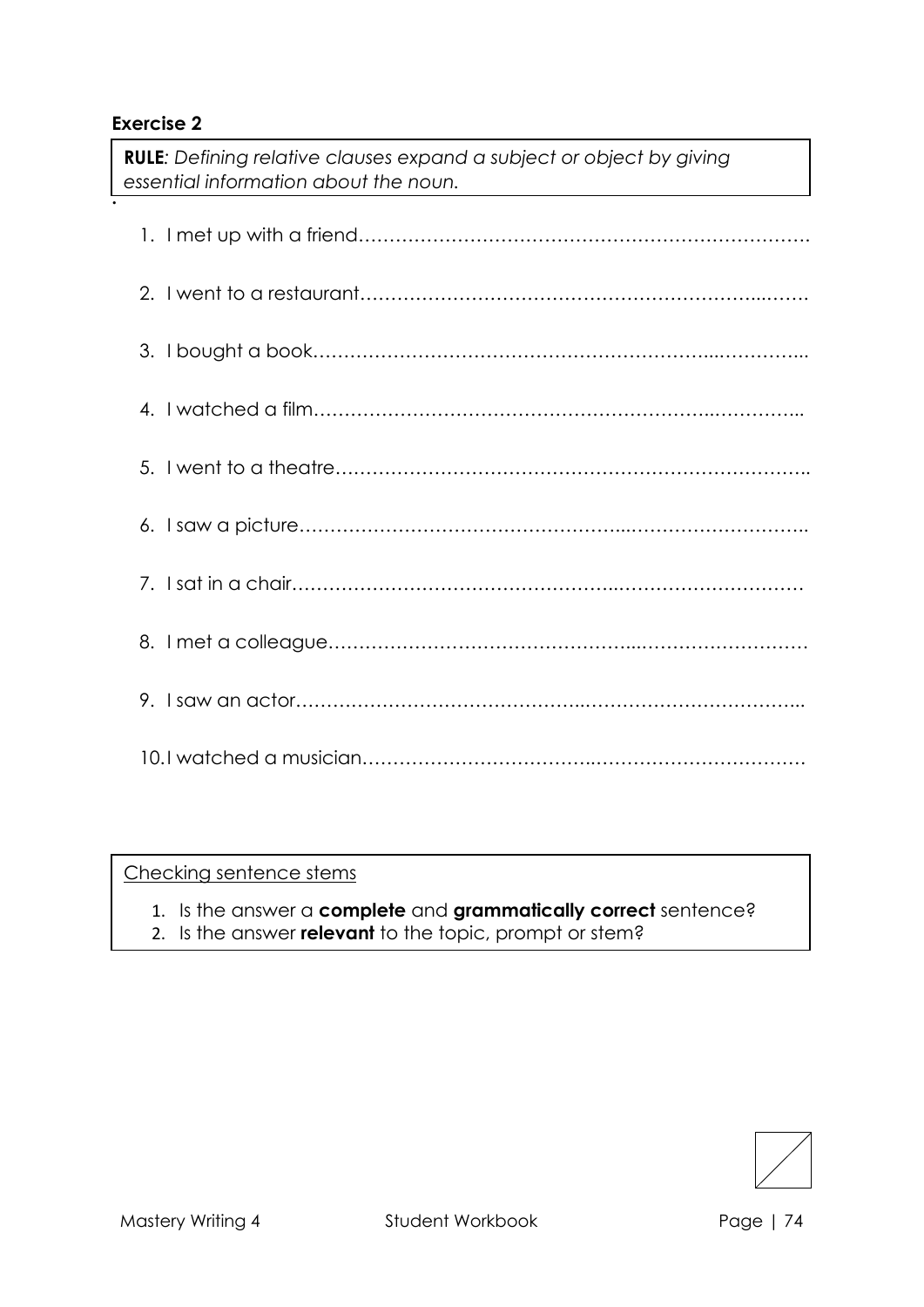James and me went to visit our friend Matt in hospital. James and I decided to bring him a bit of chocolate bars. We also brought him some flowers. Matt said a big thank you to James and I. However, Matt was a little bit upset because less people had come to visit him than he wanted. He also had less bunches of flowers and fewer presents than the person in the bed next to him. I have never seen so many chocolate before. I took a little chocolate home with me.

## **Lesson 19 Writing**

*Your friends know how to break into the cinema so you can see films for free. You can't normally afford to go the cinema, and you really want to see this particular film.* 

*Write against following your friends and seeing the film for free.*

| <b>Mastery Check 1</b>                                           |  | <b>Mastery Check 2</b>                                                                   |  | <b>Mastery Check 3</b>                                |  |
|------------------------------------------------------------------|--|------------------------------------------------------------------------------------------|--|-------------------------------------------------------|--|
| I have started a<br>sentence with "despite"<br>the fact".        |  | I have used a defining<br>relative clause to<br>expand one of my<br>subjects or objects. |  | I have included<br>"whether or not" in a<br>sentence. |  |
| <b>Crafting Check</b>                                            |  |                                                                                          |  |                                                       |  |
| I have introduced two examples using two different phrases from: |  |                                                                                          |  |                                                       |  |

- By way of illustration,…
- As a case in point...
- To illustrate this further....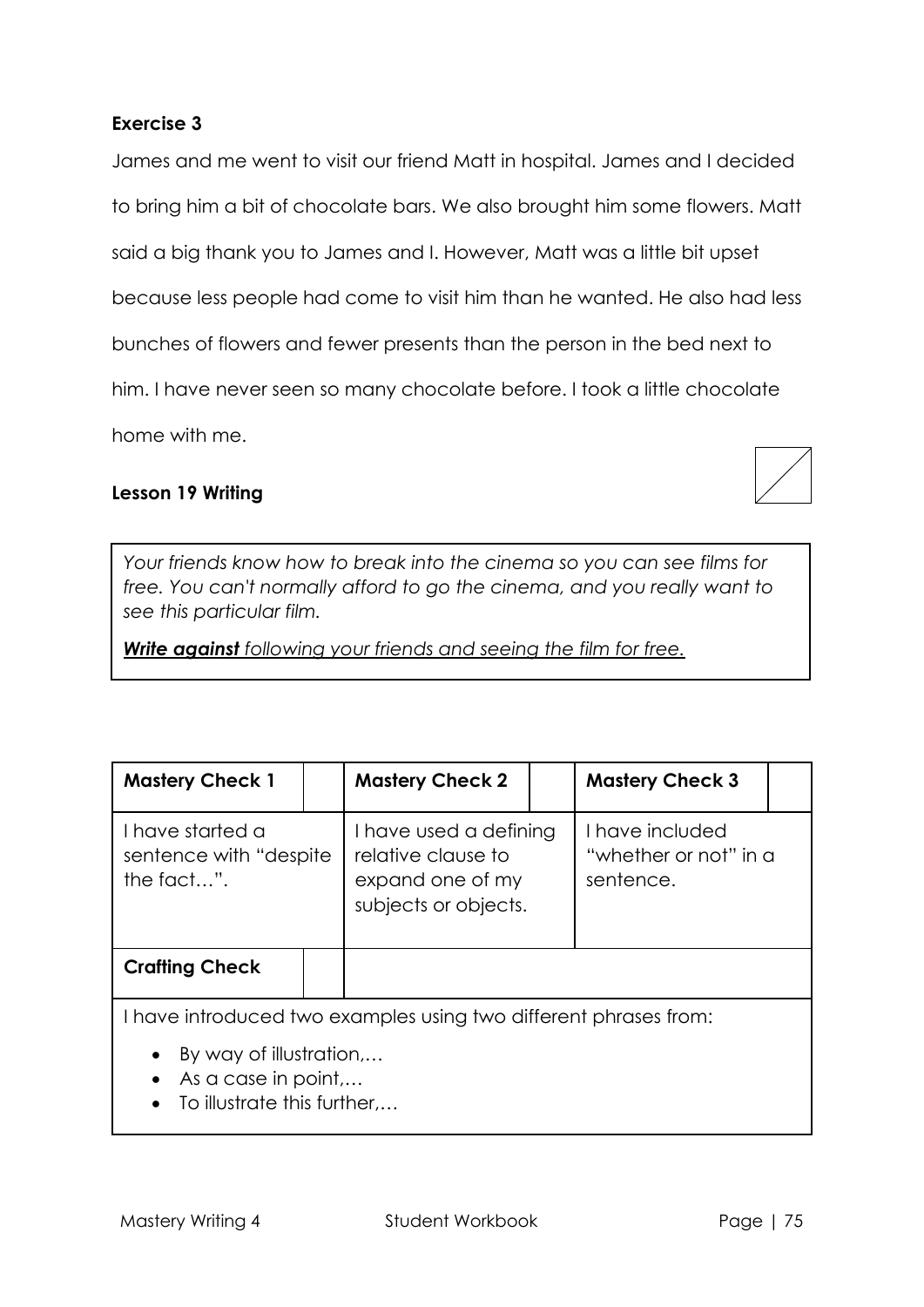## **Do Now: Underline the past regret.**

- 1. I wish I had gone to sleep earlier last night.
- 2. The climate is in a mess at the moment. I really wish people had done something to reverse climate change a few decades ago.
- 3. I have been finding it hard to get a job recently. I wish I had studied a more academic subject at university.
- 4. People often wish they had tried harder at school. I certainly do.
- 5. Caroline really wishes she had sent out the wedding invitations earlier. She is worried that no one is going to turn up. I wish I had warned her about this earlier.



## **Exercise 1**

Helen and me got married two years ago. It was a beautiful wedding and much of the guests brought presents to give to Helen and I. Much of the guests were people that Helen and I went to university with. Less of my friends came. This was quite disappointing for myself, but I got over it eventually. Many of the presents were brilliant and expensive. I was really pleased with the number of presents we received. We got a bit of money and a lot of chocolate. We received less presents than I was expecting, but it was still a pretty good collection. Helen and me want to get married again.



Mastery Writing 4 Student Workbook Page | 76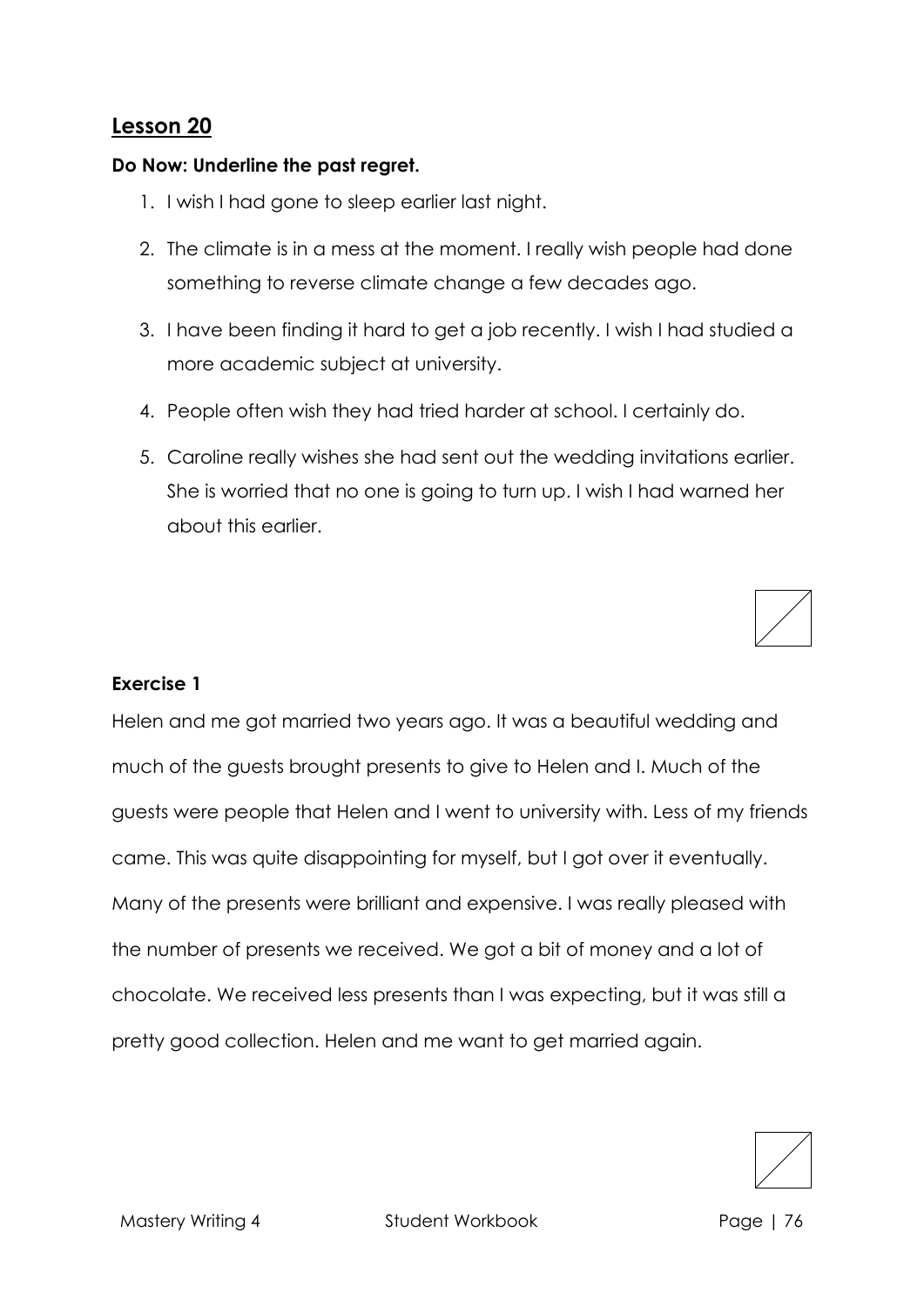**RULE***: Defining relative clauses expand a subject or object by giving essential information about the noun.* 

- 1. Is the answer a **complete** and **grammatically correct** sentence?
- 2. Is the answer **relevant** to the topic, prompt or stem?

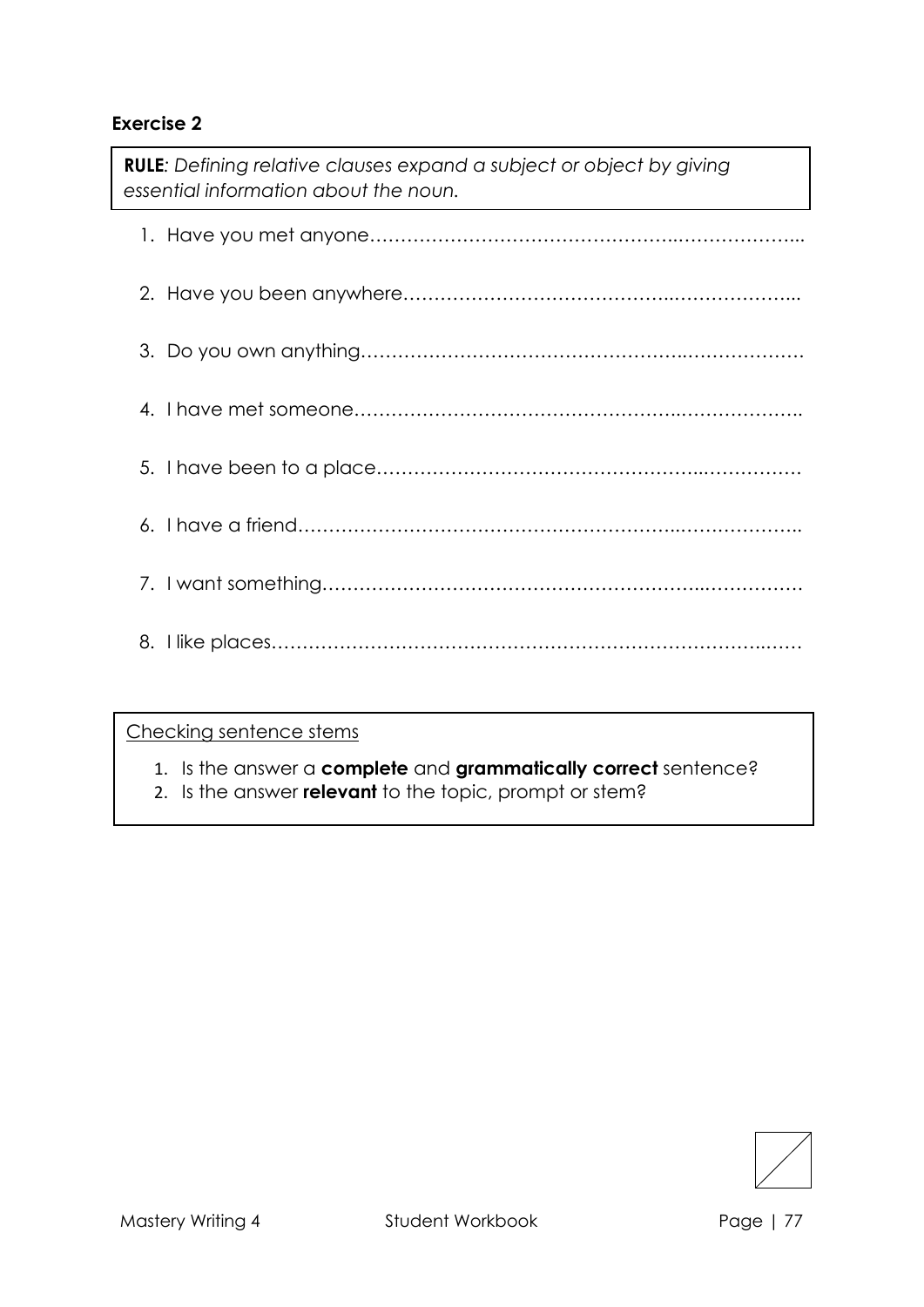**RULE***: Use "despite the fact" to show that people act or think in unexpected ways.* 

| 4. I go for a 10km run every single morning despite the fact |
|--------------------------------------------------------------|
|                                                              |
|                                                              |
|                                                              |
|                                                              |
|                                                              |

- 1. Is the answer a **complete** and **grammatically correct** sentence?
- 2. Is the answer **relevant** to the topic, prompt or stem?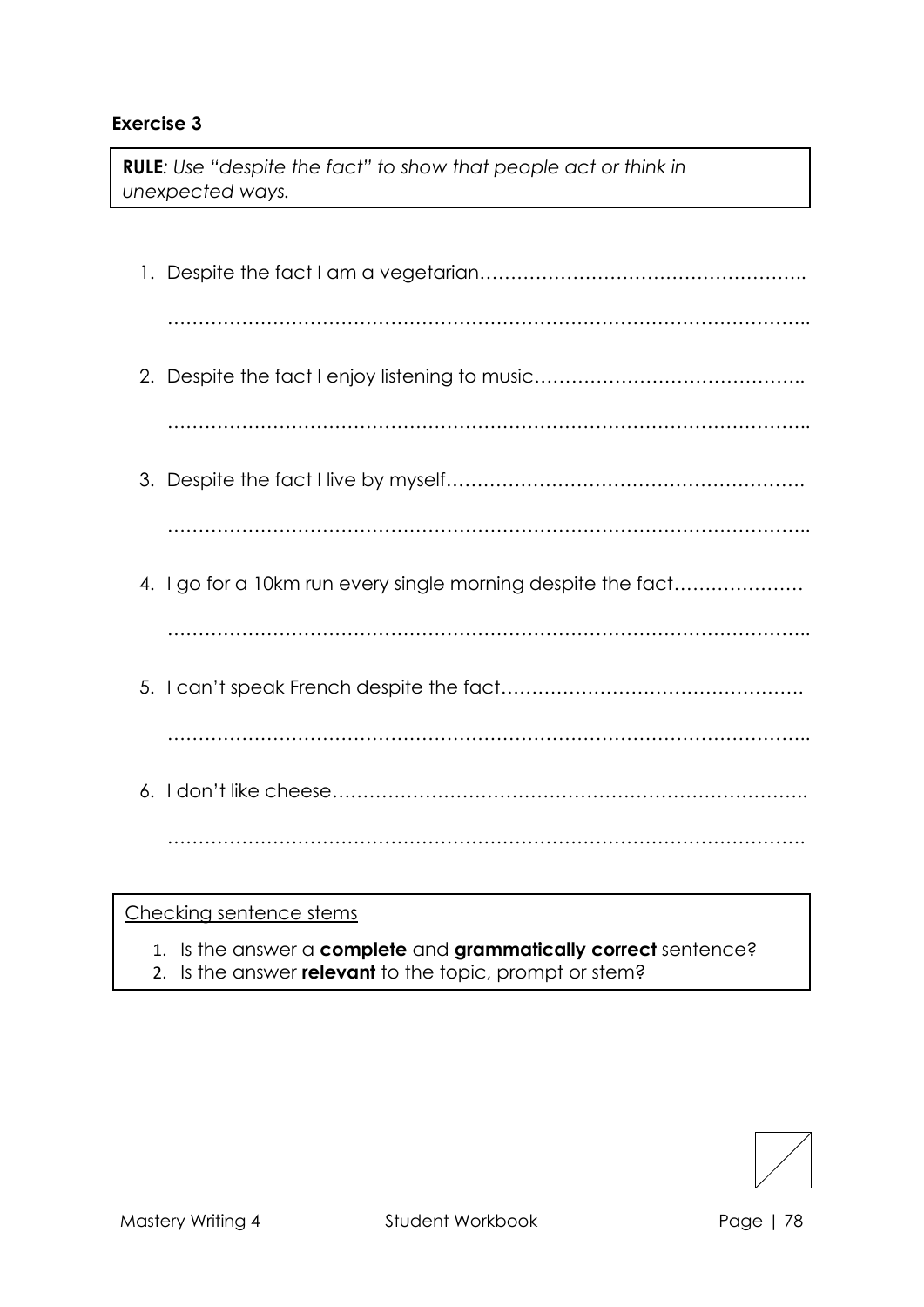## **Lesson 20 Writing**

*You can access an illegal internet stream to watch any live sports event, TV boxset or recent film release you want.* 

*Do you:*

- *take advantage of this opportunity and watch it, or*
- *decide not to watch it and not to break the law?*

**Write a balanced pro-con answer** in response to this situation.

| <b>Mastery Check 1</b>                                                                                                              |  | <b>Mastery Check 2</b>                     |  | <b>Mastery Check 3</b>                     |  |
|-------------------------------------------------------------------------------------------------------------------------------------|--|--------------------------------------------|--|--------------------------------------------|--|
| I have used "despite"<br>the fact" in a<br>sentence.                                                                                |  | I have used a defining<br>relative clause. |  | I have used "what I<br>wish had happened". |  |
| <b>Crafting Check</b>                                                                                                               |  |                                            |  |                                            |  |
| I have written a balanced pro-con answer featuring one paragraph in<br>favour of each side and a final paragraph giving my opinion. |  |                                            |  |                                            |  |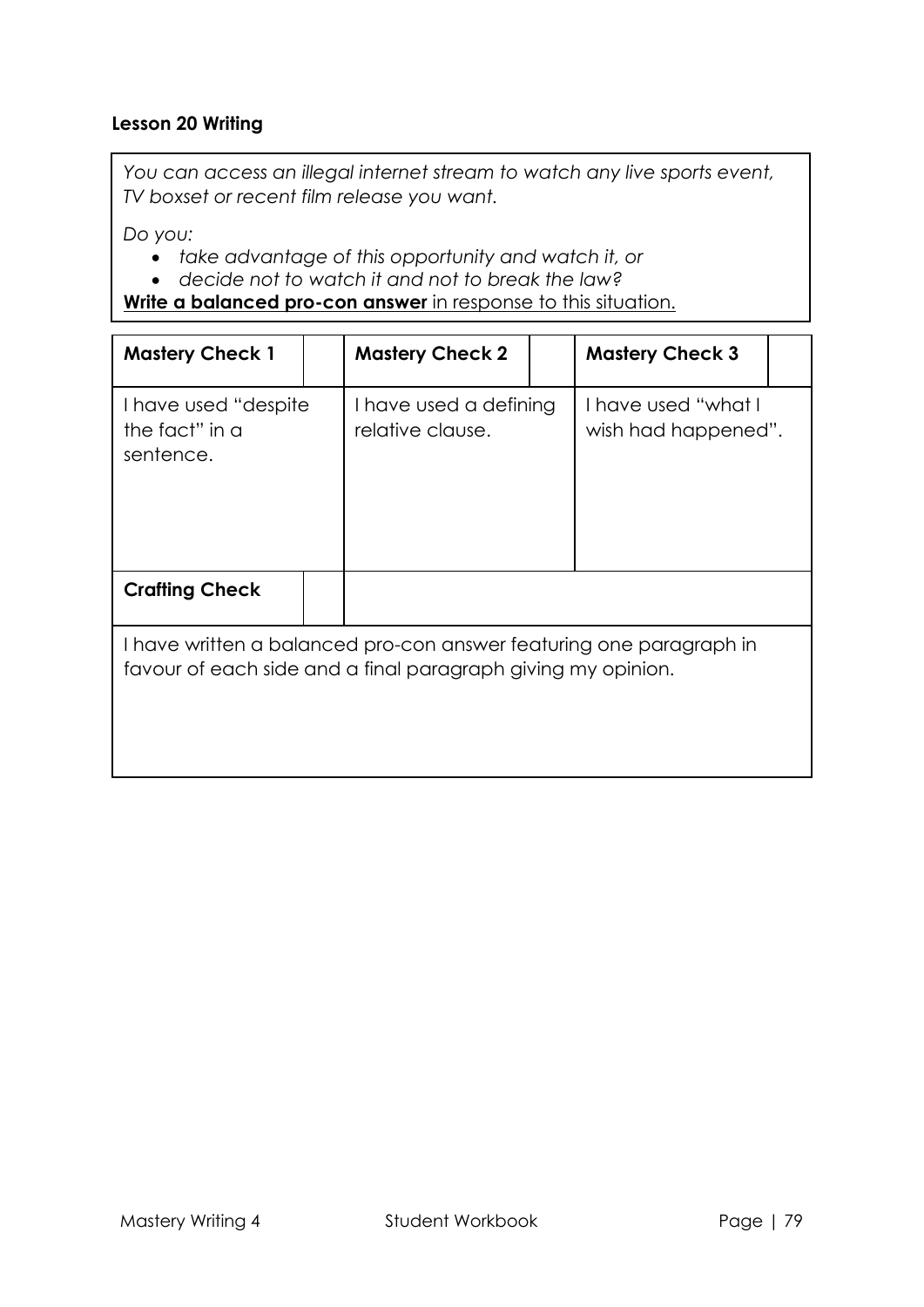# **Do Now: Complete the sentences by adding the correct verb form.**

- 1. I wish I had……….….(eat) more food for breakfast this morning.
- 2. I wish I hadn't…..……...(drink) so much water before I went for a run.
- 3. I wish I had……..…...(ask) him more about his new job.
- 4. I wish I had………..…(speak) to her more at the party.
- 5. I wish I hadn't……….….(fall) over on my way to collect the award.
- 6. I wish I had……..…...(visit) more countries while I had the chance.
- 7. I wish I hadn't……….….(wear) this stupid suit.

# **Exercise 1**

**RULE***: Use "what had been happening" to write about past actions that were continuous up to and including a particular past point.*

- 1. I had been talking for 20 minutes before I realised no one was listening.
- 2. I hadn't been living in Manchester for very long when I met her.
- 3. We had been travelling for about two hours before we realised we had forgotten our suitcases.
- 4. They had been dating for two months before they had their first argument.
- 5. She hadn't been studying Medicine for very long before she realised she didn't want to be a doctor.
- 6. We had been sitting there for 30 minutes before we realised that the restaurant was closed.

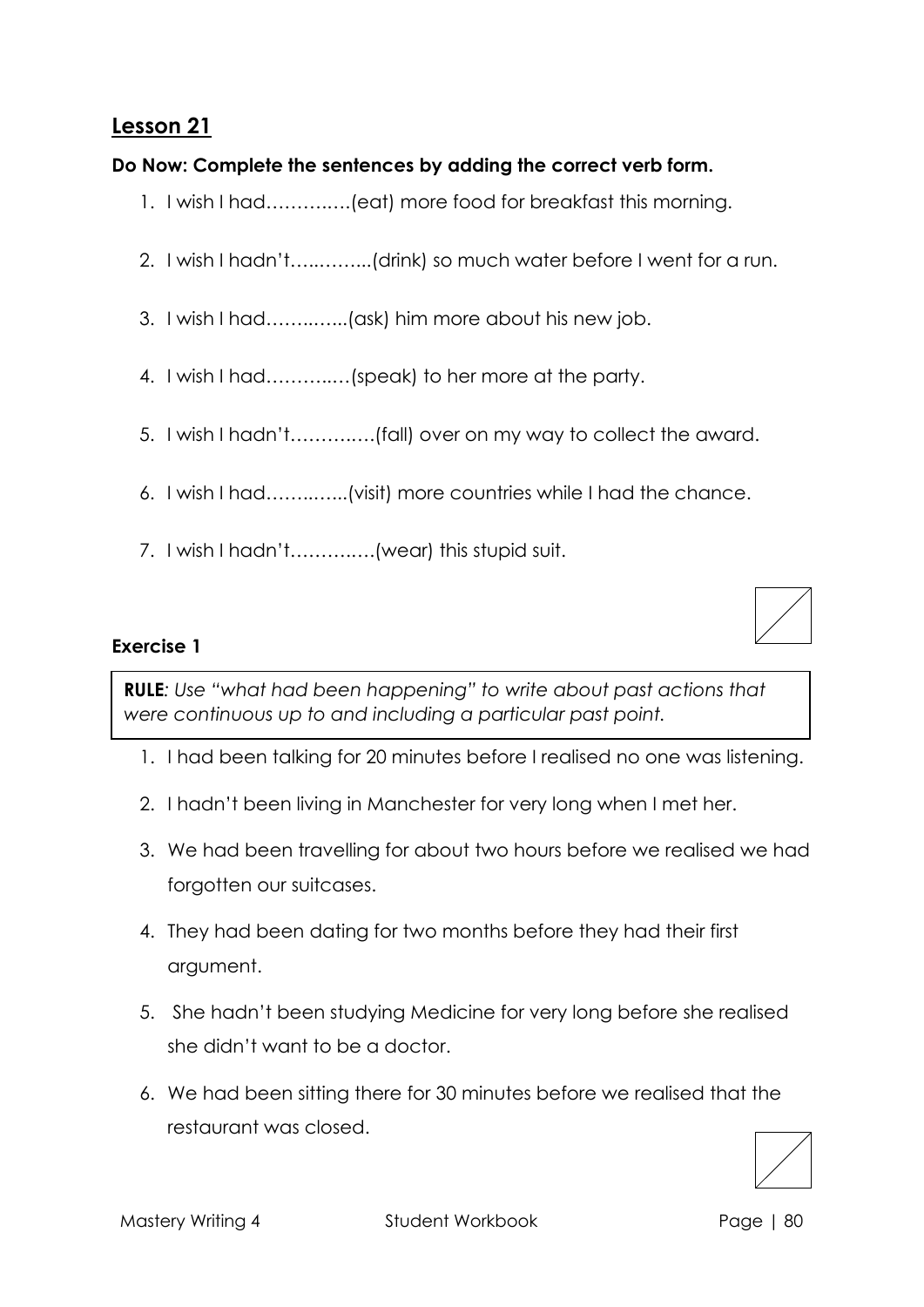**RULE***: Defining relative clauses expand a subject or object by giving essential information about the noun.* 

People (the person who)

- 1. …………………………………………………………………………………………..
- 2. …………………………………………………………………………………………..

# Places (the place where)

- 3 …………………………………………………………………………………………..
- 4 …………………………………………………………………………………………..

# Things (the thing that)

5 ………………………………………………………………………………………….. 6 …………………………………………………………………………………………..

- 1. Is the answer a **complete** and **grammatically correct** sentence?
- 2. Is the answer **relevant** to the topic, prompt or stem?

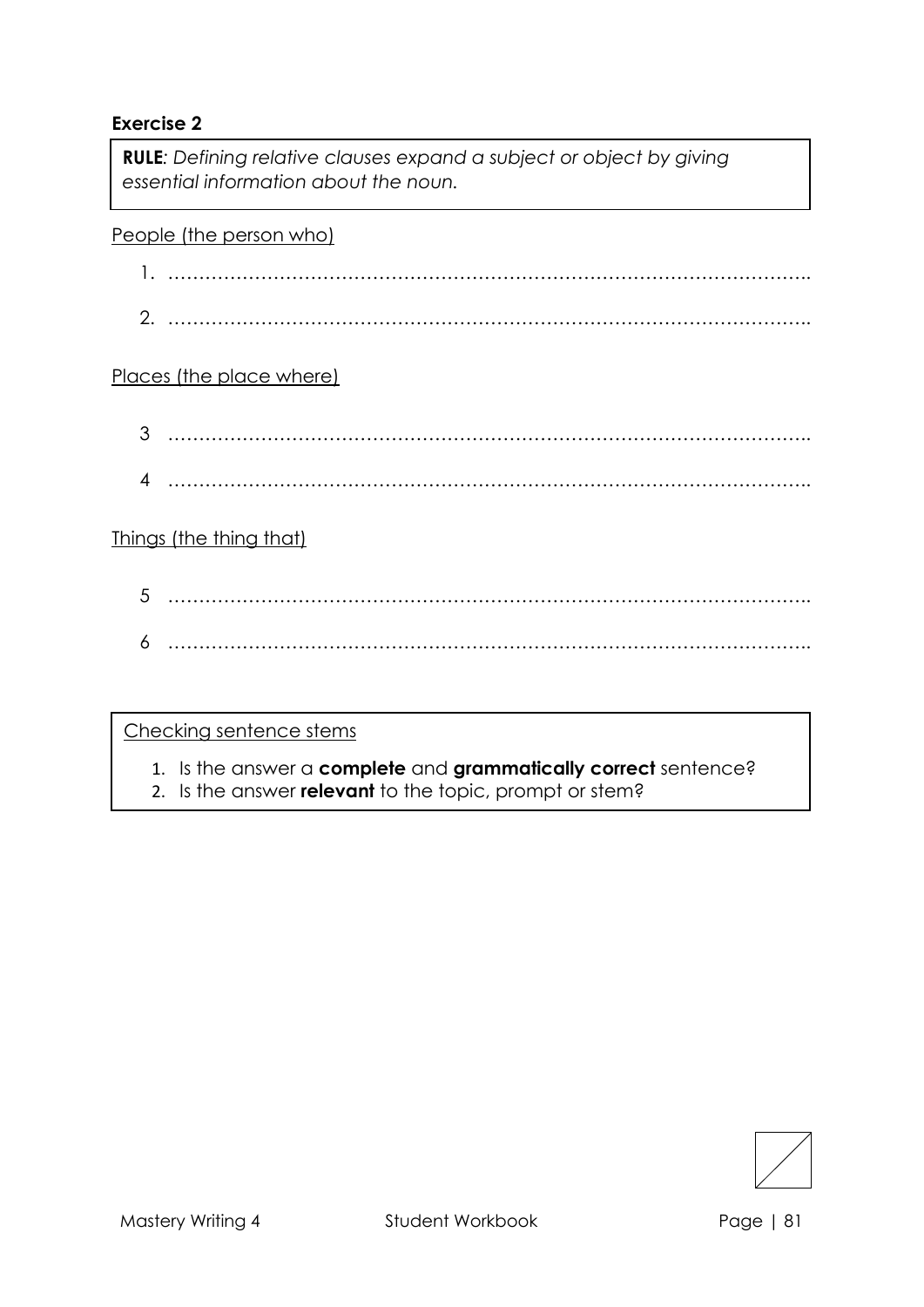**RULE***: Use "despite the fact" to show that people act or think in unexpected ways.* 

| 1. Is the answer a complete and grammatically correct sentence? |
|-----------------------------------------------------------------|
| Checking sentence stems                                         |
|                                                                 |
|                                                                 |
|                                                                 |
|                                                                 |
|                                                                 |
| 4.                                                              |
|                                                                 |
|                                                                 |
|                                                                 |

2. Is the answer **relevant** to the topic, prompt or stem?

I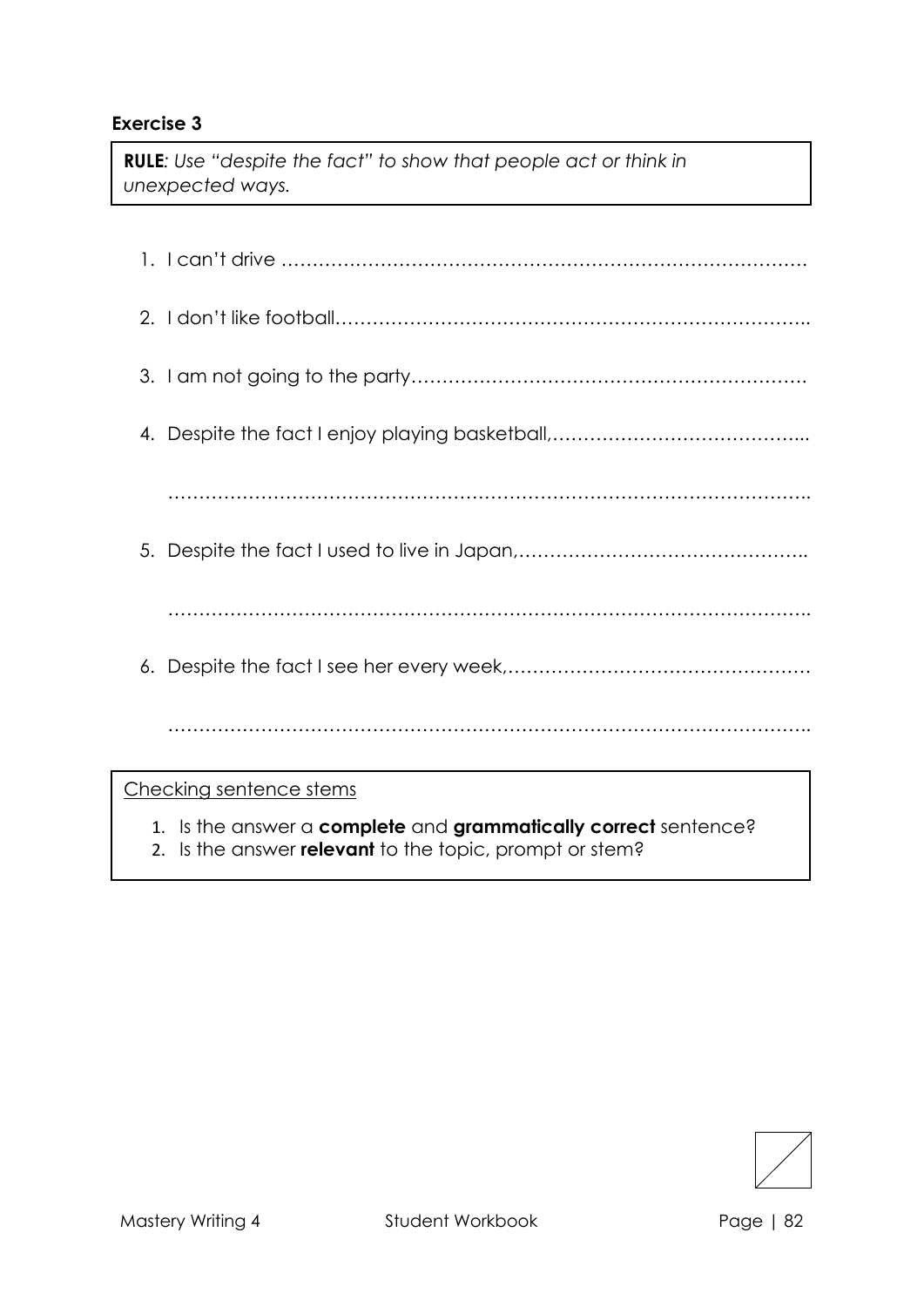# **Lesson 21 Writing**

*The security in the local shop owned by your best friend's parents is not very good. It is easy to steal all of the things you can't afford yourself, including trainers, mobile phones, bags and jackets.*

*Do you:*

- *follow some of your other friends who have stolen things from there and encouraged you to steal too, or:*
- *respect your friend's parents and not steal anything?*

*Write the introduction to an extended answer on this situation.* 

| <b>Mastery Check 1</b>                                                    |                                      | <b>Mastery Check 2</b>           |  | <b>Mastery Check 3</b>                                      |  |
|---------------------------------------------------------------------------|--------------------------------------|----------------------------------|--|-------------------------------------------------------------|--|
| I have used<br>"although" or "even<br>though" correctly in a<br>sentence. |                                      | I have used commas<br>correctly. |  | I have used capital<br>letters and full stops<br>correctly. |  |
| <b>Crafting Check</b>                                                     |                                      |                                  |  |                                                             |  |
|                                                                           | I have written an introduction that: |                                  |  |                                                             |  |
| starts with a sentence summarising my opinion<br>$\bullet$                |                                      |                                  |  |                                                             |  |
| includes a sentence featuring my strongest argument, and<br>$\bullet$     |                                      |                                  |  |                                                             |  |

• includes a sentence featuring a short summary of my other arguments.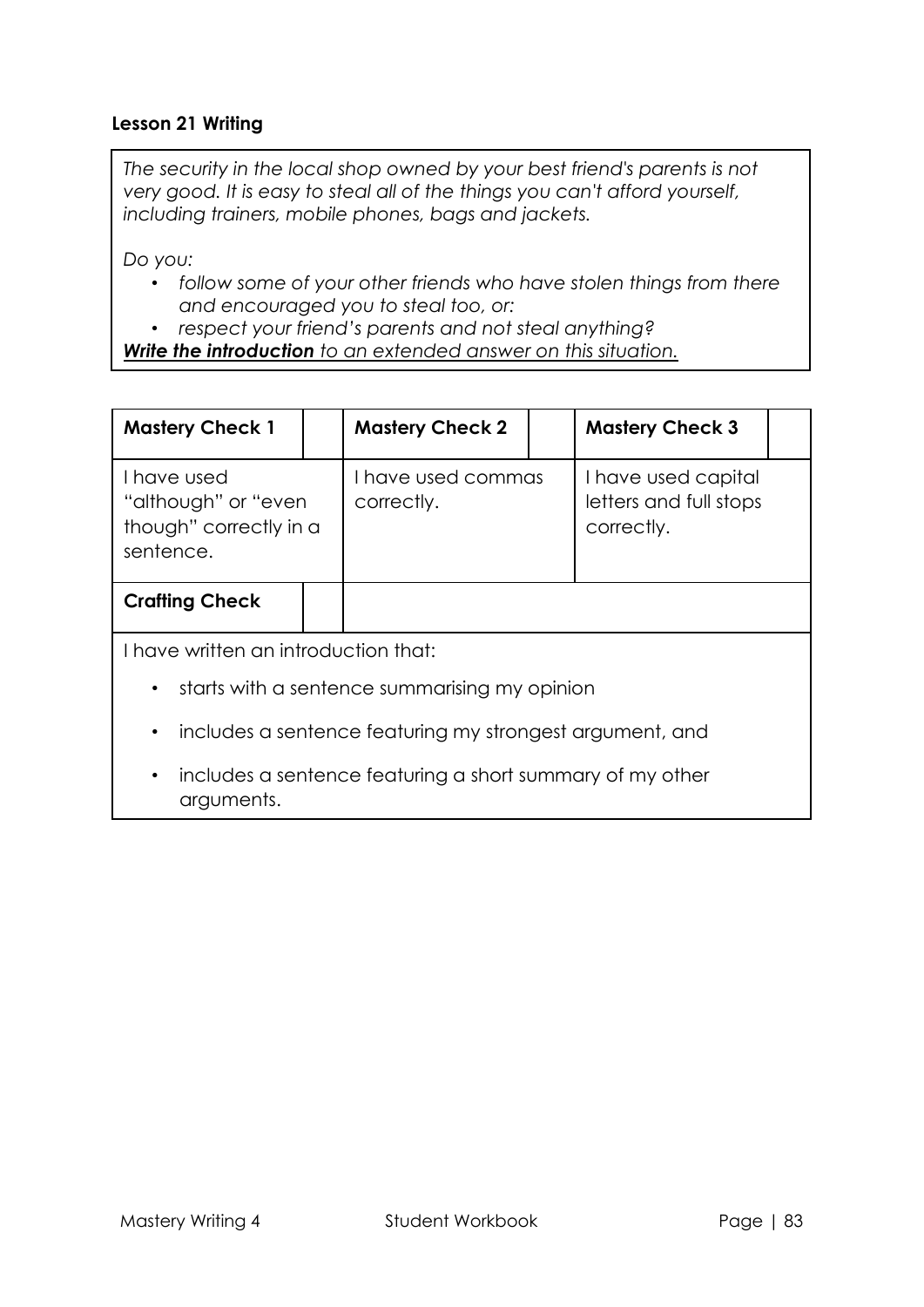## **Do Now: Underline the continuous past event.**

- 1. I hadn't been thinking about going to Tokyo, but as soon as she mentioned it I thought it was a good idea.
- 2. I had been working here for five years before they offered me a promotion.
- 3. I had been missing for an hour before anyone came to look for me.
- 4. Jenny had been sitting there happily for 20 minutes when one of the locals suddenly started shouting at her.
- 5. Helen felt exhausted because she had been working all day.
- 6. Geri was frustrated because she had been trying to log in to her account for hours.

#### **Exercise 1**

**RULE***: Use "the person, who" to give some non-essential additional information about a person.* 

- 1. Thom Yorke, who was on Dessert Island Discs last week, is the lead singer of Radiohead.
- 2. Sajid Javid, who is the son of a bus driver, is the Chancellor of the United Kingdom.
- 3. Gary, who grew up round the corner from me, is in a very famous band.
- 4. Owen Farrell, who grew up in Wigan, is the England Rugby captain.
- 5. Mark, who hates public speaking, is making a speech in the House of Commons next week.
- 6. Barry, who was born in Ireland, teaches in London.

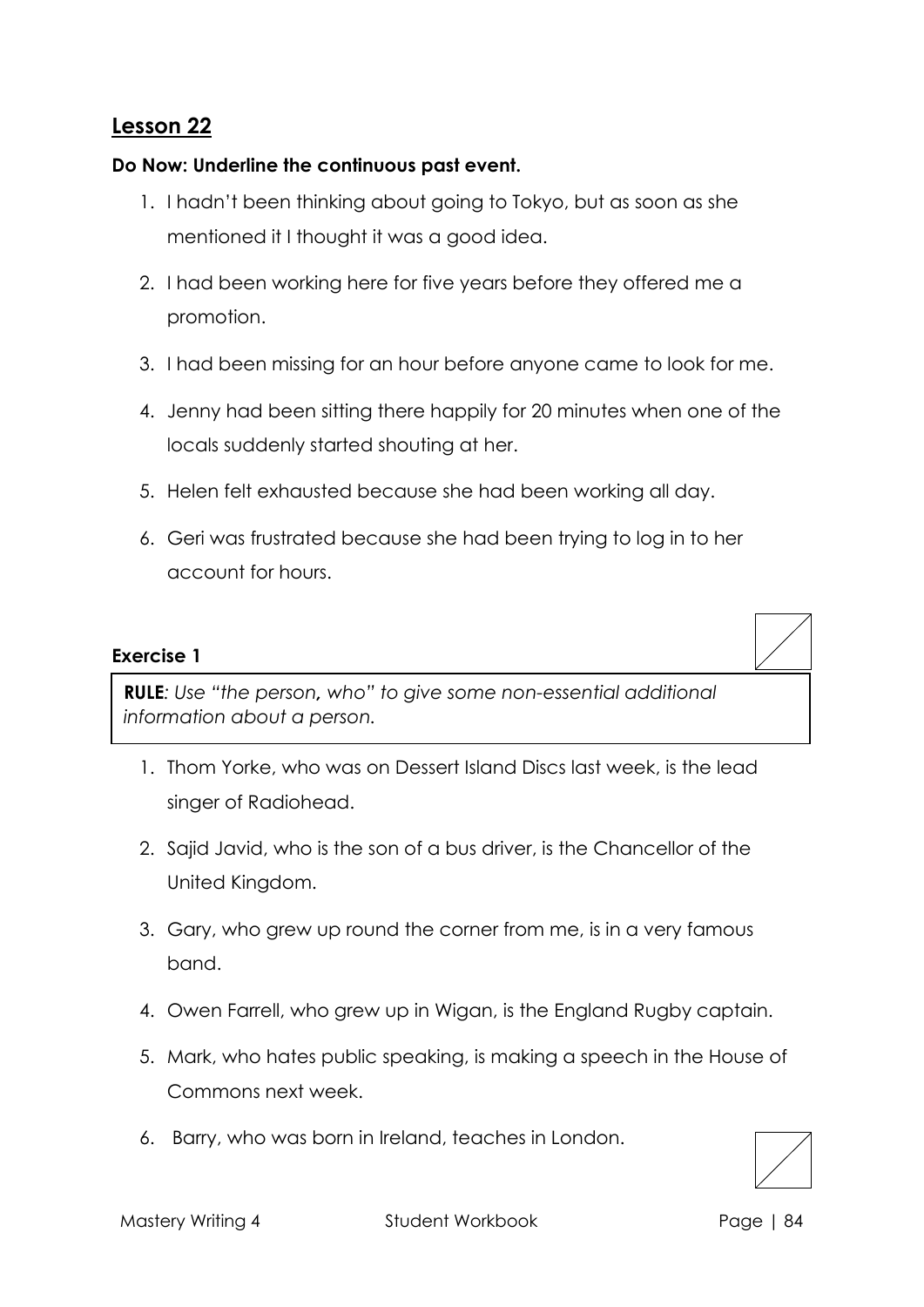**RULE***: Use "what I wish had happened" to write about past actions you regret doing or not doing.*

- 1. I wish I had………..(eat) more sushi while I was in Japan.
- 2. I wish I hadn't…….….(tell) so many people that I grew up near Brad Pitt.
- 3. I wish I had………..….(buy) tickets to see that new West End musical before they sold out.
- 4. I wish I had…….…….(work) harder at school.
- 5. I wish I hadn't….….….(sell) all of my favourite CDs. I miss them.
- 6. I wish I had….…….(read) more books to my daughter when she was a baby.

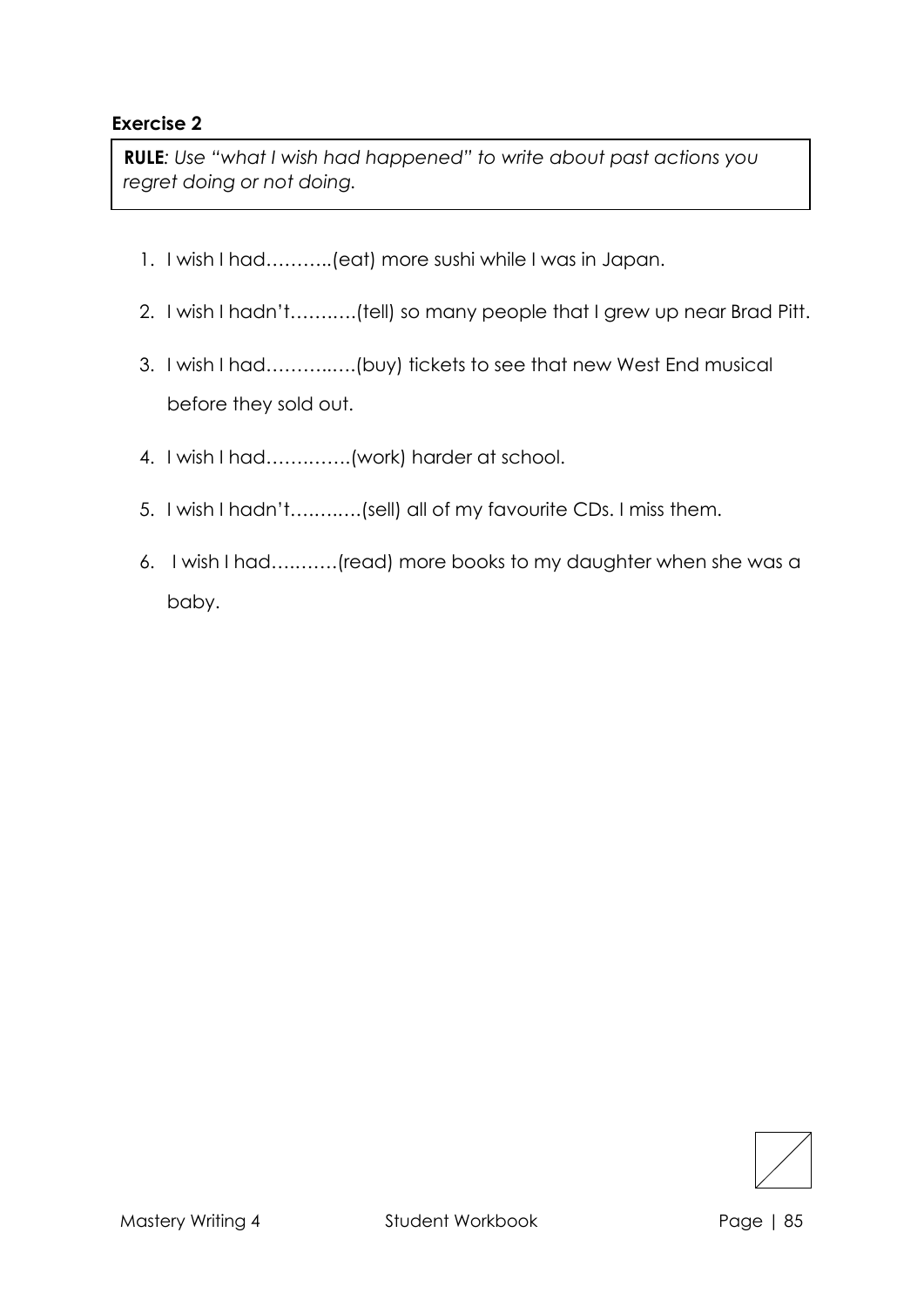**RULE***: Use "despite the fact" to show that people act or think in unexpected ways.* 

Sentences starting with "despite the fact"

- 1. …………………………………………………………………………………………. 2. ………………………………………………………………………………………….
- 3. ………………………………………………………………………………………….

Sentences with "despite the fact" in the middle

1. …………………………………………………………………………………………. 2. …………………………………………………………………………………………. 3. ………………………………………………………………………………………….

- 1. Is the answer a **complete** and **grammatically correct** sentence?
- 2. Is the answer **relevant** to the topic, prompt or stem?

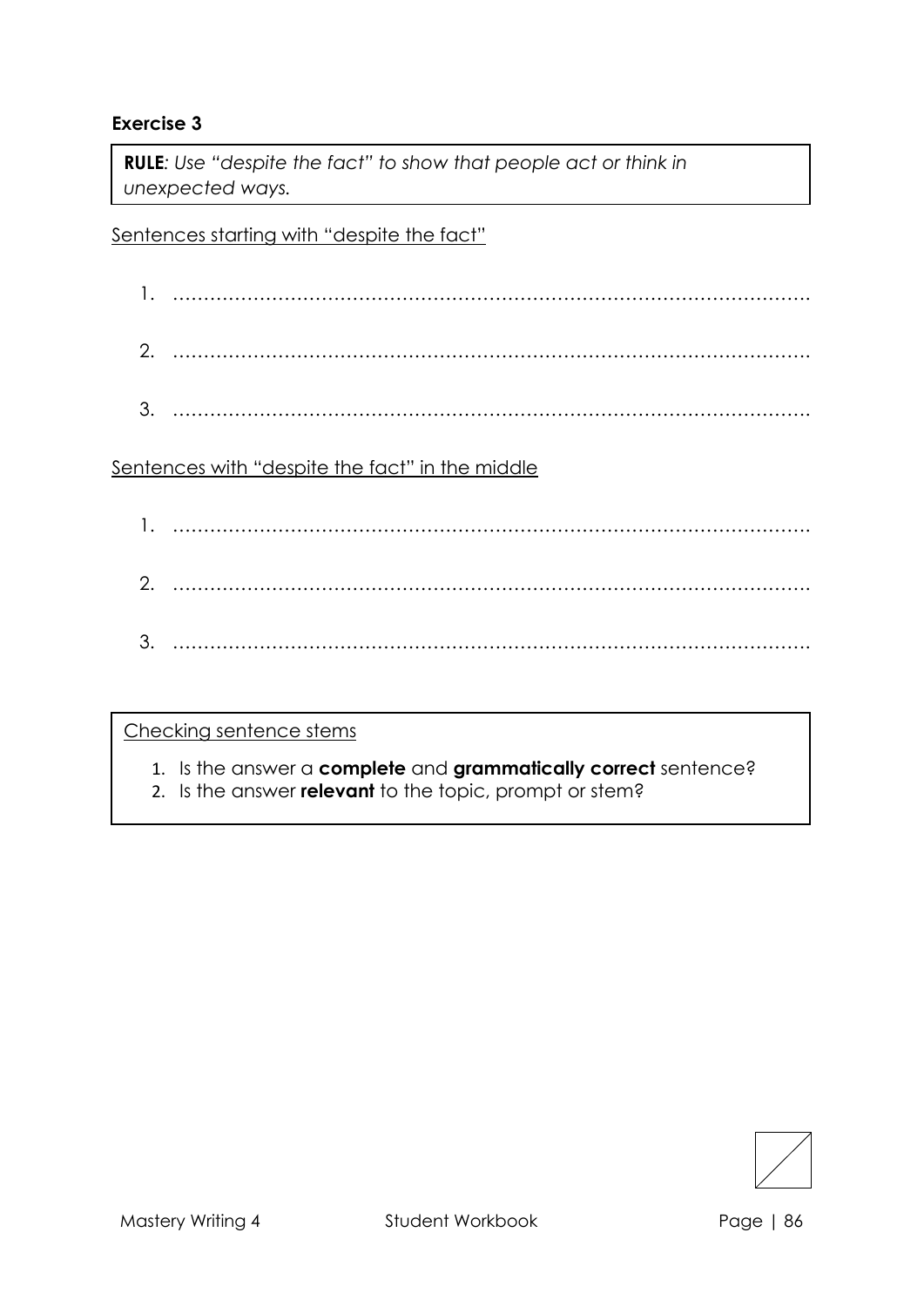# **Lesson 22 Writing**

*A genie offers you and your friends a special talent. You will be able to steal anything you want, including trainers, mobile phones, bags and jackets. These are things you couldn't afford yourself. It is impossible for you to get caught, and your parents will never find out.* 

*Do you:*

- *follow your friends who have all decided to use the genie's skill, or*
- *not follow your friends and not use the genie's skill?*

*Write the introduction to an extended answer on this situation.* 

| <b>Mastery Check 1</b>                                                               |                                               | <b>Mastery Check 2</b>           |  | <b>Mastery Check 3</b>                     |  |
|--------------------------------------------------------------------------------------|-----------------------------------------------|----------------------------------|--|--------------------------------------------|--|
| I have used "despite"<br>the fact" correctly in a<br>sentence.                       |                                               | I have used commas<br>correctly. |  | I have used "the<br>person who" correctly. |  |
| <b>Crafting Check</b>                                                                |                                               |                                  |  |                                            |  |
|                                                                                      | I have written an introduction that:          |                                  |  |                                            |  |
| $\bullet$                                                                            | starts with a sentence summarising my opinion |                                  |  |                                            |  |
| • includes a sentence featuring my strongest argument, and                           |                                               |                                  |  |                                            |  |
| includes a sentence featuring a short summary of my other<br>$\bullet$<br>arguments. |                                               |                                  |  |                                            |  |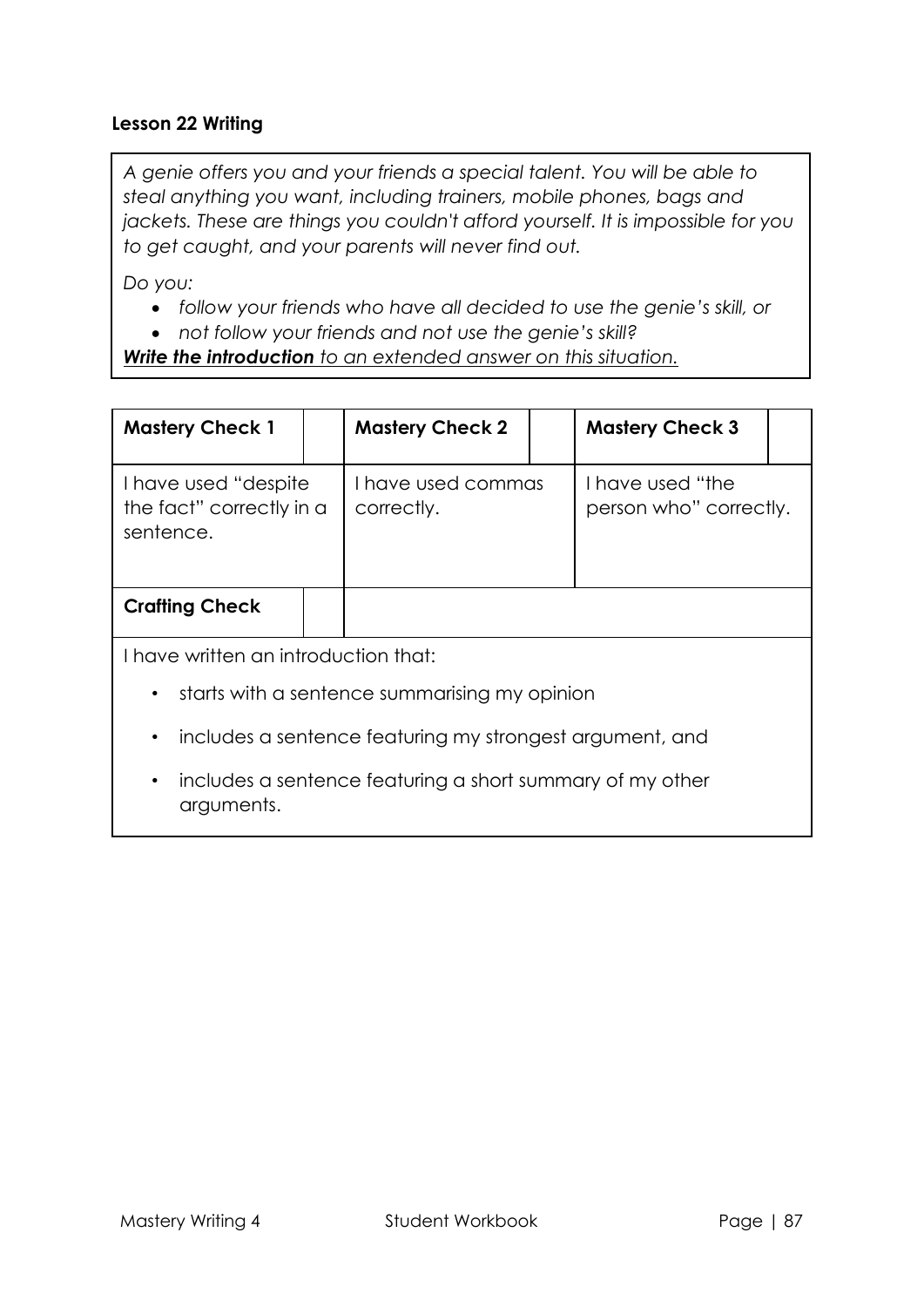## **Do Now: Underline the non-essential information.**

- 1. Connor, who used to live in Ireland, is one of the best teachers I have ever seen.
- 2. Carol, who has a fairly serious heart condition, is running the London Marathon this year.
- 3. Becky, who used to live in South Korea, is going to take me to her favourite Korean restaurant in London.
- 4. James, who is one of my oldest friends from school, is going to be the best man at my wedding.
- 5. Al Gore, who ran for President of the United States in 2000, is one of the most vocal advocates for a new climate change deal.
- 6. Jamie Joseph, who used to play for the All Blacks, is the coach of the Japanese rugby team.
- 7. Henry, who is moving to New York later this year, doesn't really enjoy baseball or basketball.

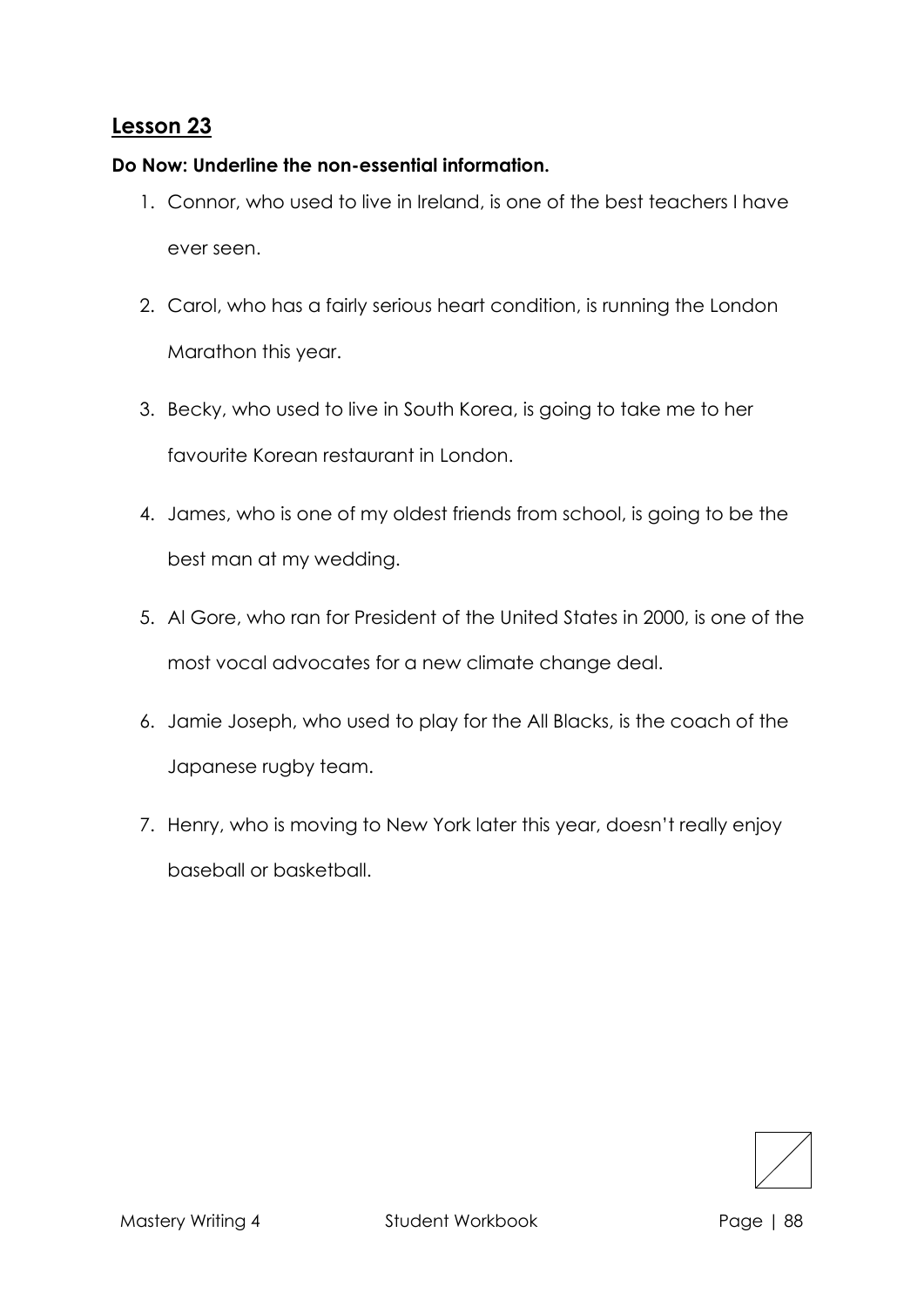**RULE***: Use "despite verb-ing" to show that an action, event or belief had an unexpected outcome.* 

- 1. Despite reading a newspaper every day I still don't understand what is happening in politics.
- 2. I can't remember what happens in that book despite reading it three times.
- 3. Despite eat vegetables every day, I am still not healthy enough.
- 4. Despite being fit and healthy I am still worried about my long-term health.
- 5. Despite living in London, don't like big cities.
- 6. I am knackered despite being on holiday last week.

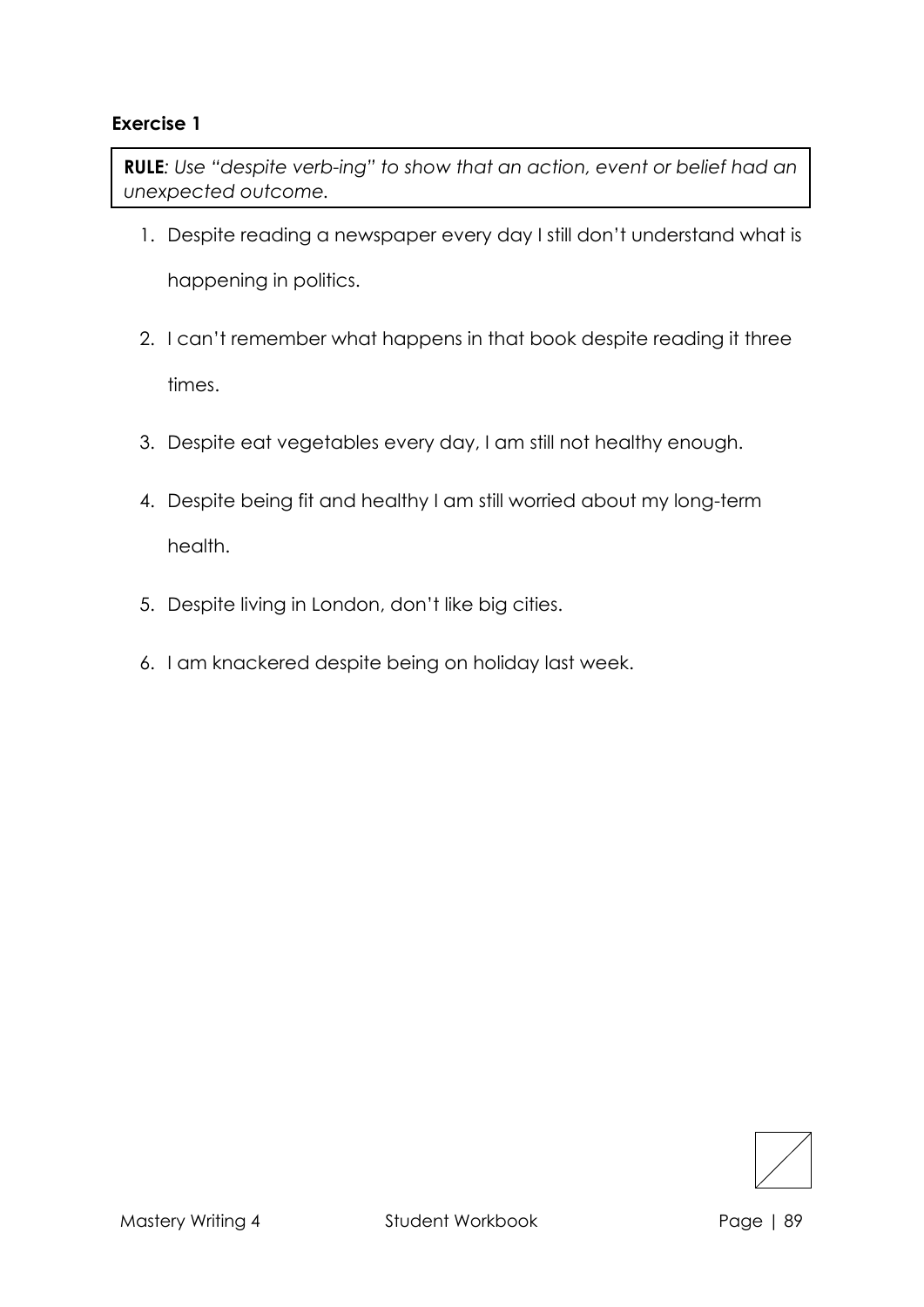1. Before I left primary school, I wish I had………………………………………… ………………………………………………………………………………………….. 2. Before we got into this mess with climate change, I wish people had….. ………………………………………………………………………………………….. 3. Before deciding on which secondary school to attend, I wish I had…….. ………………………………………………………………………………………….. 4. Before deciding to become a vegetarian, I wish my mum had………….. ………………………………………………………………………………………….. 5. Before deciding to hold the World Athletics Championships in Qatar, I wish someone had…………………………………………………………………. **RULE***: Use "what I wish had happened" to write about past actions you regret doing or not doing.*

- 1. Is the answer a **complete** and **grammatically correct** sentence?
- 2. Is the answer **relevant** to the topic, prompt or stem?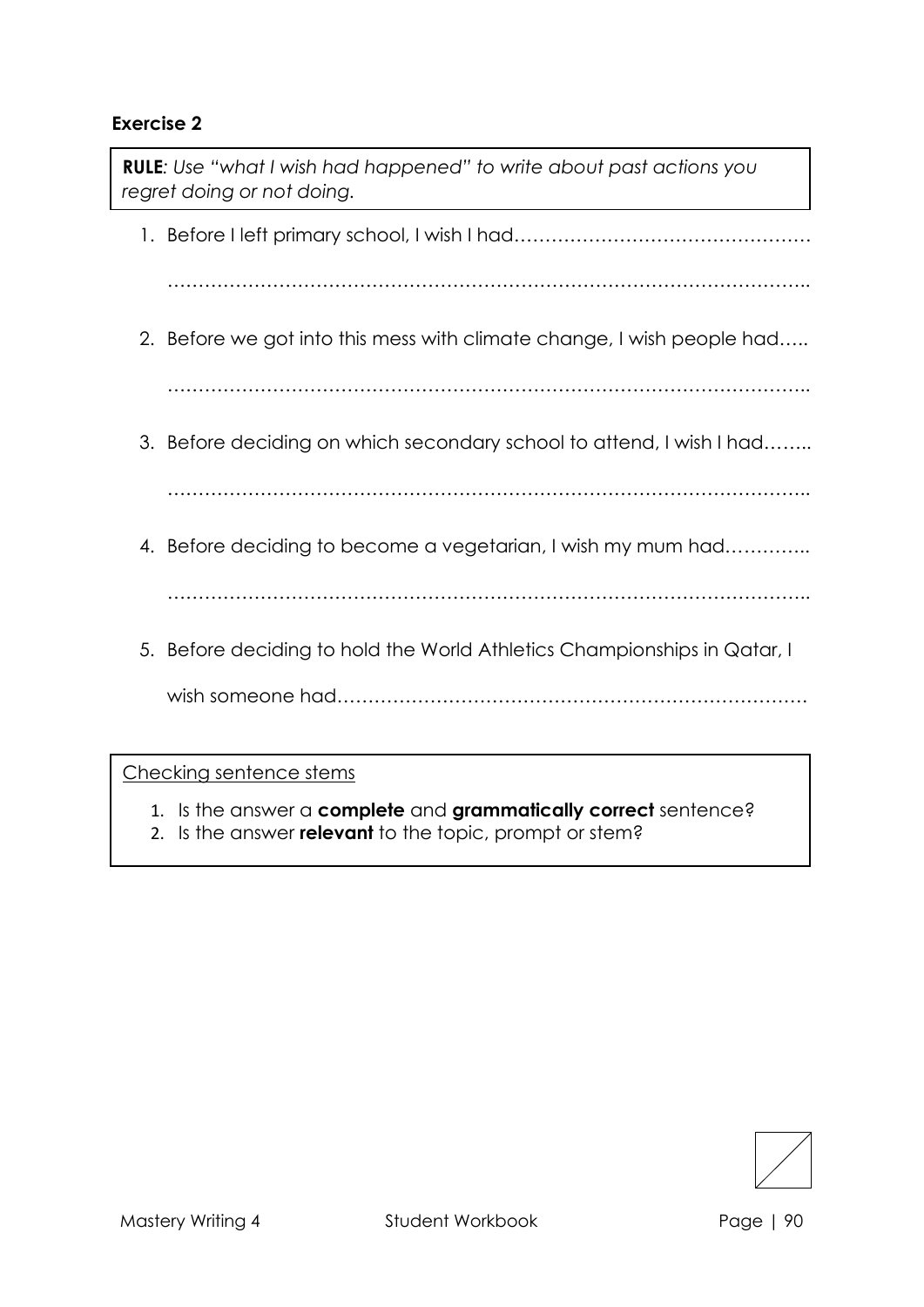**RULE***: Use "what had been happening" to write about past actions that were continuous up to and including a particular past point.*

- 1. I……….been living there for years before I noticed the hole in the kitchen wall.
- 2. I had…………waiting for ages before he turned up.
- 3. I hadn't been………….(think)about moving to France until someone mentioned it.
- 4. I………….been…………(watch) the film for 20 minutes before I realised that it was in Russian.
- 5. When I bumped into him he had ……………………….(sit) there for 20 minutes.
- 6. I hadn't………..planning to stay out so late.
- 7. I …………. been………….(expect) to meet with someone junior, but in the end I met with the boss.

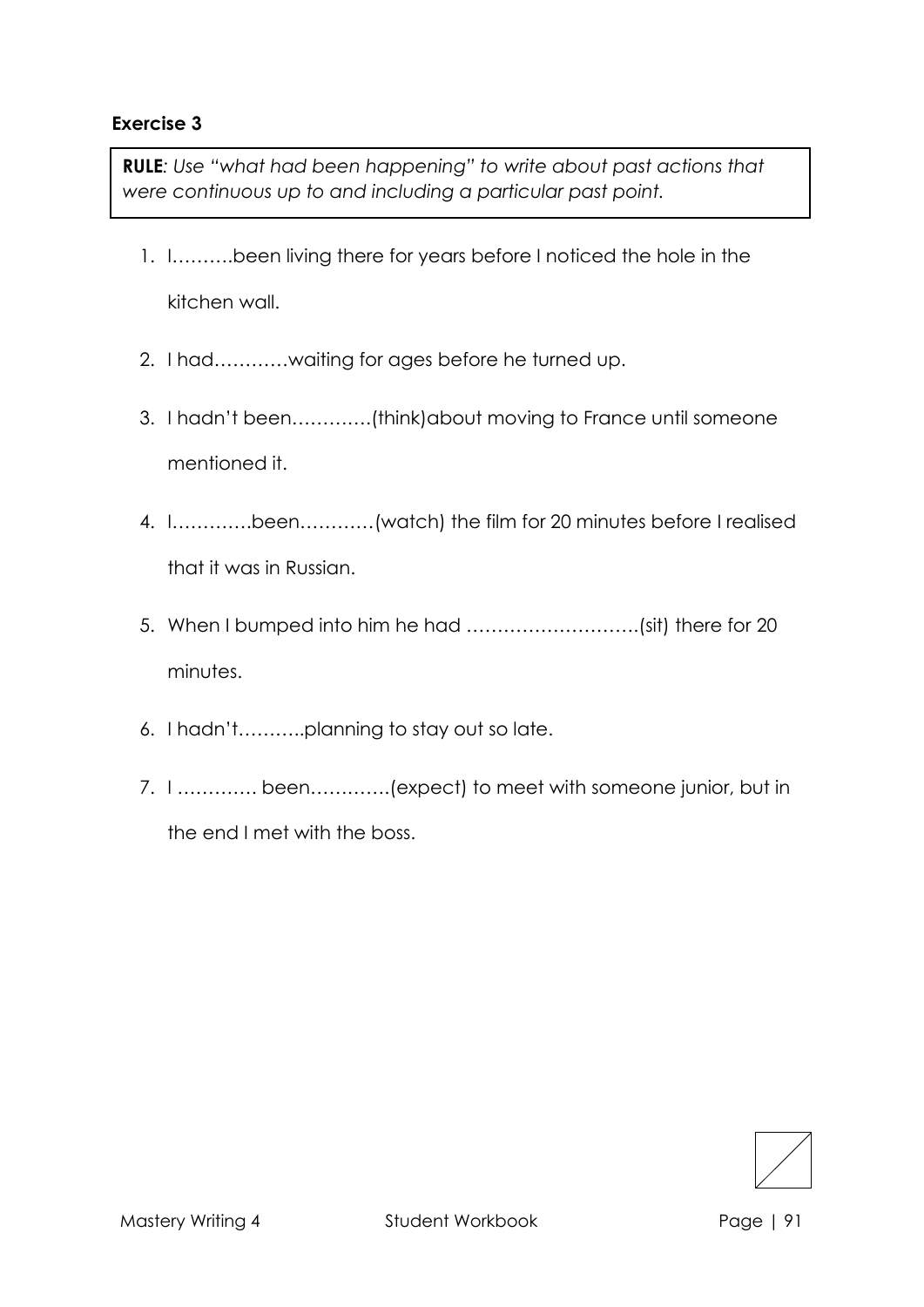## **Lesson 23 Writing**

*The security in the local shop owned by your best friend's parents is not very good. It is easy to steal all of the things you can't afford yourself, including trainers, mobile phones, bags and jackets.* 

*Do you:*

- *follow some of your other friends who have stolen things from there and encouraged you to steal too, or*
- *respect your friend's parents and not steal anything?*

**Write a summary sentence** in answer to this situation.

| <b>Mastery Check 1</b>                       |                      | <b>Mastery Check 2</b>           |  | <b>Mastery Check 3</b>                  |  |
|----------------------------------------------|----------------------|----------------------------------|--|-----------------------------------------|--|
| I have written in<br>complete sentences.     |                      | I have used commas<br>correctly. |  | I have used although<br>or even though. |  |
| <b>Crafting Check</b>                        |                      |                                  |  |                                         |  |
| I have written a summary sentence that:      |                      |                                  |  |                                         |  |
|                                              | • is a point of view |                                  |  |                                         |  |
| focuses on one clear point, and<br>$\bullet$ |                      |                                  |  |                                         |  |
| says something relevant.<br>$\bullet$        |                      |                                  |  |                                         |  |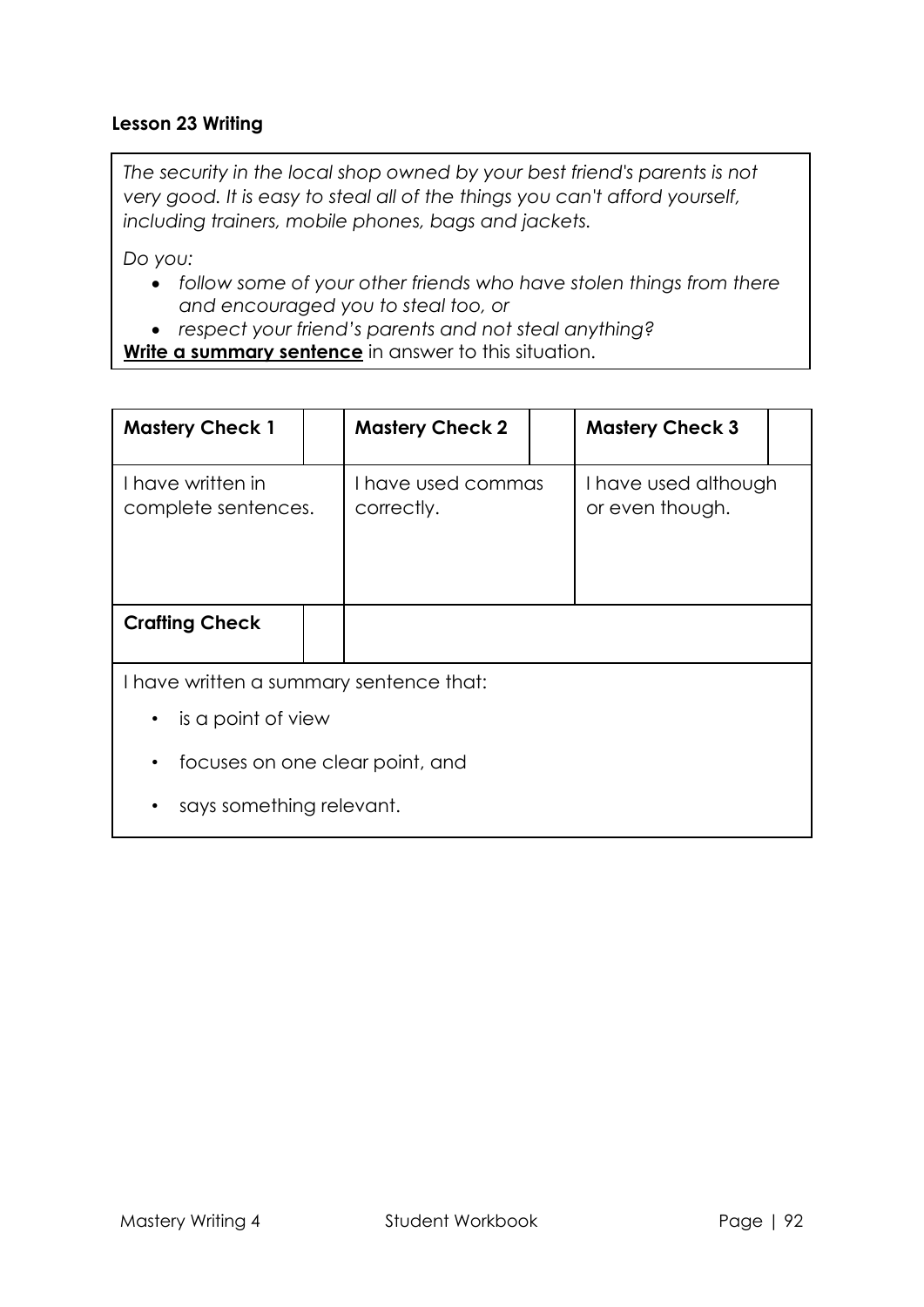## **Do Now: Correct the mistakes in these sentences.**

- 1. Despite go to bed early last night, I am absolutely exhausted today.
- 2. I am still hungry despite eating a massive lunch.
- 3. Despite seeing her last weekend I already miss her.
- 4. I need to buy some new headphones, despite getting some for Christmas.
- 5. Despite liking Christmas, I not looking forward to it this year.
- 6. Despite going to the gym this morning, I really want to do some exercise this evening.
- 7. Despite a big breakfast earlier, I am still hungry.

#### **Exercise 1**

**RULE***: Use "the place, where" to give some non-essential additional information about a place.* 

- 1. Heathrow Airport, where you can watch planes take off, is just over those fields.
- 2. London, where you can buy whatever you like, is one of the biggest cities in the world.
- 3. Franco's restaurant, where you can get unlimited ice cream, is really cheap.
- 4. Jim's office, where they give away free sweets every day, is just down the road.
- 5. The London Stadium, where they hosted the 2017 World Athletics Championships, is across the road from my house.

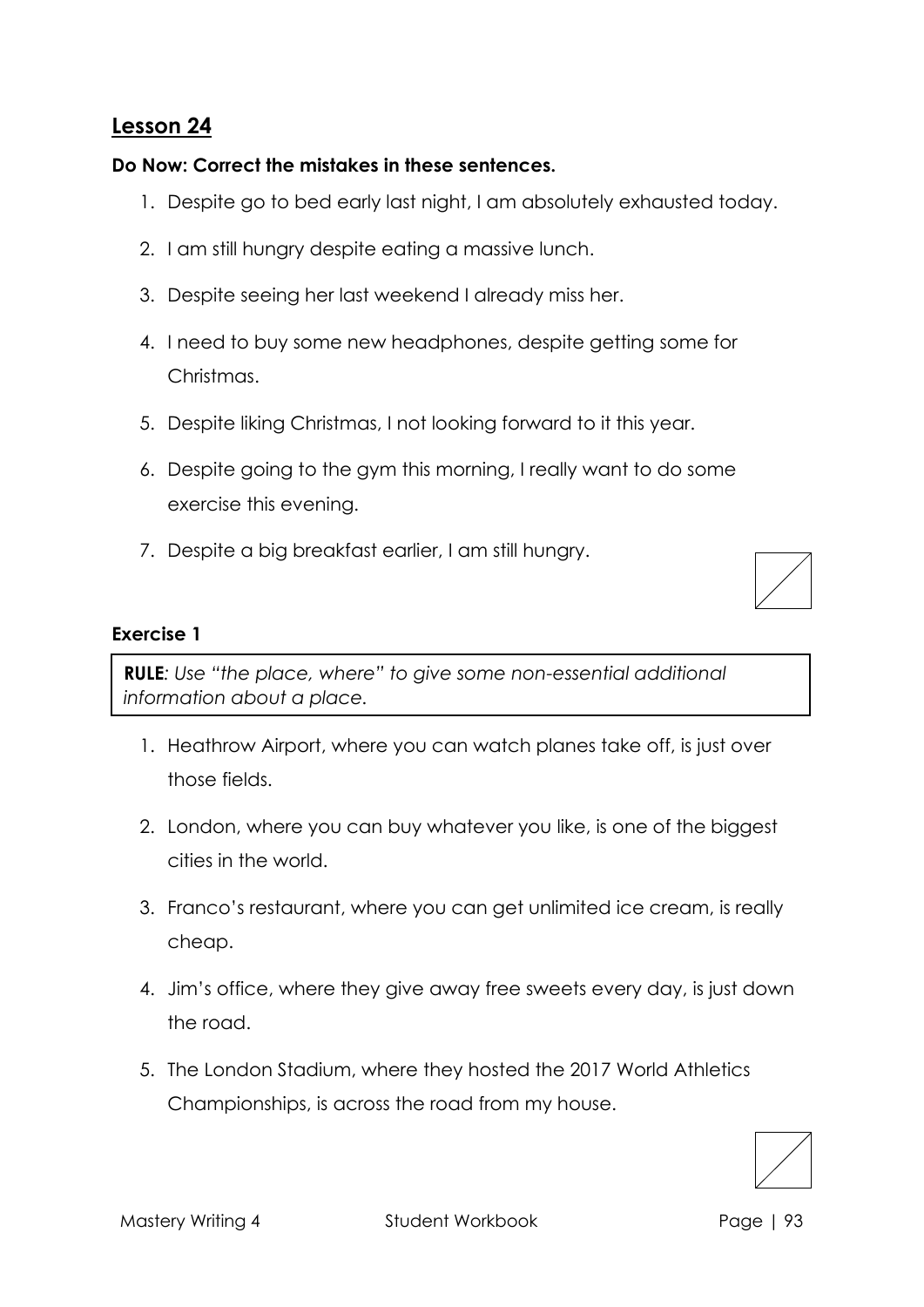**RULE***: Use "what had been happening" to write about past actions that were continuous up to and including a particular past point.*

- 1. After I had …………. swimming, I ……….(go) to my sister's house.
- 2. After I …………been …………(talk) for ten minutes, I realised I had forgotten to bring my water with me.
- 3. We……….. been……….(sit) there on the runway for two hours when the pilot finally………….(announce) that our plane was …………..(delay).
- 4. I had been…………. (work) there for ten years when I ………(realise) that I had to leave.
- 5. Although I hadn't ……….. …………(think) about leaving my job, I couldn't turn down the opportunity to work there.

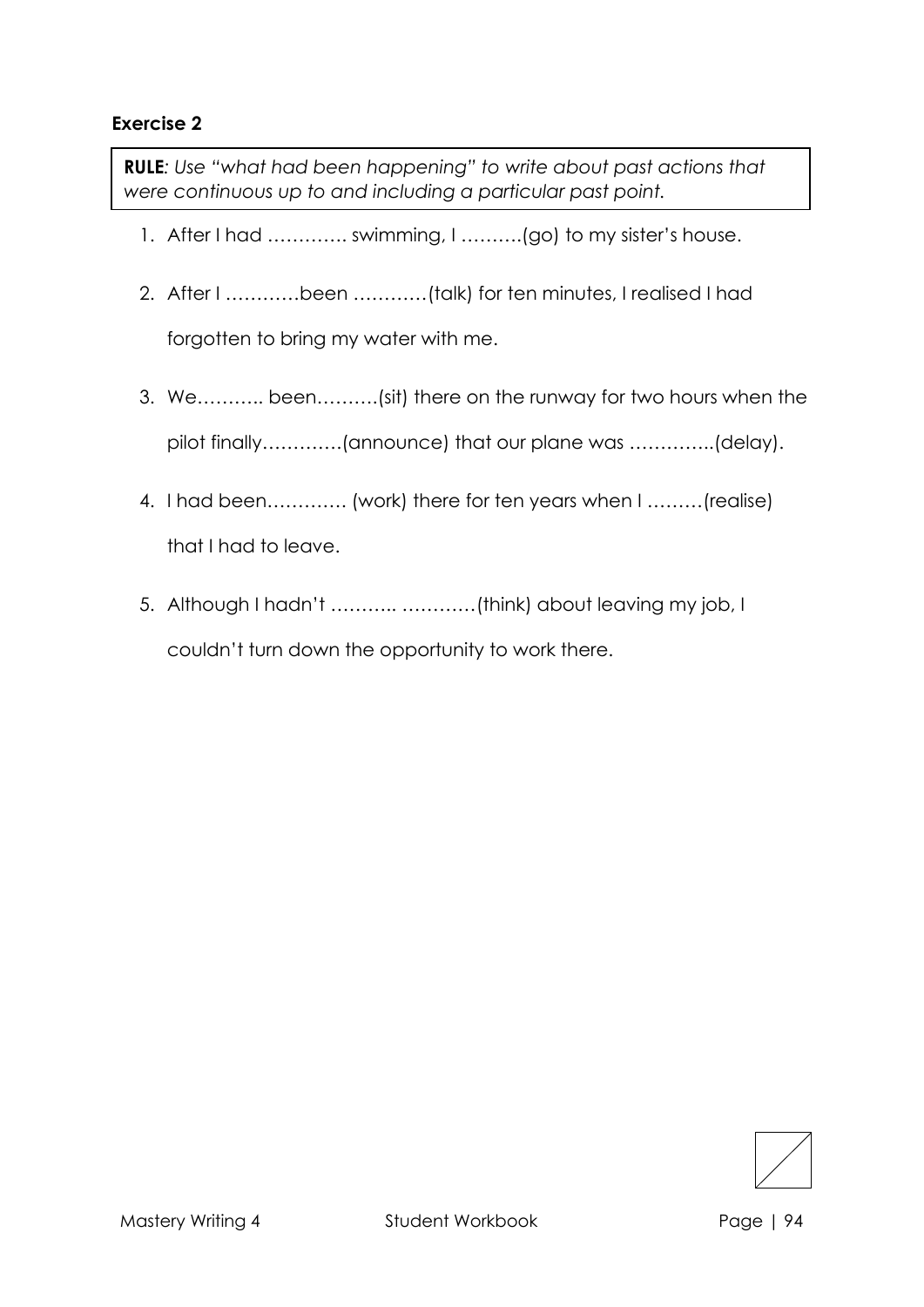| <b>RULE:</b> Use "what I wish had happened" to write about past actions you<br>regret doing or not doing. |
|-----------------------------------------------------------------------------------------------------------|
|                                                                                                           |
|                                                                                                           |
|                                                                                                           |
|                                                                                                           |
|                                                                                                           |
|                                                                                                           |
|                                                                                                           |
|                                                                                                           |

- 1. Is the answer a **complete** and **grammatically correct** sentence?
- 2. Is the answer **relevant** to the topic, prompt or stem?